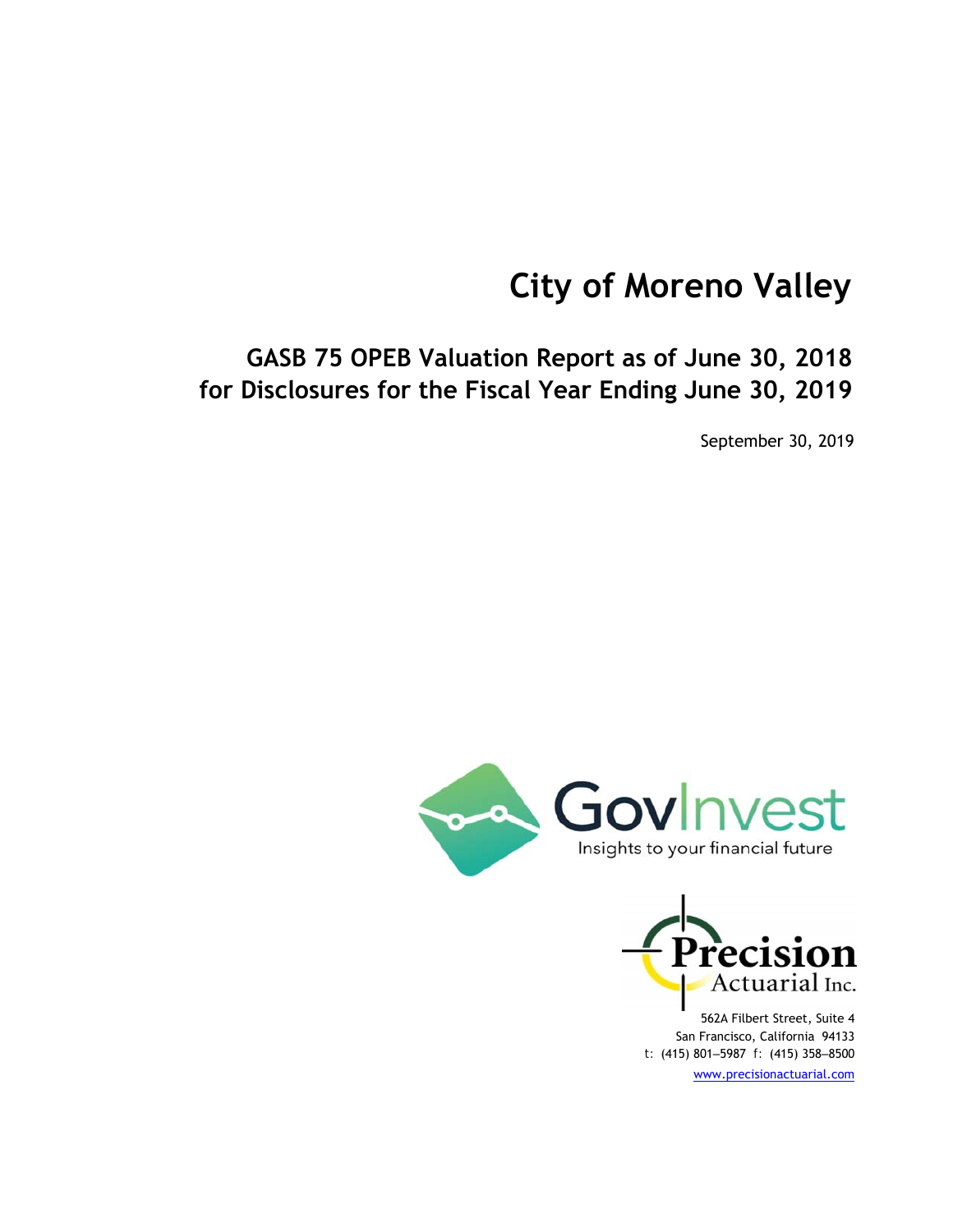

562A Filbert Street, Suite 4 San Francisco, CA 94133 www.precisionactuarial.com (415) 801‒5987

September 30, 2019

Brigitta Bartha Principal Accountant City of Moreno Valley 14177 Frederick Street Moreno Valley, California 92553

#### **Re: City of Moreno Valley GASB 75 OPEB Valuation as of June 30, 2018**

Dear Ms. Bartha :

At your request, we completed an actuarial valuation of the retiree health and welfare benefits as of June 30, 2018, for the City of Moreno Valley. Please use the information in this report for your financial statements for the fiscal year ending June 30, 2019. This valuation is based on input from the City and from CalPERS, as well as our understanding of GASB Statement No. 75 "Accounting and Financial Reporting for Postemployment Benefits Other Than Pensions" (GASB 75).

The prior GASB 75 valuation had a valuation date of December 31, 2016 and was used for the City's financial reporting as of June 30, 2018. Because GASB 75 does not allow a report date more than 30 months into the future, the City is unable to use the prior valuation report for its June 30, 2019 financial reporting. GASB 75 requires a new full valuation. In this full valuation, we make a one-time change to the valuation approach to bring the census date in line with the measurement date, and to set the report date one year ahead of the measurement date to allow the City to complete reports ahead of the fiscal year-end. The prior report also used the same measurement date. This report updates the values as of the same measurement date, which is June 30, 2018, from the prior report. Some of the prior values were estimates, and some have been changed after the audited CERBT fund information became available. The values in the measurement period of July 1, 2017 to June 30, 2018, only measure the difference in values between the two reports for that measurement period.

We greatly appreciate your business. If you have any questions, please feel free to call us at (415) 801‒5987.

Best Regards,

Togen I Buston

Roger T. Burton, FSA, FCA, MAAA



Corporate Solutions for the Modern World Healthcare • Pension • Valuations • Life & Disability • P&C • Financial Reporting Risk Management • Reinsurance • M&A • Expert Witness DUNS: 079861610 CAGE: 7EC83 CA Supplier: 1798304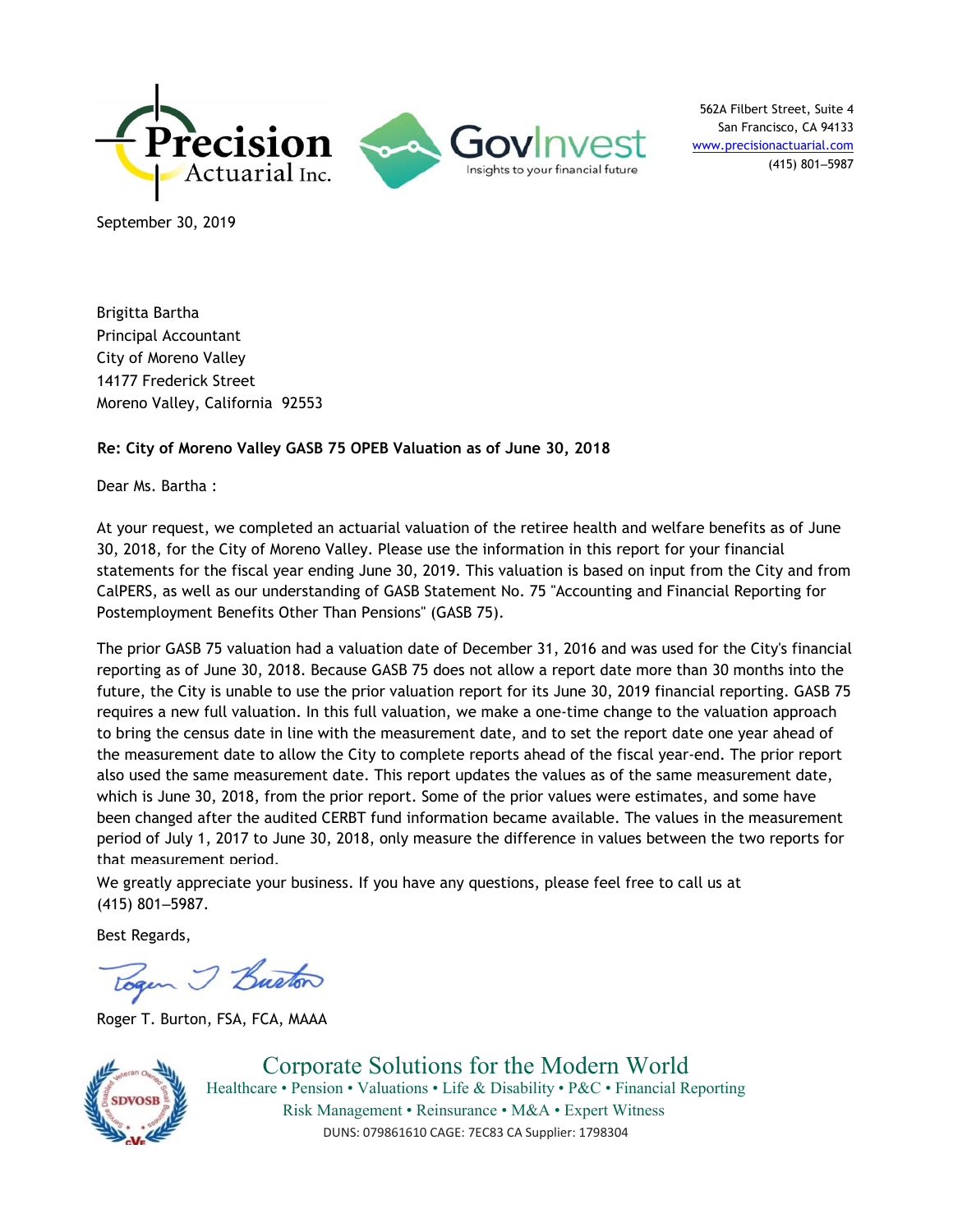| <b>Executive Summary</b>                                               |    |
|------------------------------------------------------------------------|----|
| Overview                                                               | 1  |
| <b>Accounting Summary</b>                                              | 3  |
| Reconciliation of Change in the Total OPEB Liability from Prior Report | 4  |
| <b>Accounting Information</b>                                          |    |
| Statement of Fiduciary Net Position                                    | 5  |
| Statement of Changes to the Fiduciary Net Position                     | 6  |
| Changes in the Net OPEB Liability                                      | 7  |
| Development of Deferred Outflows and Inflows of Resources              | 8  |
| Development of Projected Deferred Outflows and Inflows of Resources    | 9  |
| Schedule of Deferred Outflows and Inflows of Resources                 | 10 |
| Calculation of Expense under GASB 75                                   | 11 |
| Calculation of Projected Expense under GASB 75                         | 12 |
| Reconciliation of Expense                                              | 13 |
| Amortization of Unfunded Actuarial Accrued Liability                   | 14 |
| Actuarially Determined Contribution (ADC)                              | 15 |
| Projection of ADC and Net OPEB Liability                               | 16 |
| <b>OPEB Cash-Flow Projections</b>                                      | 17 |
| Ten Year Projection of Retiree Benefit Payments                        | 18 |
| Projection of Contributions                                            | 19 |
| Projection of Contributions Charts                                     | 20 |
| Projection of Fiduciary Net Position                                   | 21 |
| Implicit Subsidy                                                       | 22 |
| Schedule of Changes in the Total OPEB Liability and Related Ratios     | 23 |
| Schedule of Investment Returns                                         | 24 |
| Schedule of Contributions                                              | 25 |
| Draft Notes to the Financial Statements                                | 26 |
| <b>Basis of Valuation</b>                                              |    |
| Substantive Plan                                                       | 30 |
| <b>Participant Summary</b>                                             | 31 |
| <b>Participant Summary Charts</b>                                      | 32 |
| <b>Actuarial Assumptions</b>                                           | 33 |
| Appendix                                                               |    |
| About GASB 75                                                          | 36 |
| <b>Decrement Tables</b>                                                | 40 |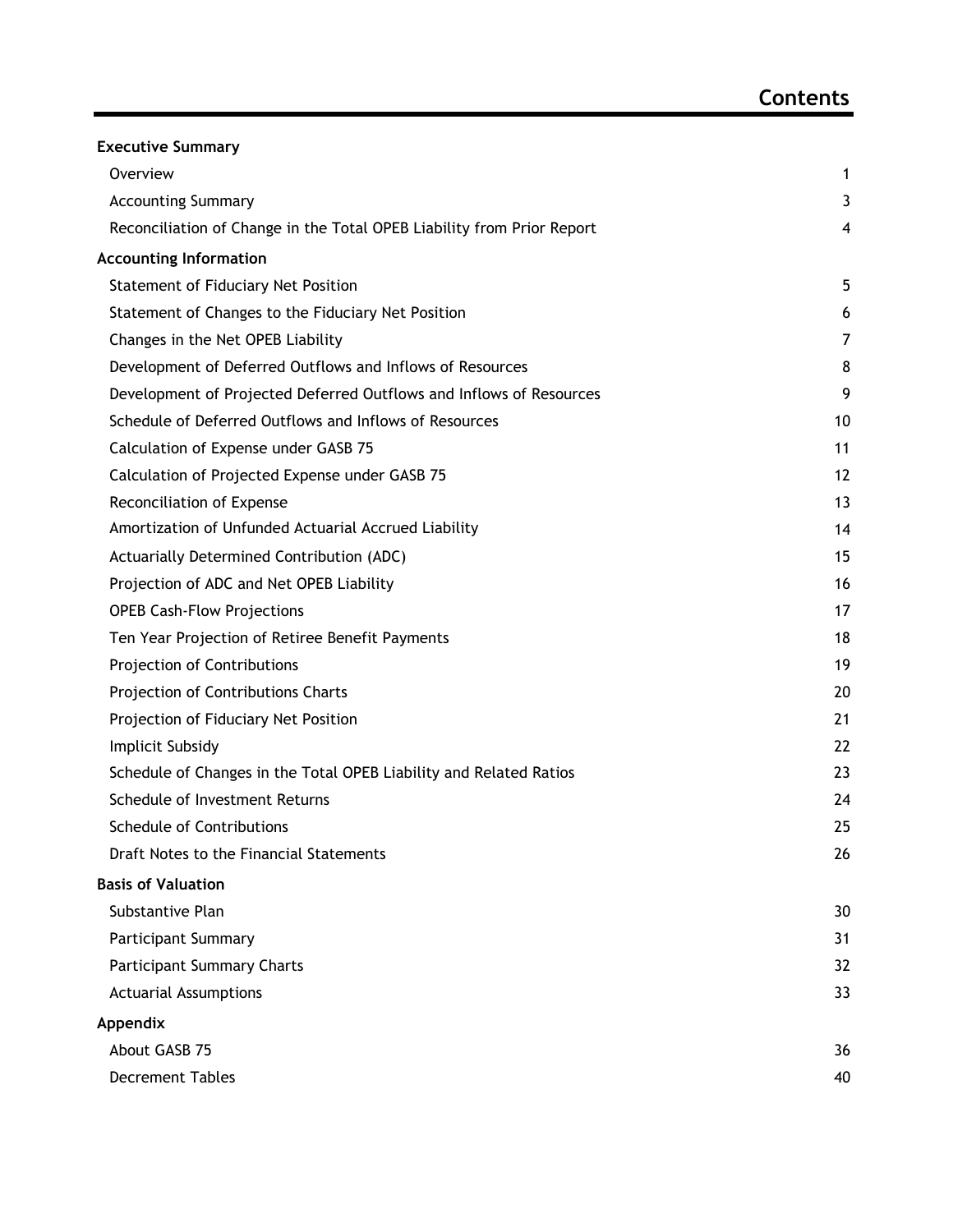#### **Purpose of the Report**

Precision Actuarial prepared this report to meet employer financial accounting requirements under GASB Statement No. 75 "Accounting and Financial Reporting for Postemployment Benefits Other Than Pensions" (GASB 75), issued in June 2015. This report includes information with respect to the obligation to provide future retiree health and welfare benefits for the fiscal year ending June 30, 2019.

This report changes the measurement date and report date approach. The report date is set one year after the measurement date, to allow the reoprt to be completed ahead of the fiscal year-end. To do so, the same measurement date as was used in the prior report is used in this report, with the report date moving one year forward. Because the prior reoprt used estimated values, in mayn case, as of the measurement date, June 30, 2018, this report updates those values to use actual values as of the measurement date. Therefore, the first year shown throughout the report, for the report year ending June 30, 2019, records the differences between estimated and actual amounts as of the measurement date, and will appear quite different in magnitude from the values projected for the report year ending June 30, 2020.

|                          | <b>Current Report</b> Prior Report |                                        |
|--------------------------|------------------------------------|----------------------------------------|
| <b>Valuation Date:</b>   | June 30, 2018                      | December 31, 2016                      |
| <b>Measurement Date:</b> | June 30, 2018                      | June 30, 2018 (same as current report) |
| <b>Report Date:</b>      | June 30, 2019                      | June 30, 2018                          |

#### **Application to Financials**

This report provides assets, liabilities, and expenses for use in the City's 2019 and 2020 financial reports. If significant changes, including to the discount rate, occur up to one year after the measurement date, a new valuation may be necessary.

Under GASB 75, the report date can be up to one year subsequent to the measurement date. This report uses this provision. The City should use the liabilities and assets measured as of June 30, 2018, for its June 30, 2019, liabilities and assets, and it should use the expense for the measurement period ending June 30, 2018, as its expense in its financial statements for the year ending June 30, 2019.

The report also provides the actuarially determined contributions for funding purposes for reporting for the fiscal years ending June 30 for 2019, 2020, and 2021. The City makes its contributions one year prior to the fiscal year in which it reports the contributions.

We recommend that the City have an actuary provide an updated report for the June 30, 2020, financial statements using updated benefit payments, assets, and discount rate. However, barring significant changes, this is optional. Please confer with your auditor for guidance.

#### **Changes Since the Prior Valuation**

This valuation is a full valuation. We updated:

- Discount rate (from 7.00% to 7.28%)
- Census
- Benefit payments
- Assets
- Payroll growth rate (from 3.00% to 2.75%)
- Mortality tables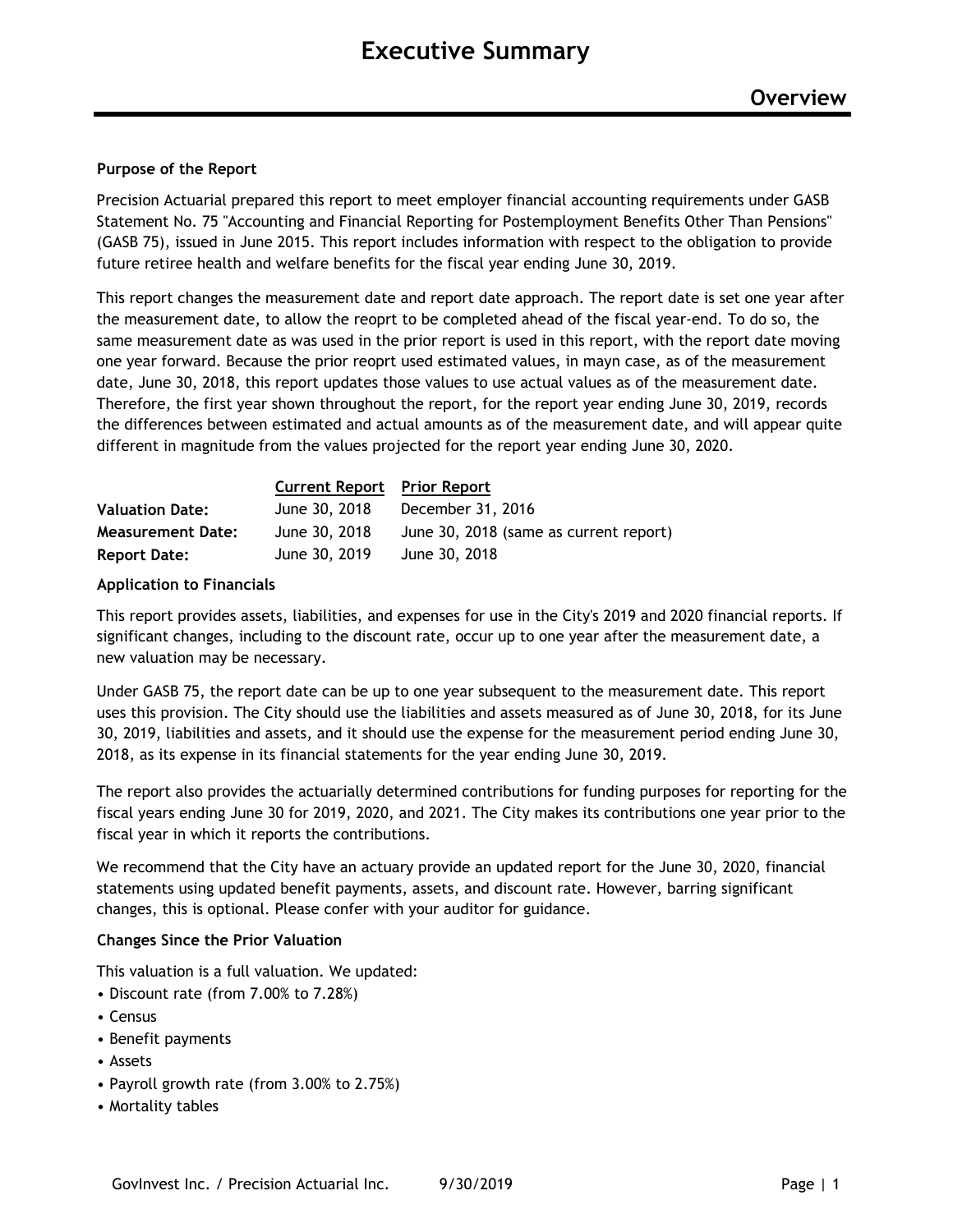#### **Actuarial Certification**

Our determinations reflect the provisions and methods prescribed by GASB 75. In preparing this report, we relied on employee census, plan design, premium rates, and administrative fees provided directly or indirectly by the plan sponsor, and demographic assumptions provided by CalPERS. CalPERS' actuaries set the premium rates using community rating. We did not attempt to verify that the community-rated premium rates represent the true cost of claims and administrative fees.

We based the results in this report on this information, along with the actuarial assumptions and methods used herein. In our opinion, the assumptions used represent reasonable expectations of anticipated plan experience. We reviewed the census information for reasonableness, but we did not audit it.

Actuarial computations under GASB 75 fulfill employer accounting and financial reporting requirements. The calculations are consistent with our understanding of GASB 75. Determinations for purposes other than meeting employer financial accounting requirements may be significantly different from the results in our report. Accordingly, additional determinations may be necessary for other purposes, such as judging benefit security at termination.

No third-party recipient of Precision Actuarial's work product should rely solely on Precision Actuarial's work product. Any third-party recipient should engage qualified professionals for advice appropriate to their own needs.

There is no relationship between Precision Actuarial, its owners, subcontractors, or staff; GovInvest; or the City of Moreno Valley beyond the contractual services that we perform for the City of Moreno Valley.

On the basis of the foregoing, we hereby certify that, to the best of our knowledge and belief, the report is complete and accurate and that we prepared it in accordance with generally recognized and accepted actuarial principles and practices which are consistent with the applicable "Actuarial Standards of Practice" and "Actuarial Compliance Guidelines" as promulgated by the American Academy of Actuaries.

The undersigned is a member of the American Academy of Actuaries and meets the Qualification Standards of the American Academy of Actuaries to render the actuarial opinion contained herein.

J Busto

**Roger T. Burton, FSA, FCA, MAAA Date** *Fellow of the Society of Actuaries (FSA) Member of the American Academy of Actuaries (MAAA) Fellow of the Conference of Consulting Actuaries (FCA)*

September 30, 2019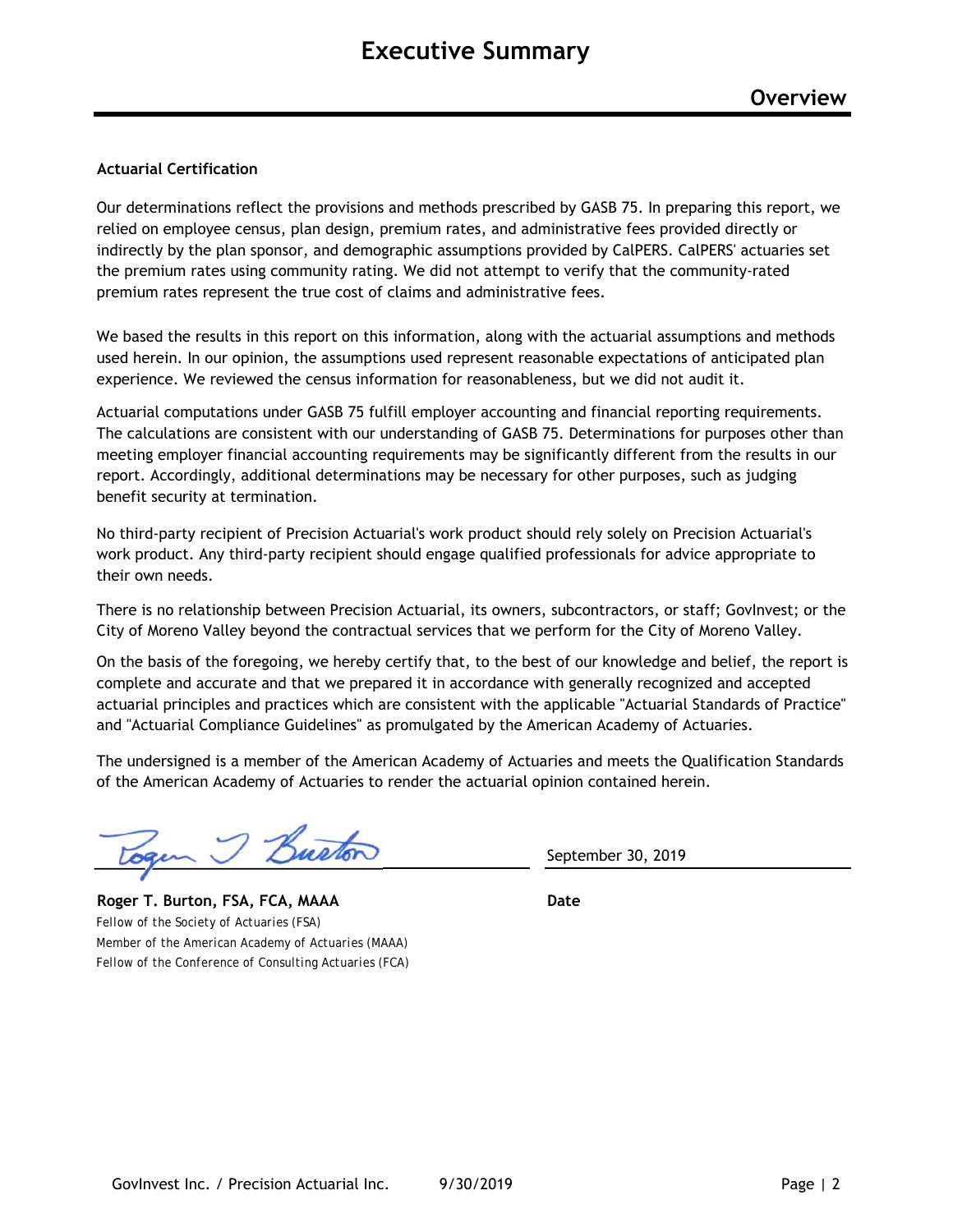### **Accounting Summary**

| A summary of the key valuation results follows.                |           |      | Actual        | Projected        |
|----------------------------------------------------------------|-----------|------|---------------|------------------|
| <b>Valuation Date:</b>                                         |           |      | June 30, 2018 | June 30, 2018    |
| <b>Measurement Date:</b>                                       |           |      | June 30, 2018 | June 30, 2019    |
| <b>Report Date:</b>                                            |           |      | June 30, 2019 | June 30, 2020    |
| <b>Present Value of Future Benefits</b>                        |           |      |               |                  |
| <b>Active Employees</b>                                        |           | \$   | 8,644,736     | \$<br>9,274,073  |
| <b>Retirees</b>                                                | +         |      | 10,981,373    | 10,555,314       |
| <b>Total Present Value of Future Benefits</b>                  | Ξ         |      | 19,626,109    | \$<br>19,829,387 |
| <b>OPEB Liability</b>                                          |           |      |               |                  |
| <b>Active Employees</b>                                        |           | \$   | 5,811,522     | \$<br>6,621,780  |
| <b>Retirees</b>                                                | $\ddot{}$ |      | 10,981,373    | 10,555,314       |
| <b>Total OPEB Liability (TOL)</b>                              | Ξ         |      | 16,792,895    | 17, 177, 094     |
| <b>Fiduciary Net Position (FNP)</b>                            |           |      | 10,339,408    | 10,802,775       |
| <b>Net OPEB Liability (NOL)</b>                                | $=$       | - \$ | 6,453,487     | \$<br>6,374,319  |
| Plan Fiduciary Net Position as a Percentage of the Total OPEB  |           |      |               |                  |
| Liability                                                      |           |      | 61.57%        | 62.89%           |
| Covered-Employee Payroll                                       |           | \$   | 20,129,158    | \$<br>20,682,710 |
| Net OPEB Liability as a Percentage of Covered-Employee Payroll |           |      | 32.06%        | 30.82%           |
| <b>Measurement Period</b>                                      |           |      | 2017-2018     | 2018-2019        |
| <b>Reporting Period</b>                                        |           |      | 2018-2019     | 2019-2020        |
| <b>Expense</b>                                                 |           | \$   | (208, 809)    | \$<br>620,613    |
| Actuarially Determined Contribution (ADC), End of Year*        |           |      | 659,902       | 908,656          |

#### **Net Position Chart**



\*The Actuarially Determined Contribution includes the implicit subsidy. It is not the amount that the City contributes directly to the fund. See page 15 for the City's direct contribution.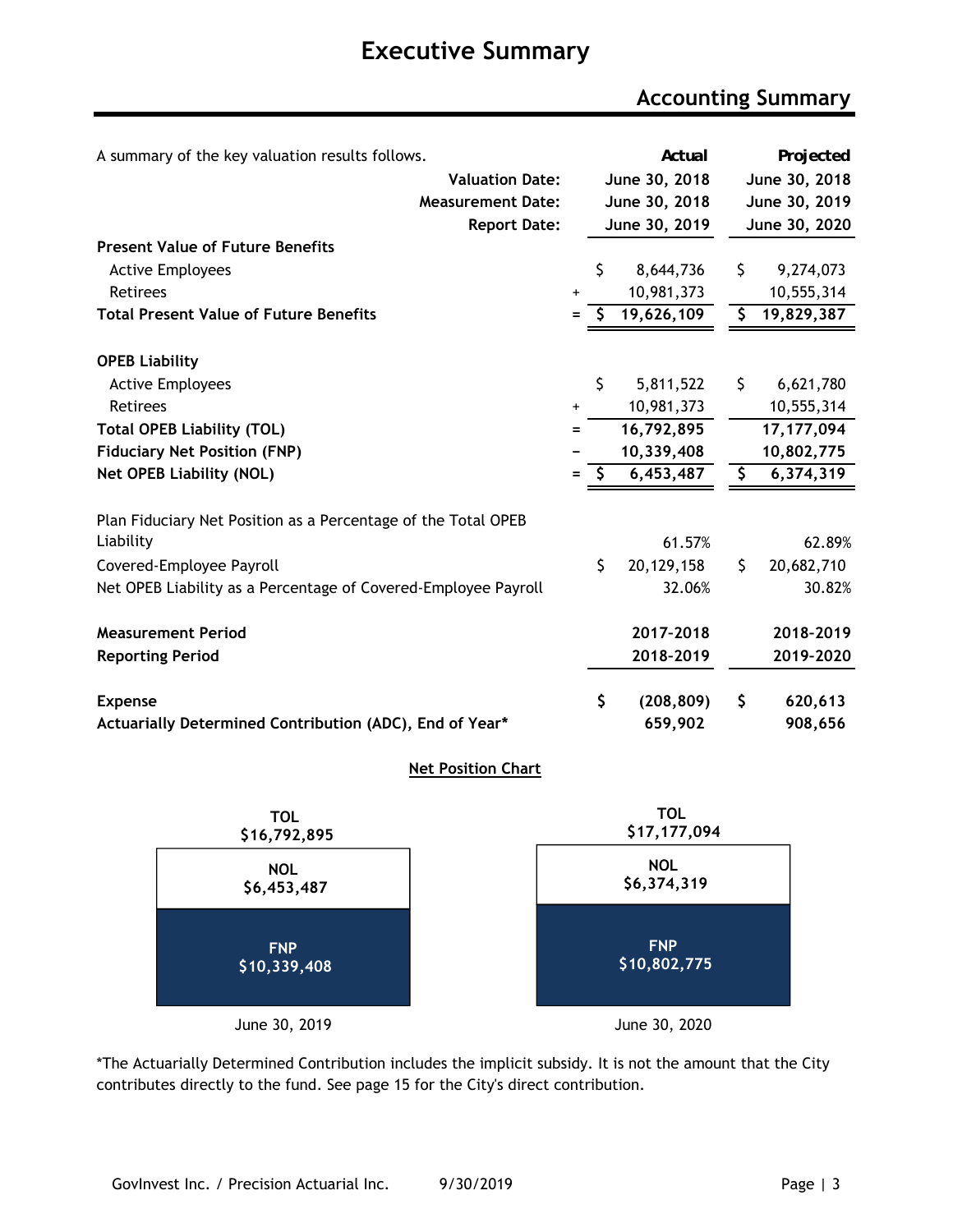### **Reconciliation of Change in the Total OPEB Liability from Prior Report**

A reconciliation of the changes to the Total OPEB Liability since the prior valuation report follow.

### **Total OPEB Liability as of Measurement Date June 30, 2018 /**

| Report Date June 30, 2018                                   | 17,484,881 |
|-------------------------------------------------------------|------------|
| Passage of Time                                             | 26,466     |
| Change of Benefit Terms                                     |            |
| Change in Census (Demographics)                             | (900, 276) |
| Change in Experience                                        | 1,035,874  |
| Change in Discount Rate                                     | (456, 594) |
| Change in Healthcare Trend Rate                             | (329, 794) |
| Change in Decrement Rates                                   | (777, 883) |
| Change in Salary Growth                                     | 710,221    |
| <b>Other Changes of Assumptions</b>                         |            |
| Total OPEB Liability as of Measurement Date June 30, 2018 / |            |
| Report Date June 30, 2019                                   | 16,792,895 |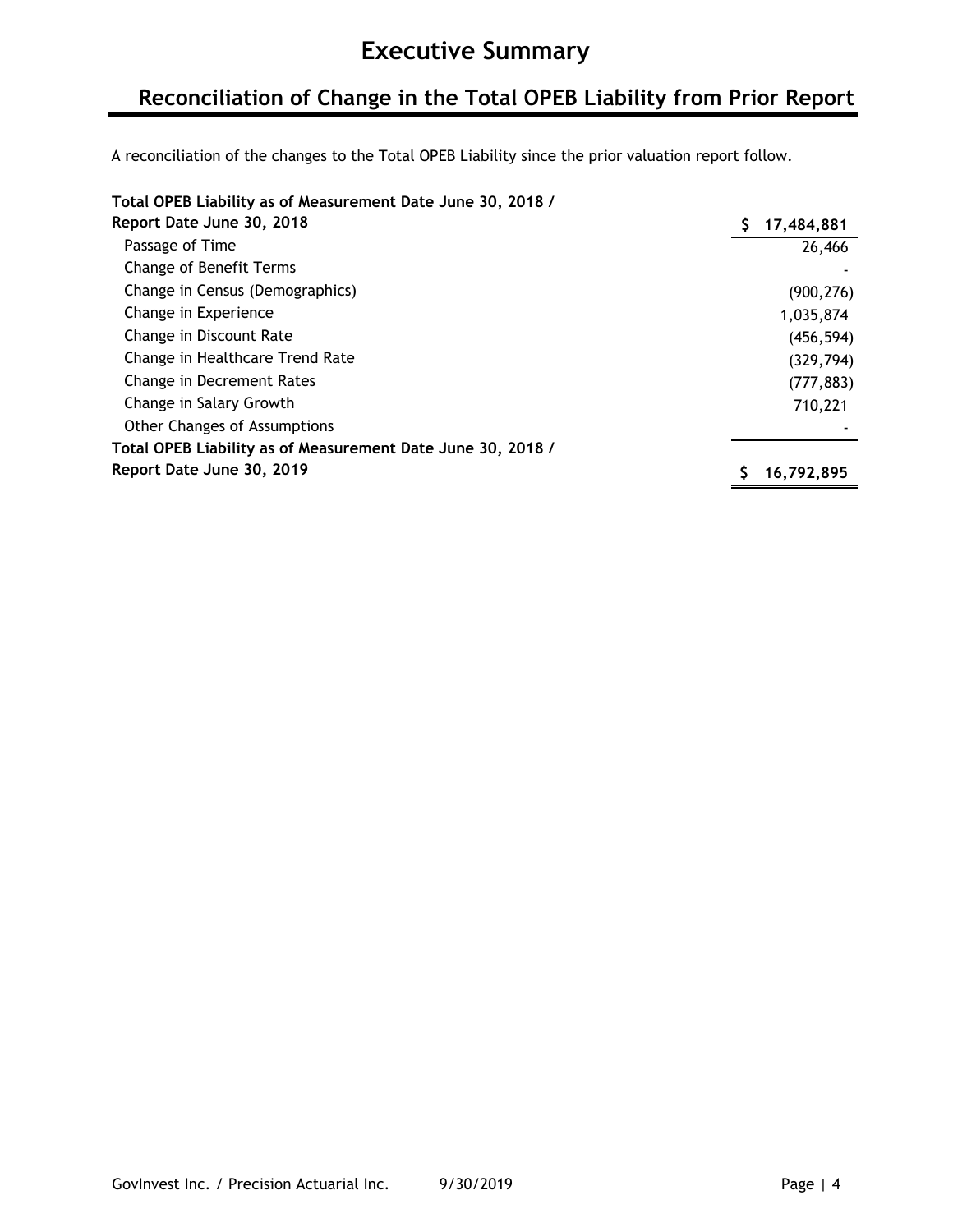## **Statement of Fiduciary Net Position**

|                                                                         | <b>Measurement Date:</b><br><b>Report Date:</b> |         | June 30, 2018<br>June 30, 2019 |
|-------------------------------------------------------------------------|-------------------------------------------------|---------|--------------------------------|
| <b>Assets</b>                                                           |                                                 |         |                                |
| Cash and Deposits                                                       |                                                 | \$      |                                |
| Securities Lending Cash Collateral                                      |                                                 |         |                                |
| <b>Total Cash</b>                                                       |                                                 |         |                                |
| Receivables:                                                            |                                                 |         |                                |
| Contributions                                                           |                                                 |         |                                |
| Due from Broker for Investments Sold                                    |                                                 |         |                                |
| Investment Income (Interest on Investments)                             |                                                 |         |                                |
| Other                                                                   |                                                 |         |                                |
| <b>Total Receivables</b>                                                |                                                 |         |                                |
| Investments:                                                            |                                                 |         |                                |
| <b>Domestic Fixed Income Securities</b>                                 |                                                 |         |                                |
| <b>Domestic Equities</b>                                                |                                                 |         |                                |
| <b>Investment Funds</b>                                                 |                                                 |         | 10,339,408                     |
| <b>International Equities</b>                                           |                                                 |         |                                |
| <b>Real Estate</b>                                                      |                                                 |         |                                |
| <b>Total Investments</b>                                                |                                                 |         | 10,339,408                     |
| <b>Total Assets</b>                                                     |                                                 | \$      | 10,339,408                     |
| <b>Liabilities</b>                                                      |                                                 |         |                                |
| Payables:                                                               |                                                 |         |                                |
| <b>Investment Management Fees</b>                                       |                                                 | \$      |                                |
| Due to Broker for Investments Purchased                                 |                                                 |         |                                |
| Collateral Payable for Securities Lending                               |                                                 |         |                                |
| Other                                                                   |                                                 |         |                                |
| <b>Total Liabilities</b>                                                |                                                 | $\zeta$ |                                |
| Net Position Restricted for Postemployment Benefits Other than Pensions |                                                 | \$      | 10,339,408                     |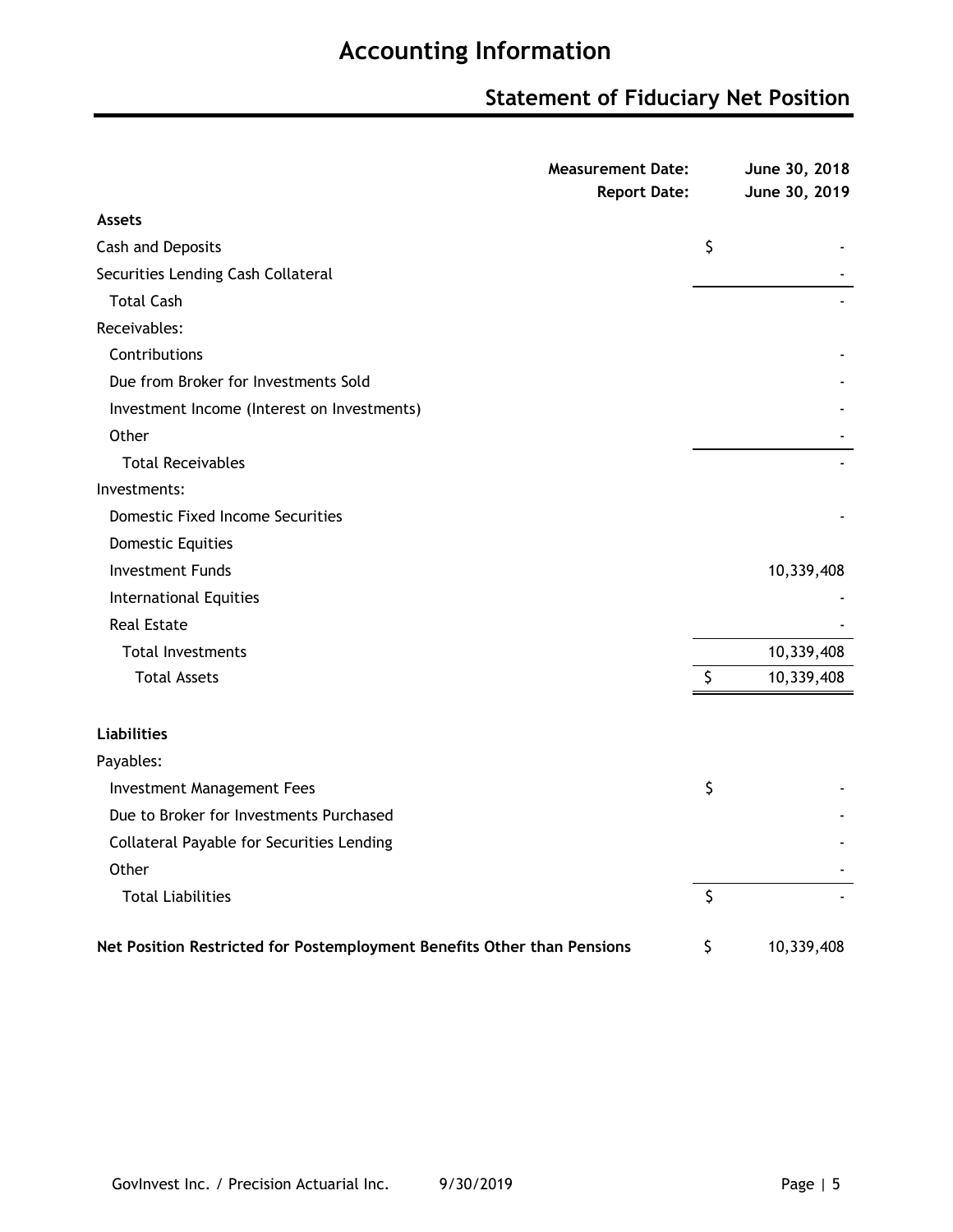### **Statement of Changes to the Fiduciary Net Position**

| <b>Measurement Date:</b>                                                |    | June 30, 2018 | June 30, 2019 |               |  |
|-------------------------------------------------------------------------|----|---------------|---------------|---------------|--|
| <b>Report Date:</b>                                                     |    | June 30, 2019 |               | June 30, 2020 |  |
| <b>Additions</b>                                                        |    |               |               |               |  |
| Investment Income:                                                      |    |               |               |               |  |
| Net Appreciation in the Fair Value of Investments                       | \$ | (68, 656)     | \$            | 742,547       |  |
| <b>Interest and Dividends</b>                                           |    |               |               |               |  |
| Less Investment Expense, Other than from Securities Lending             |    | (3,882)       |               |               |  |
| Net Income from Investing, Other than from Securities Lending           |    | (72, 538)     |               | 742,547       |  |
| Securities Lending Income                                               |    |               |               |               |  |
| Less Securities Lending Expense                                         |    |               |               |               |  |
| Net Income from Securities Lending                                      |    |               |               |               |  |
| Net Investment Income (a)                                               | Ş  | (72, 538)     | \$            | 742,547       |  |
|                                                                         |    |               |               |               |  |
| Contributions:                                                          |    |               |               |               |  |
| Employer $-$ City's Contribution                                        | \$ |               | \$            | 613,620       |  |
| Employer - Implicit Subsidy                                             |    |               |               | 295,036       |  |
| Employee                                                                |    |               |               |               |  |
| Total Contributions (b)                                                 |    |               |               | 908,656       |  |
| Total Additions $(c) = (a) + (b)$                                       | \$ | (72, 538)     | \$            | 1,651,203     |  |
| <b>Deductions</b>                                                       |    |               |               |               |  |
| <b>Benefit Payments</b>                                                 | \$ | (26, 466)     | \$            | 887,425       |  |
| Implicit Rate Subsidy Fulfilled                                         |    |               |               | 295,036       |  |
| Administrative Expense                                                  |    | 66            |               | 5,375         |  |
| <b>Total Deductions (d)</b>                                             | \$ | (26, 400)     | \$            | 1,187,836     |  |
| Net Increase in Net Position = $(c) - (d)$                              |    | (46, 138)     | $\sqrt{5}$    | 463,367       |  |
| Net Position Restricted for Postemployment Benefits Other than Pensions |    |               |               |               |  |
| Beginning of Year                                                       | \$ | 10,385,546    | \$            | 10,339,408    |  |
| Net Increase in Net Position                                            |    | (46, 138)     |               | 463,367       |  |
| End of Year                                                             | \$ | 10,339,408    | \$            | 10,802,775    |  |
|                                                                         |    |               |               |               |  |

Asset projections for fiscal year-end 2020 and beyond use an estimated expected rate of return, contributions, and benefit payments. We recommend that the City update these values for its 2020 financial statements.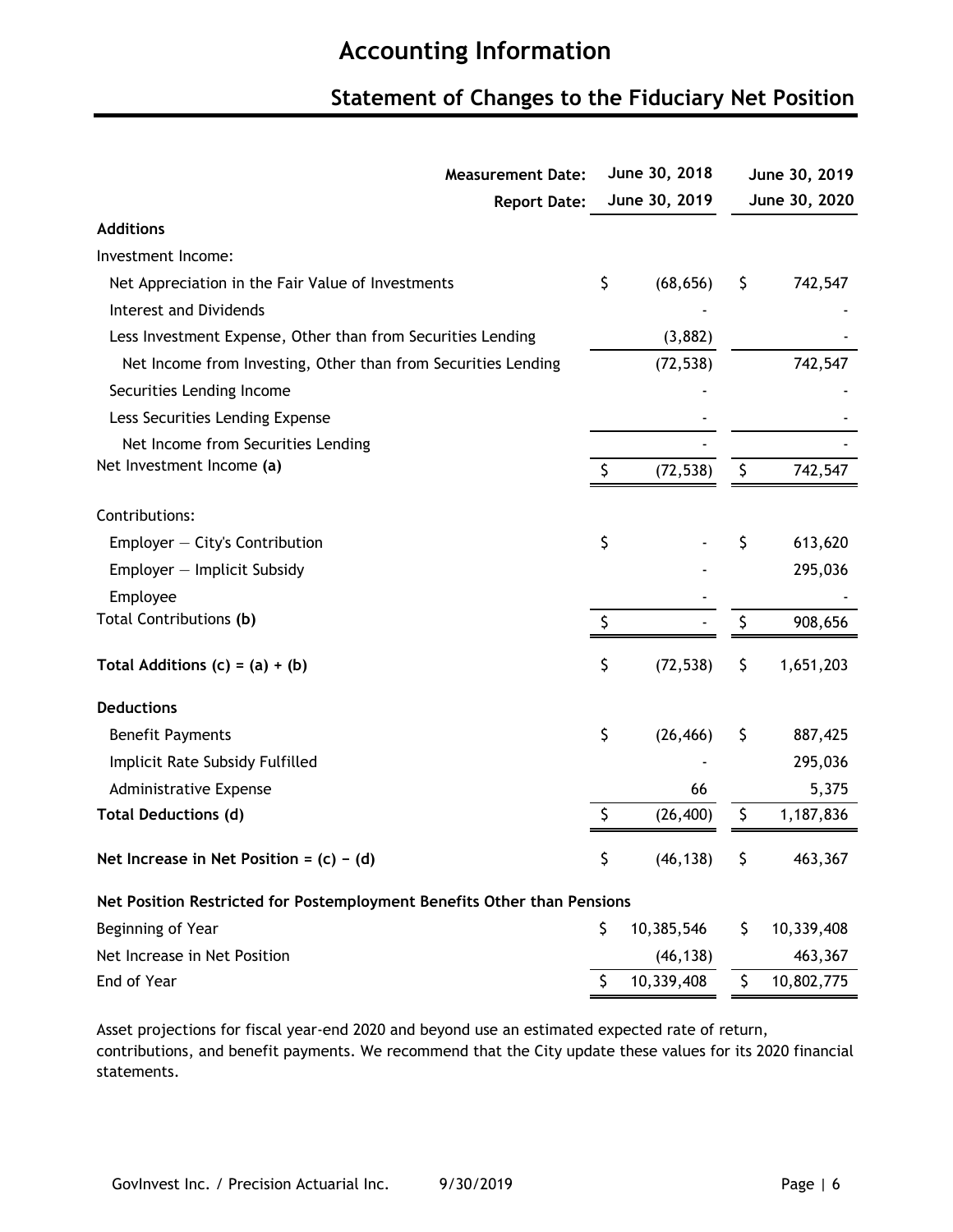The funded status of the Plan as of the fiscal year-end, as well as other required disclosure information, follows.

|                                                                             | Increase (Decrease) |                                |    |                                              |    |                              |  |  |  |  |  |
|-----------------------------------------------------------------------------|---------------------|--------------------------------|----|----------------------------------------------|----|------------------------------|--|--|--|--|--|
|                                                                             |                     | <b>Total OPEB</b><br>Liability |    | <b>Plan Fiduciary</b><br><b>Net Position</b> |    | <b>Net OPEB</b><br>Liability |  |  |  |  |  |
|                                                                             |                     | (a)                            |    | (b)                                          |    | $(c) = (a) - (b)$            |  |  |  |  |  |
| Balance as of Measurement Date June 30,<br>2018 / Report Date June 30, 2018 | \$                  | 17,484,881                     | \$ | 10,385,546                                   | \$ | 7,099,335                    |  |  |  |  |  |
| Changes for the year:                                                       |                     |                                |    |                                              |    |                              |  |  |  |  |  |
| Service Cost                                                                |                     |                                |    |                                              |    |                              |  |  |  |  |  |
| Interest                                                                    |                     |                                |    |                                              |    |                              |  |  |  |  |  |
| <b>Changes of Benefit Terms</b>                                             |                     |                                |    |                                              |    |                              |  |  |  |  |  |
| Differences Between Expected and Actual<br>Experience                       |                     | 135,598                        |    |                                              |    | 135,598                      |  |  |  |  |  |
| <b>Changes of Assumptions</b>                                               |                     | (854, 050)                     |    |                                              |    | (854,050)                    |  |  |  |  |  |
| Net Investment Income                                                       |                     |                                |    | (72, 538)                                    |    | 72,538                       |  |  |  |  |  |
| Contributions                                                               |                     |                                |    |                                              |    |                              |  |  |  |  |  |
| Employer $-$ City's Contribution                                            |                     |                                |    |                                              |    |                              |  |  |  |  |  |
| Employer - Implicit Subsidy                                                 |                     |                                |    |                                              |    |                              |  |  |  |  |  |
| Employee                                                                    |                     |                                |    |                                              |    |                              |  |  |  |  |  |
| Benefit Payments, Including Refunds of<br><b>Employee Contributions</b>     |                     | 26,466                         |    | 26,466                                       |    |                              |  |  |  |  |  |
| Implicit Rate Subsidy Fulfilled                                             |                     |                                |    |                                              |    |                              |  |  |  |  |  |
| Administrative Expense                                                      |                     |                                |    | (66)                                         |    | 66                           |  |  |  |  |  |
| <b>Other Changes</b>                                                        |                     |                                |    |                                              |    |                              |  |  |  |  |  |
| <b>Net Changes</b>                                                          |                     | (691, 986)                     |    | (46, 138)                                    |    | (645, 848)                   |  |  |  |  |  |
| Balance as of Measurement Date June 30,<br>2018 / Report Date June 30, 2019 | Ş                   | 16,792,895                     |    | 10,339,408                                   | Ş  | 6,453,487                    |  |  |  |  |  |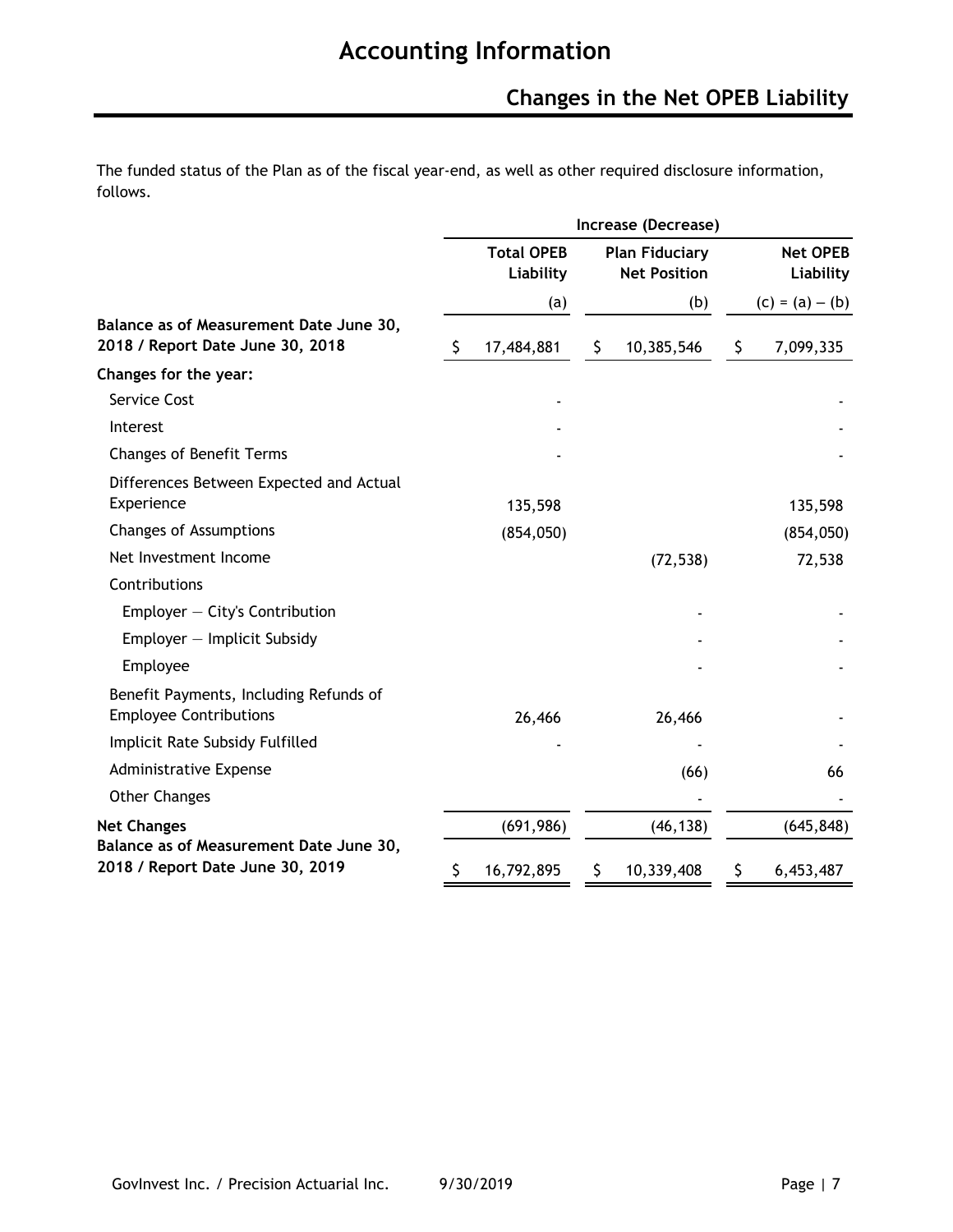### **Development of Deferred Outflows and Inflows of Resources**

#### **All Balances at Report Date June 30, 2019**

### **Deferred Outflows and Inflows of Resources Arising from Differences Between Expected and Actual Experience**

|             |            |            | Amounts Recognized in | Deferred    |                              |
|-------------|------------|------------|-----------------------|-------------|------------------------------|
| Measurement | Experience | Experience | Expense Through June  |             | Outflows of Deferred Inflows |
| $Date -$    | Losses     | Gains      | 30, 2019              | Resources   | of Resources                 |
| June 30:    | (a)        | (b)        | (C)                   | $(a) - (c)$ | $(b) - (c)$                  |
| 2018        | 135,598    | $\sim$     | 19.941                | 115,657     | $\overline{\phantom{a}}$     |
| Total       |            |            |                       | 115,657     | $\overline{\phantom{a}}$     |

#### **Deferred Outflows and Inflows of Resources Arising from Changes in Assumptions**

|             |                 |                 | Amounts Recognized in | Deferred    |                              |
|-------------|-----------------|-----------------|-----------------------|-------------|------------------------------|
| Measurement | Increase in     | Decrease in     | Expense Through June  |             | Outflows of Deferred Inflows |
| Date $-$    | Total Liability | Total Liability | 30, 2019              | Resources   | of Resources                 |
| June 30:    | (a)             | (b)             | (C)                   | $(a) - (c)$ | $(b) - (c)$                  |
| 2018        | $-S$            | $(854,050)$ \$  | $(125, 596)$ \$       | $\sim$      | (728, 454)                   |
| Total       |                 |                 |                       |             | (728, 454)                   |

### **Deferred Outflows and Inflows of Resources Arising from Differences Between Projected and Actual Earnings on Investments**

|             |                |                 | Earnings Amounts Recognized in | Deferred       |                              |
|-------------|----------------|-----------------|--------------------------------|----------------|------------------------------|
| Measurement | Earnings Less  | Greater than    | Expense Through June           |                | Outflows of Deferred Inflows |
| $Date -$    | than Projected | Projected       | 30, 2019                       | Resources      | of Resources                 |
| June 30:    | (a)            | (b)             | (c)                            | $(a) - (c)$    | $(b) - (c)$                  |
| 2017        | $\sim$         | $(854, 695)$ \$ | $(512, 817)$ \$                | $\blacksquare$ | (341, 878)                   |
| 2018*       | 266,057        |                 | 106,422                        | 159,635        |                              |
| 2018**      | 72,538         |                 | 14,508                         | 58,030         | ٠                            |
| Total       |                |                 |                                | 217,665        | (341, 878)                   |

\*Report year ending June 30, 2018

\*\*Report year ending June 30, 2019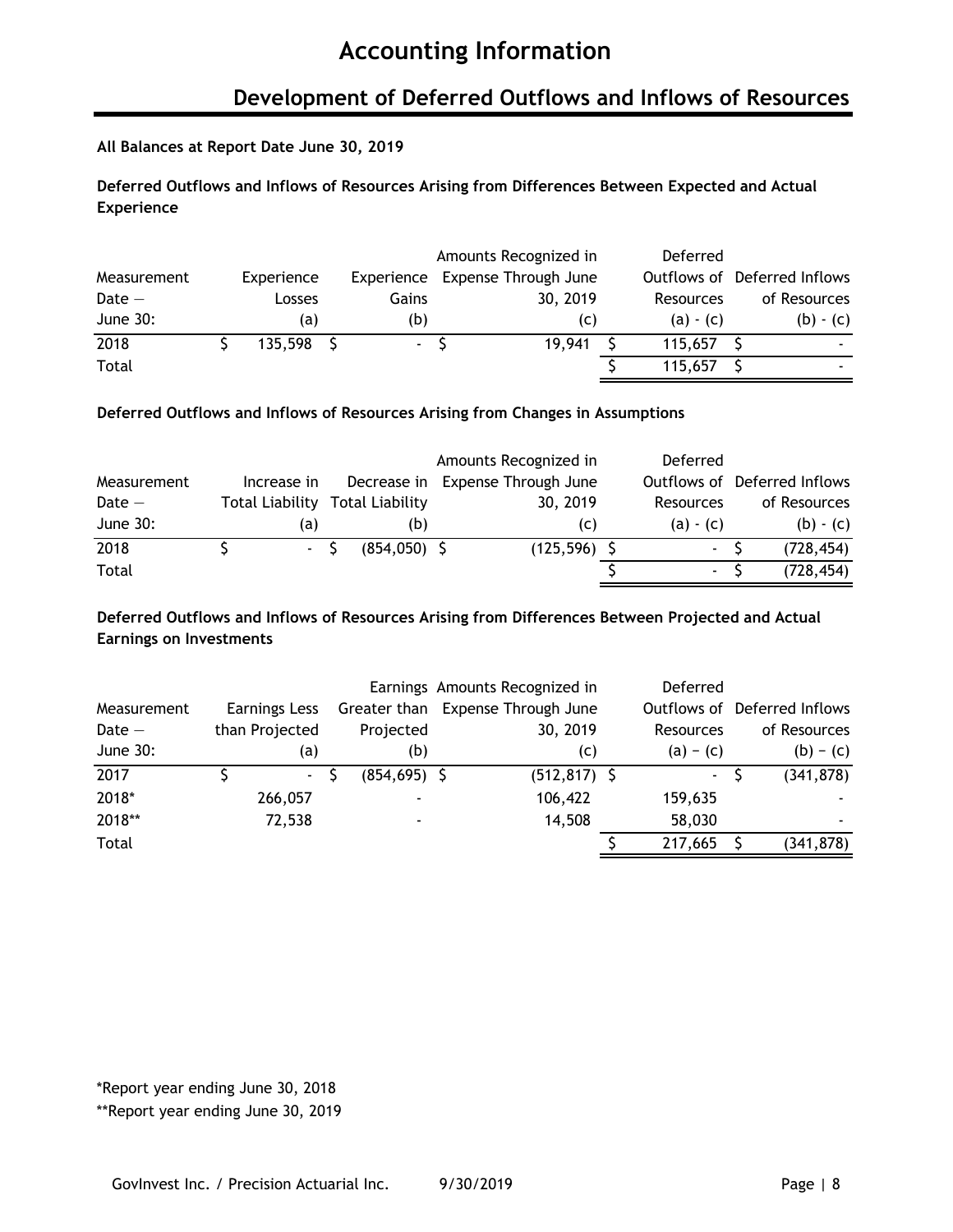### **Development of Projected Deferred Outflows and Inflows of Resources**

#### **All Balances at Report Date June 30, 2020**

### **Deferred Outflows and Inflows of Resources Arising from Differences Between Expected and Actual Experience**

|             |            |            | Amounts Recognized in    | Deferred    |                              |
|-------------|------------|------------|--------------------------|-------------|------------------------------|
| Measurement | Experience | Experience | Expense Through June     |             | Outflows of Deferred Inflows |
| Date $-$    | Losses     | Gains      | 30, 2020                 | Resources   | of Resources                 |
| June 30:    | (a)        | (b)        | (C)                      | $(a) - (c)$ | $(b) - (c)$                  |
| 2018        | 135,598    | $\sim$     | 39,882                   | 95,716 \$   | ٠                            |
| 2019        |            |            | $\overline{\phantom{0}}$ |             |                              |
| Total       |            |            |                          | 95,716      |                              |

#### **Deferred Outflows and Inflows of Resources Arising from Changes in Assumptions**

|              |                          |                | Amounts Recognized in | Deferred    |                              |
|--------------|--------------------------|----------------|-----------------------|-------------|------------------------------|
| Measurement  | Experience               | Experience     | Expense Through June  |             | Outflows of Deferred Inflows |
| Date $-$     | Losses                   | Gains          | 30, 2020              | Resources   | of Resources                 |
| June 30:     | (a)                      | (b)            | (C)                   | $(a) - (c)$ | $(b) - (c)$                  |
| 2018         | $\sim$ $-$               | $(854,050)$ \$ | $(251, 192)$ \$       | $\sim$      | (602, 858)                   |
| 2019         | $\overline{\phantom{0}}$ |                | ٠                     | ۰           |                              |
| <b>Total</b> |                          |                |                       | ۰.          | (602, 858)                   |

### **Deferred Outflows and Inflows of Resources Arising from Differences Between Projected and Actual Earnings on Investments**

|             |            |                 | Amounts Recognized in | Deferred    |                              |
|-------------|------------|-----------------|-----------------------|-------------|------------------------------|
| Measurement | Experience | Experience      | Expense Through June  |             | Outflows of Deferred Inflows |
| $Date -$    | Losses     | Gains           | 30, 2020              | Resources   | of Resources                 |
| June 30:    | (a)        | (b)             | (c)                   | $(a) - (c)$ | $(b) - (c)$                  |
| 2017        | $\sim$     | $(854, 695)$ \$ | $(683,756)$ \$        | $\sim$      | (170, 939)                   |
| 2018*       | 266,057    |                 | 159,633               | 106,424     |                              |
| 2018**      | 72,538     |                 | 29,016                | 43,522      |                              |
| 2019        |            |                 | ٠                     |             | ٠                            |
| Total       |            |                 |                       | 149,946     | (170, 939)                   |

\*Report year ending June 30, 2018

\*\*Report year ending June 30, 2019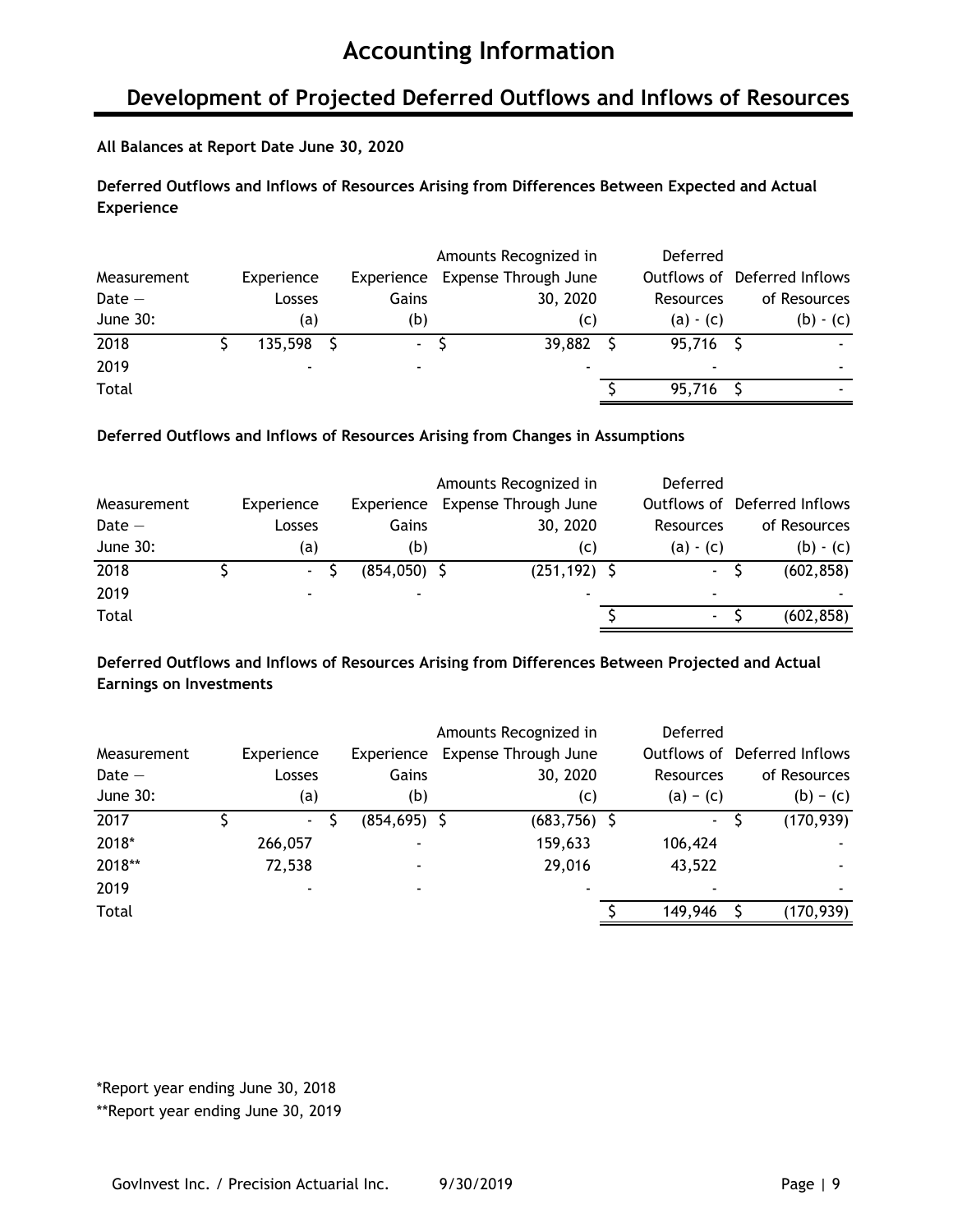#### **Schedule of Deferred Outflows and Inflows of Resources**

#### **Schedule of Deferred Outflows and Inflows of Resources**

|                                         | Measurement | Original                 | Recognition | Remaining |            | Increase/(Decrease) in Expense: Report Years Ending June 30: |                          |                          |            |            |                          |                          |  |  |  |
|-----------------------------------------|-------------|--------------------------|-------------|-----------|------------|--------------------------------------------------------------|--------------------------|--------------------------|------------|------------|--------------------------|--------------------------|--|--|--|
|                                         | Period      | Amount                   | Period      | Period    | 2019       | 2020                                                         | 2021                     | 2022                     | 2023       | 2024       | 2025                     | Remaining                |  |  |  |
| Differences Between Expected            | 2017-2018   | 135,598                  | 6.8         | 6.8       | 19,941     | 19,941                                                       | 19,941                   | 19,941                   | 19.941     | 19,941     | 15,952                   | $\overline{\phantom{a}}$ |  |  |  |
| and Actual Experience                   | 2018-2019   | $\overline{\phantom{a}}$ | 6.8         | 6.8       |            | $\overline{\phantom{a}}$                                     | $\overline{\phantom{a}}$ | $\overline{\phantom{0}}$ |            | $\sim$     | $\sim$                   |                          |  |  |  |
| <b>Changes of Assumptions</b>           | 2017-2018   | (854,050)                | 6.8         | 6.8       | (125, 596) | (125, 596)                                                   | (125, 596)               | (125, 596)               | (125, 596) | (125, 596) | (100, 474)               | $\overline{\phantom{a}}$ |  |  |  |
|                                         | 2018-2019   | $\overline{\phantom{a}}$ | 6.8         | 6.8       |            | $\overline{\phantom{a}}$                                     | $\overline{\phantom{a}}$ | $\overline{\phantom{a}}$ |            |            |                          |                          |  |  |  |
| Differences Between Projected 2016-2017 |             | (854, 695)               | 5.0         | 3.0       | (170, 939) | (170, 939)                                                   | (170, 939)               |                          |            |            | $\overline{\phantom{0}}$ |                          |  |  |  |
| and Actual Earnings                     | 2017-2018*  | 266,057                  | 5.0         | 4.0       | 53,211     | 53,211                                                       | 53,211                   | 53,213                   |            |            | $\overline{\phantom{0}}$ | $\overline{\phantom{a}}$ |  |  |  |
|                                         | 2017-2018** | 72,538                   | 5.0         | 5.0       | 14,508     | 14,508                                                       | 14,508                   | 14,508                   | 14,506     |            | $\sim$                   | $\overline{\phantom{a}}$ |  |  |  |
|                                         | 2018-2019   | $\sim$                   | 5.0         | 5.0       |            | $\overline{\phantom{0}}$                                     | $\overline{\phantom{a}}$ | $\overline{\phantom{0}}$ |            |            |                          |                          |  |  |  |

#### **Summary of Deferred Outflows and Inflows of Resources — Reporting Period 2018–2019**

|                                                    | Report Year Ending June 30: |  | 2019           |  | 2020                            |  | 2021       |  | 2022      | 2023      |  | 2024                        | Remaining |
|----------------------------------------------------|-----------------------------|--|----------------|--|---------------------------------|--|------------|--|-----------|-----------|--|-----------------------------|-----------|
| Differences Between Expected and Actual Experience |                             |  | 19.941         |  | 19.941                          |  | 19.941     |  | 19.941    | 19,941    |  | 19.941                      | 15,952    |
| Changes of Assumptions                             |                             |  | (125.596)      |  | (125.596)                       |  | (125.596)  |  | (125.596) | (125.596) |  | (125.596)                   | (100,474) |
| Differences Between Projected and Actual Earnings  |                             |  | (103, 220)     |  | (103.220)                       |  | (103, 220) |  | 67.721    | 14.506    |  |                             |           |
| Total                                              |                             |  | $(208.875)$ \$ |  | $(208, 875)$ \$ $(208, 875)$ \$ |  |            |  | (37,934)  |           |  | $(91, 149)$ \$ $(105, 655)$ | (84.522)  |

#### **Summary of Deferred Outflows and Inflows of Resources — Reporting Period 2019–2020**

| Report Year Ending June 30:                        | 2020           |  | 2021            |  | 2022          | 2023           | 2024            | 2025 | Remaining    |                          |
|----------------------------------------------------|----------------|--|-----------------|--|---------------|----------------|-----------------|------|--------------|--------------------------|
| Differences Between Expected and Actual Experience | 19.941         |  | 19.941          |  | 19.941        | 19.941         | 19.941          |      | 15.952       | $\overline{\phantom{a}}$ |
| Changes of Assumptions                             | (125.596)      |  | (125.596)       |  | (125.596)     | (125.596)      | (125.596)       |      | (100.474)    |                          |
| Differences Between Projected and Actual Earnings  | (103, 220)     |  | (103.220)       |  | 67.721        | 14.506         |                 |      |              |                          |
| Total                                              | $(208.875)$ \$ |  | $(208, 875)$ \$ |  | $(37,934)$ \$ | $(91, 149)$ \$ | $(105, 655)$ \$ |      | $(84.522)$ S |                          |

\*Report year ending June 30, 2018 \*\*Report year ending June 30, 2019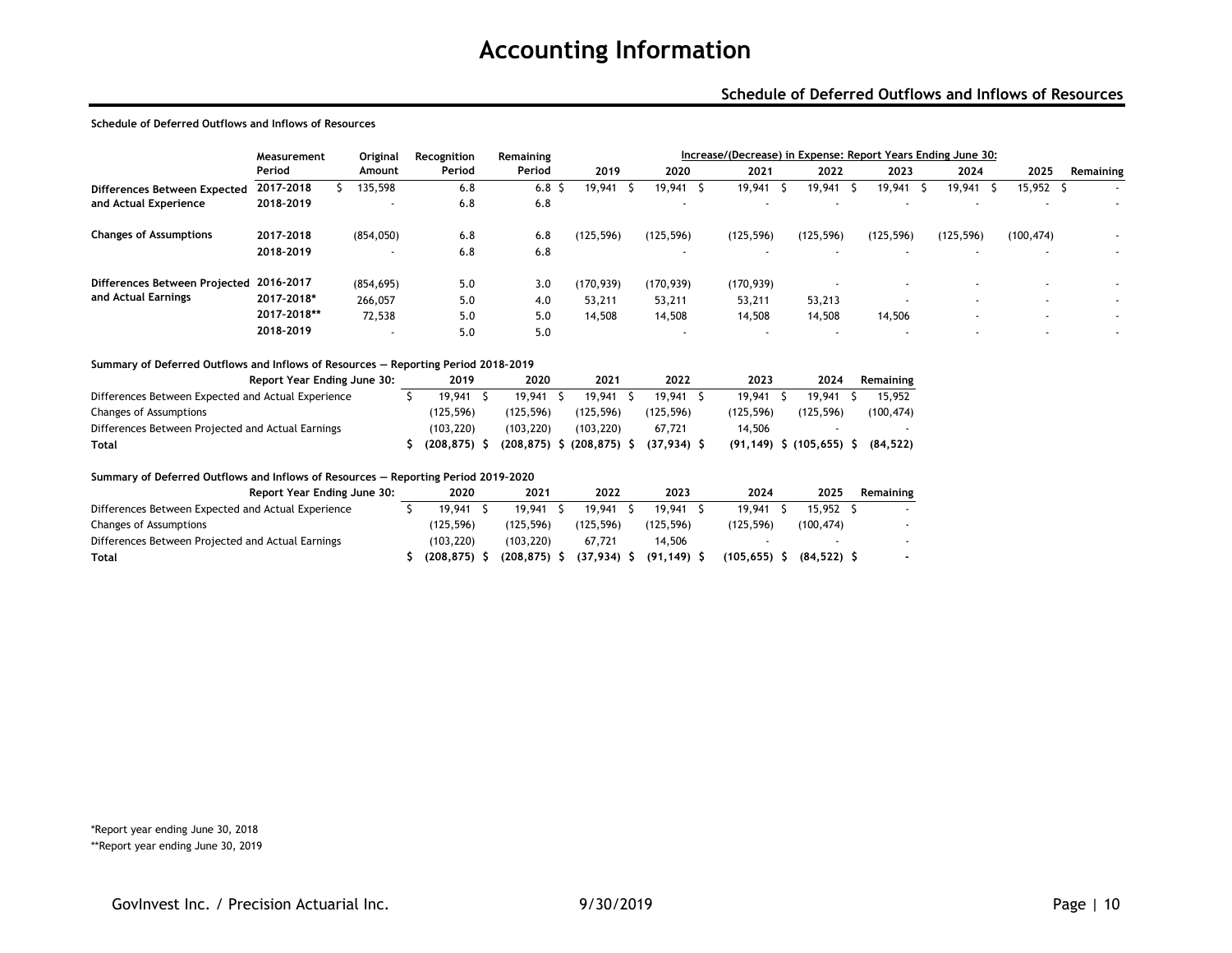## **Calculation of Expense under GASB 75**

| <b>Measurement Period:</b>                                    |                          | 2017-2018  |
|---------------------------------------------------------------|--------------------------|------------|
|                                                               | <b>Reporting Period:</b> | 2018-2019  |
| <b>Expense</b>                                                |                          |            |
| Service Cost                                                  | Ş                        |            |
| Interest on Total OPEB Liability                              |                          |            |
| <b>Changes of Benefit Terms</b>                               |                          |            |
| Recognized Differences Between Expected and Actual Experience |                          | 19,941     |
| Recognized Changes of Assumptions                             |                          | (125, 596) |
| <b>Employee Contributions</b>                                 |                          |            |
| Projected Earnings on OPEB Plan Investments                   |                          |            |
| Recognized Differences Between Projected and Actual Earnings  |                          | (103, 220) |
| Administrative expenses                                       |                          | 66         |
| <b>Total Expense</b>                                          | ς                        | (208, 809) |
| Deferred Outflows and Inflows of Becourses                    | 1.1.002202010            |            |

| Deferred Outflows and Inflows of Resources           | June 30, 2019                            |                                         |
|------------------------------------------------------|------------------------------------------|-----------------------------------------|
|                                                      | Deferred Outflows of<br><b>Resources</b> | Deferred Inflows of<br><b>Resources</b> |
| Differences Between Expected and Actual Experience   | 115,657                                  |                                         |
| Changes of Assumptions                               |                                          | (728, 454)                              |
| Net Difference Between Projected and Actual Earnings |                                          |                                         |
| on Plan Investments                                  | $\overline{\phantom{a}}$                 | (124, 213)                              |
| City Contributions Subsequent to the Measurement     |                                          |                                         |
| Date                                                 | 956,519                                  |                                         |
| Total                                                | 1,072,176                                | (852, 667)                              |

Amounts reported as deferred outflows of resources and deferred inflows of resources related to OPEB will be recognized in OPEB expense as follows:

| Amount     |     | <b>Report Year Ending June 30</b> |
|------------|-----|-----------------------------------|
| (208, 875) | \$. | 2020                              |
| (208, 875) |     | 2021                              |
| (37, 934)  |     | 2022                              |
| (91, 149)  |     | 2023                              |
| (105, 655) |     | 2024                              |
| (84, 522)  |     | Remaining                         |
|            |     |                                   |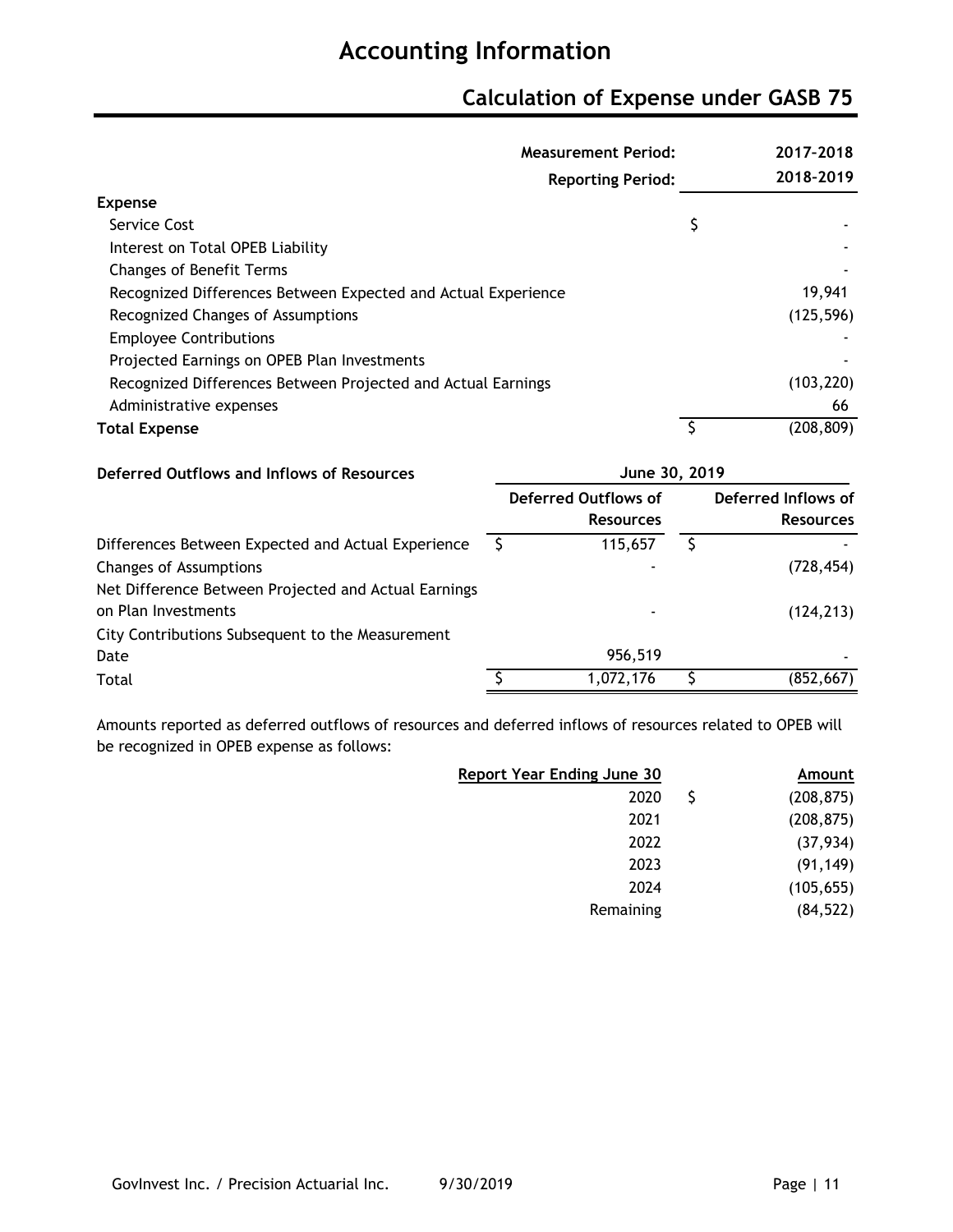|                                                      |                         | Actual                                          |                         | Projected                               |
|------------------------------------------------------|-------------------------|-------------------------------------------------|-------------------------|-----------------------------------------|
| <b>Measurement Period:</b>                           |                         | 2017-2018                                       |                         | 2018-2019                               |
| <b>Reporting Period:</b>                             |                         | 2018-2019                                       |                         | 2019-2020                               |
| <b>Expense</b>                                       |                         |                                                 |                         |                                         |
| Service Cost                                         | \$                      |                                                 | \$                      | 360,905                                 |
| Interest on Total OPEB Liability                     |                         |                                                 |                         | 1,205,755                               |
| <b>Changes of Benefit Terms</b>                      |                         |                                                 |                         |                                         |
| Recognized Changes of Assumptions                    |                         | 19,941                                          |                         | 19,941                                  |
| Recognized Differences Between Expected and Actual   |                         |                                                 |                         |                                         |
| Experience                                           |                         | (125, 596)                                      |                         | (125, 596)                              |
| <b>Employee Contributions</b>                        |                         |                                                 |                         |                                         |
| Projected Earnings on OPEB Plan Investments          |                         |                                                 |                         | (742, 547)                              |
| Recognized Differences Between Projected and         |                         |                                                 |                         |                                         |
| <b>Actual Earnings</b>                               |                         | (103, 220)                                      |                         | (103, 220)                              |
| Administrative expenses                              |                         | 66                                              |                         | 5,375                                   |
| <b>Total Expense</b>                                 | $\overline{\mathsf{S}}$ | (208, 809)                                      | $\overline{\mathsf{S}}$ | 620,613                                 |
| Deferred Outflows and Inflows of Resources           |                         | June 30, 2020                                   |                         |                                         |
|                                                      |                         | <b>Deferred Outflows of</b><br><b>Resources</b> |                         | Deferred Inflows of<br><b>Resources</b> |
| Differences Between Expected and Actual Experience   | S.                      | 95,716                                          | $\mathsf{S}$            |                                         |
| <b>Changes of Assumptions</b>                        |                         |                                                 |                         | (602, 858)                              |
| Net Difference Between Projected and Actual Earnings |                         |                                                 |                         |                                         |
| on Plan Investments                                  |                         |                                                 |                         | (20, 993)                               |
| City Contributions Subsequent to the Measurement     |                         |                                                 |                         |                                         |
| Date                                                 |                         | City to Determine                               |                         |                                         |
| Total                                                |                         | 95,716                                          | \$                      | (623, 851)                              |

## **Calculation of Projected Expense under GASB 75**

Amounts reported as deferred outflows of resources and deferred inflows of resources related to OPEB will be recognized in OPEB expense as follows:

| (208, 875) |
|------------|
| (37, 934)  |
| (91, 149)  |
| (105, 655) |
| (84, 522)  |
|            |
|            |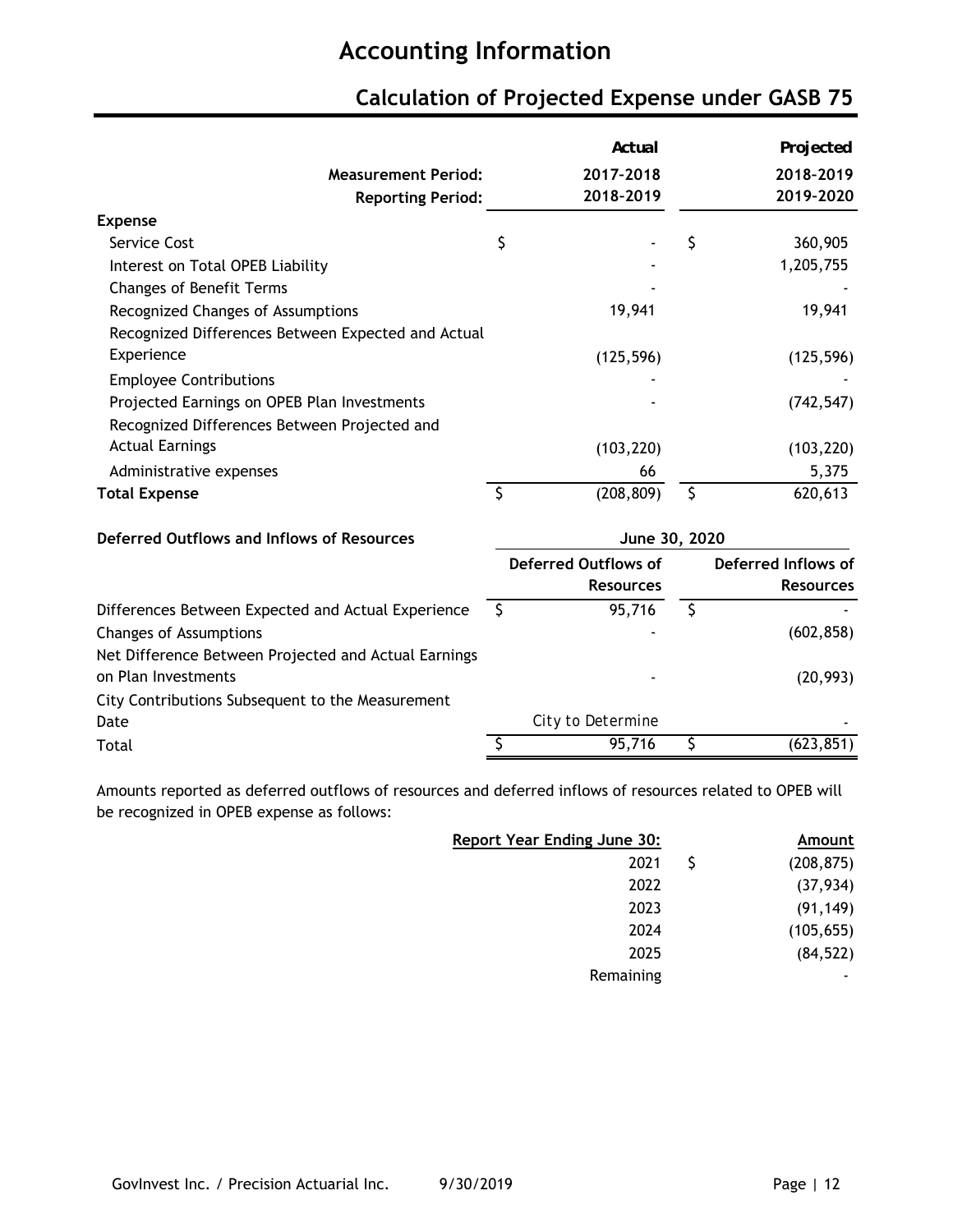### **Reconciliation of Expense**

|                                                                             |            |                                     |                 |     |                 | <b>Net Investment</b> | <b>Net OPEB</b> |                      |                       |   |                |
|-----------------------------------------------------------------------------|------------|-------------------------------------|-----------------|-----|-----------------|-----------------------|-----------------|----------------------|-----------------------|---|----------------|
|                                                                             |            | <b>Total OPEB Plan Fiduciary</b>    | <b>Net OPEB</b> |     | <b>Deferred</b> | <b>Deferred</b>       | (Inflows)/      |                      | <b>Liability plus</b> |   | Annual         |
| Balance as of Measurement Date June 30,                                     | Liability  | <b>Net Position</b>                 | Liability       |     | <b>Inflows</b>  | <b>Outflows</b>       | <b>Outflows</b> | <b>Net Deferrals</b> | <b>Net Deferrals</b>  |   | <b>Expense</b> |
| 2019 / Report Date June 30, 2018                                            |            | $$$ (17,484,881) $$$ 10,385,546 $$$ | (7,099,335)     |     | -S              |                       | $(299, 971)$ \$ | (299, 971)           | (7, 399, 306)<br>\$   |   |                |
| Service Cost                                                                |            |                                     |                 |     |                 |                       |                 |                      |                       |   |                |
| Interest on Total OPEB Liability                                            |            |                                     |                 |     |                 |                       |                 |                      |                       |   |                |
| <b>Effect of Changes of Benefit Terms</b>                                   |            |                                     |                 |     |                 |                       |                 |                      |                       |   |                |
| <b>Effect of Liability Gains or Losses</b>                                  | (135, 598) |                                     | (135, 598)      |     |                 | 135,598               |                 | 135,598              |                       |   |                |
| Effect of Assumption Changes or Inputs                                      | 854,050    |                                     | 854,050         |     | (854, 050)      |                       |                 | (854,050)            |                       |   |                |
| Expected Investment Income (Net of<br>Investment Expenses)                  |            |                                     |                 |     |                 |                       |                 |                      |                       |   |                |
| Investment Gains or Losses on Expected<br>Return                            |            | (72, 538)                           | (72, 538)       |     |                 |                       | 72,538          | 72,538               |                       |   |                |
| Contributions                                                               |            |                                     |                 |     |                 |                       |                 |                      |                       |   |                |
| $Emplayer - City's$ Contribution                                            |            |                                     |                 |     |                 |                       |                 |                      |                       |   |                |
| $Emplayer - Implicit Subsidy$                                               |            |                                     |                 |     |                 |                       |                 |                      |                       |   |                |
| Employee                                                                    |            |                                     |                 |     |                 |                       |                 |                      |                       |   |                |
| Benefit Payments, Including Refunds of<br><b>Employee Contributions</b>     | (26, 466)  | 26,466                              |                 |     |                 |                       |                 |                      |                       |   |                |
| Implicit Rate Subsidy Fulfilled                                             |            |                                     |                 |     |                 |                       |                 |                      |                       |   |                |
| Administrative Expenses                                                     |            | (66)                                | (66)            |     |                 |                       |                 |                      |                       |   | 66             |
| Recognition of Liability Gains or Losses                                    |            |                                     |                 |     |                 | (19, 941)             |                 | (19, 941)            |                       |   | 19,941         |
| Recognition of Assumption Changes or Inputs                                 |            |                                     |                 |     | 125,596         |                       |                 | 125,596              |                       |   | (125, 596)     |
| Recognition of Investment Gains or Losses                                   |            |                                     |                 |     |                 |                       | 103,220         | 103,220              |                       |   | (103, 220)     |
| Annual Expense                                                              |            |                                     |                 |     |                 |                       |                 |                      | 208,809               | S | (208, 809)     |
| Balance as of Measurement Date June 30,<br>2018 / Report Date June 30, 2019 |            | \$(16,792,895) \$10,339,408\$       | (6, 453, 487)   | -\$ | $(728, 454)$ \$ | 115,657 \$            | $(124, 213)$ \$ | (737, 010)           | (7, 190, 497)<br>-\$  |   |                |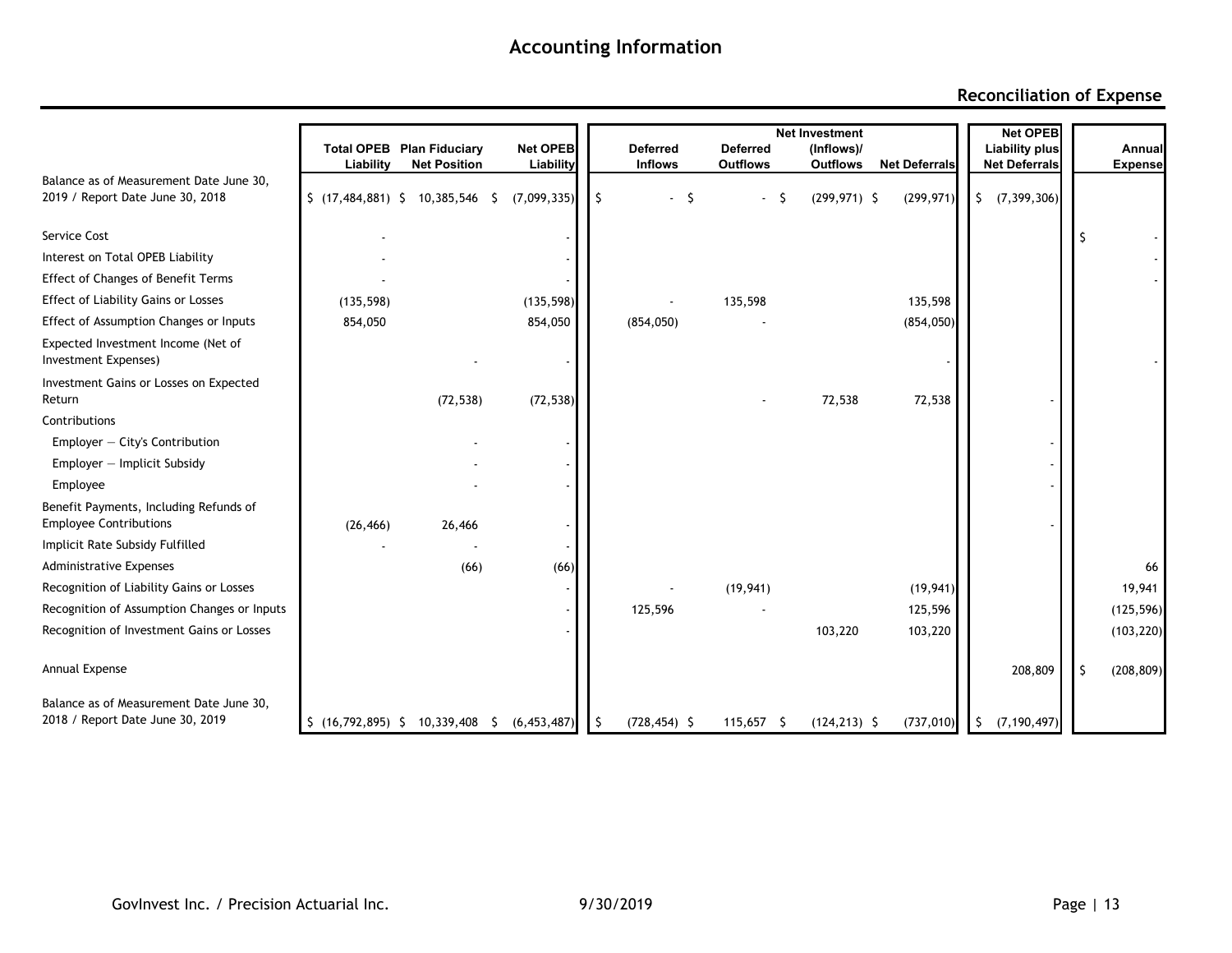### **Amortization of Unfunded Actuarial Accrued Liability**

A summary of the information used to establish the amortization amount for the current year, with respect to the Unfunded Actuarial Accrued Liability (UAAL), follows. We recalculate the amortization of the UAAL each fiscal year.

|                                                                                     |     | Actual           |    | Projected  |    | Projected    |
|-------------------------------------------------------------------------------------|-----|------------------|----|------------|----|--------------|
| <b>Measurement Period:</b>                                                          |     | 2017-2018*       |    | 2018-2019  |    | 2019-2020    |
| <b>Reporting Period:</b>                                                            |     | 2018-2019        |    | 2019-2020  |    | 2020-2021    |
| Actuarial Accrued Liability $(AAL)$ – Entry Age<br>Normal, Beginning of Fiscal Year |     | \$<br>15,003,730 | S. | 16,792,895 | S  | 17, 177, 094 |
| Actuarial Value of Plan Assets, Beginning of<br><b>Fiscal Year</b>                  |     | 10,385,546       |    | 10,339,408 |    | 10,802,775   |
| Unfunded Actuarial Accrued Liability (UAAL),<br>Beginning of Fiscal Year            | $=$ | 4,618,184        | S. | 6,453,487  | S. | 6,374,319    |
| Interest Rate Used to Determine Amortization                                        |     |                  |    |            |    |              |
| Payment                                                                             |     | 7.00%            |    | 7.28%      |    | 7.28%        |
| Assumed Rate of Payroll Growth                                                      |     | 3.000%           |    | 2.750%     |    | 2.750%       |
| <b>Amortization Period</b>                                                          |     | 19 years         |    | 18 years   |    | 17 years     |
| Amount Recognized, Beginning of Year                                                |     | \$<br>335,136    | \$ | 486,090    | \$ | 499,826      |
| Amount Recognized, End of Year                                                      |     | \$<br>358,596    | \$ | 521,477    | \$ | 536,213      |

\*Amounts determined in prior report.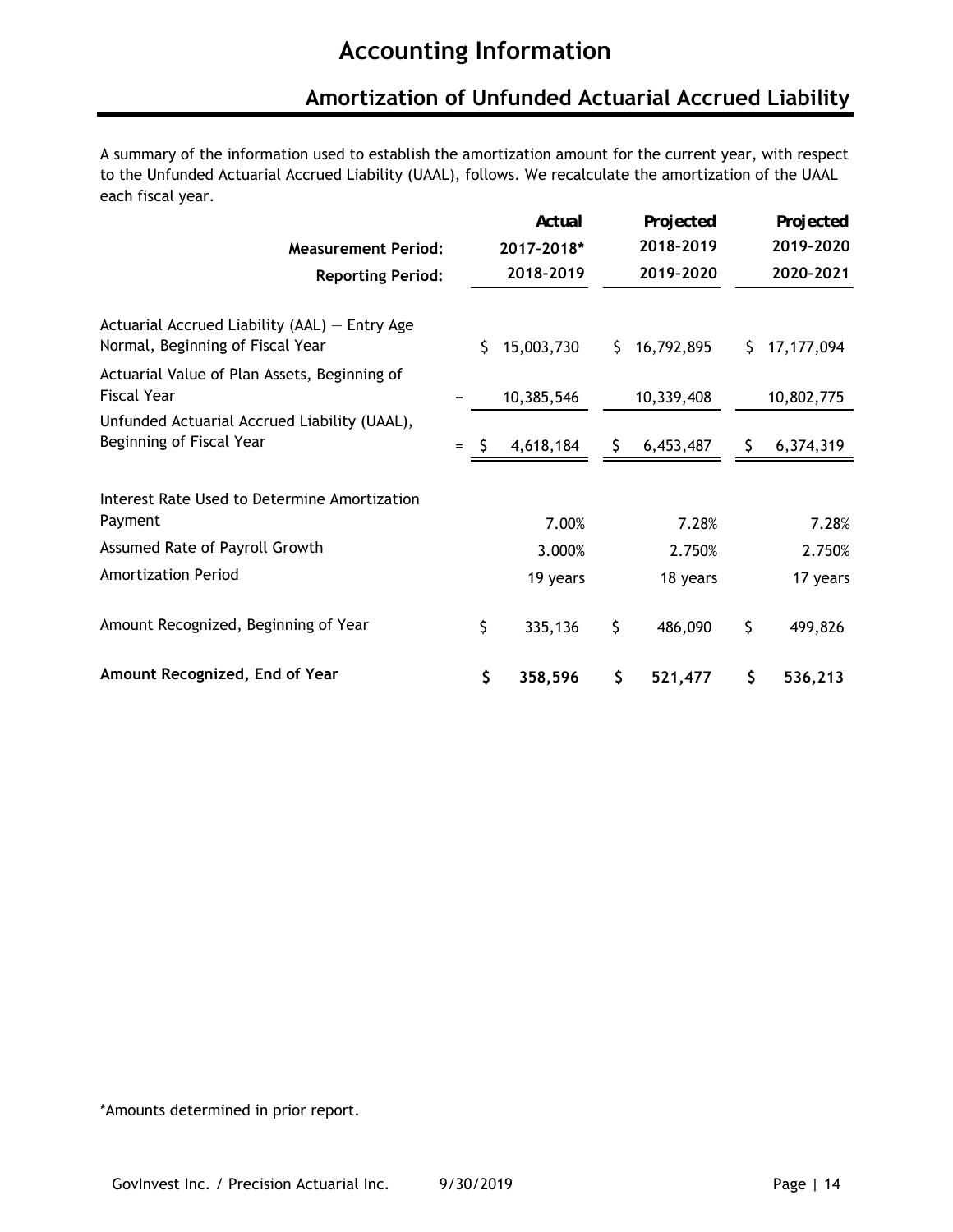### **Actuarially Determined Contribution (ADC)**

The calculation of the Actuarially Determined Contribution (ADC) follows. The ADC is based on the City's funding policy.

|                                                                    | Actual        | Projected     | Projected     |
|--------------------------------------------------------------------|---------------|---------------|---------------|
| <b>Measurement Period:</b>                                         | 2017-2018*    | 2018-2019     | 2019-2020     |
| <b>Reporting Period:</b>                                           | 2018-2019     | 2019-2020     | 2020-2021     |
| Service Cost - Entry Age Normal                                    | \$<br>319,522 | \$<br>360,905 | \$<br>370,830 |
| Amortization of the Unfunded Actuarial Accrued<br>Liability (UAAL) | 335,136       | 486,090       | 499,826       |
| Actuarially Determined Contribution (ADC),<br>Beginning of Year    | \$<br>659,902 | \$<br>846,995 | \$<br>870,656 |
| Actuarially Determined Contribution (ADC), End of<br>Year          | \$<br>659,902 | \$<br>908,656 | \$<br>934,040 |
| ADC as a Percentage of Payroll                                     | 3.28%         | 4.39%         | 4.40%         |
| <b>Discount Rate</b>                                               | 7.00%         | 7.28%         | 7.28%         |
| <b>ADC Components</b>                                              |               |               |               |
| City's Contribution to Assets                                      | 374,241       | 613,620       | 631,564       |
| Implied Contribution $-$ Implicit Subsidy                          | 285,661       | 295,036       | 302,476       |
| <b>Total ADC</b>                                                   | \$<br>659,902 | \$<br>908,656 | \$<br>934,040 |

#### **City's Funding Policy**

The City's funding policy is to contribute the full amount of the ADC each year.

The ADC is the sum of the service cost and the amortization of the unfunded liability. For payment of the ADC, however, it comprises two parts: the contribution to the assets and the implicit subsidy credit. The contribution to the assets is the difference between the ADC and implicit subsidy credit.

The City is amortizing the UAAL on a closed basis. Remaining years of amortization as of the report date of June 30, 2019:

The discount rate assumed for ADC calculations is the expected long-term rate of return:

The UAAL is amortized using a level percent of pay method.

Projections for fiscal year-end 2020 use an estimated expected rate of return, contributions, and benefit payments. We recommend that the City update these values for its 2020 financial statements.

\*Amounts determined in prior report. Included estimated administrative expenses of \$5,244 and no adjustment for interest. This is the ADC from the prior report and it is not updated.

18

7.28%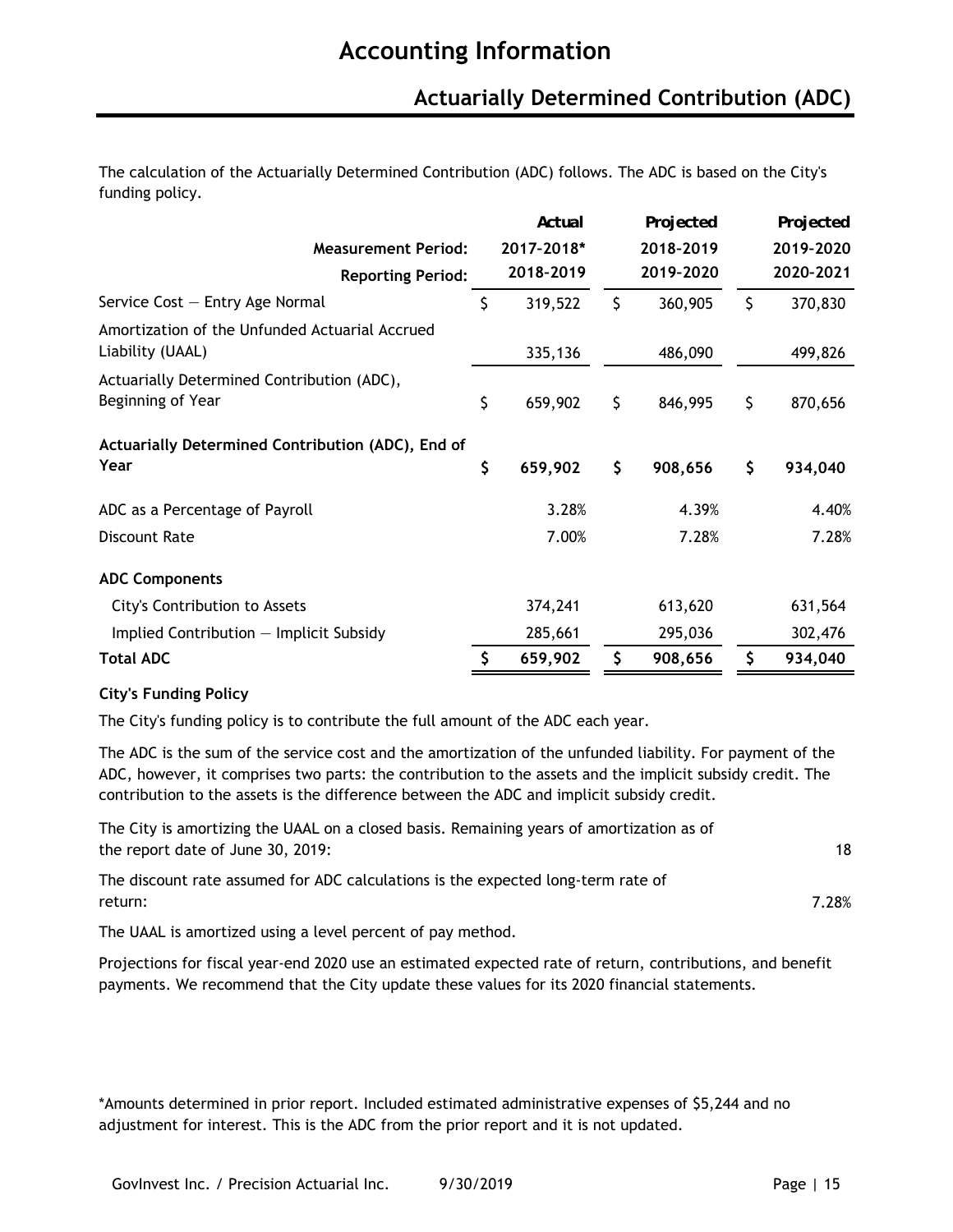| <b>Measurement Date:</b><br><b>Report Date:</b>       |    | Actual<br>June 30, 2018<br>June 30, 2019 | Projected<br>June 30, 2019<br>June 30, 2020 | Projected<br>June 30, 2020<br>June 30, 2021 |
|-------------------------------------------------------|----|------------------------------------------|---------------------------------------------|---------------------------------------------|
| <b>Estimated Liabilities</b>                          |    |                                          |                                             |                                             |
| OPEB Liability, Beginning of Year                     | Ś  | 17,484,881                               | \$<br>16,792,895                            | \$<br>17, 177, 094                          |
| Service Cost                                          |    |                                          | 360,905                                     | 370,830                                     |
| Interest on Liabilities                               |    |                                          | 1,205,755                                   | 1,233,552                                   |
| <b>Changes of Benefit Terms</b>                       |    |                                          |                                             |                                             |
| Differences Between Expected<br>and Actual Experience |    | 135,598                                  |                                             |                                             |
| Changes of Assumptions                                |    | (854, 050)                               |                                             |                                             |
| <b>Benefit Payments</b>                               |    | 26,466                                   | (887, 425)                                  | (926, 171)                                  |
| Implicit Rate Subsidy Fulfilled                       |    |                                          | (295, 036)                                  | (302, 476)                                  |
| OPEB Liability, End of Year (a)                       | \$ | 16,792,895                               | \$<br>17, 177, 094                          | \$<br>17,552,829                            |
| <b>Estimated Assets</b>                               |    |                                          |                                             |                                             |
| Assets, Beginning of Year                             | \$ | 10,385,546                               | \$<br>10,339,408                            | \$<br>10,802,775                            |
| <b>Expected Earnings</b>                              |    | (72, 538)                                | 742,547                                     | 775,710                                     |
| Contributions                                         |    |                                          |                                             |                                             |
| Employer - City's Contribution                        |    |                                          | 613,620                                     | 631,564                                     |
| Employer - Implicit Subsidy                           |    |                                          | 295,036                                     | 302,476                                     |
| Employee                                              |    |                                          |                                             |                                             |
| <b>Total Contributions</b>                            |    |                                          | 908,656                                     | 934,040                                     |
| Projected Benefit Payments                            |    |                                          |                                             |                                             |
| Benefit Payments, Including<br>Refunds of Employee    |    |                                          |                                             |                                             |
| Contributions                                         |    | 26,466                                   | (887, 425)                                  | (926, 171)                                  |
| Implicit Rate Subsidy Fulfilled                       |    |                                          | (295, 036)                                  | (302, 476)                                  |
| <b>Total Benefit Payments</b>                         |    | 26,466                                   | (1, 182, 461)                               | (1,228,647)                                 |
| <b>Administrative Expenses</b>                        |    | (66)                                     | (5, 375)                                    | (5,509)                                     |
| Assets, End of Year (b)                               | \$ | 10,339,408                               | \$<br>10,802,775                            | \$<br>11,278,369                            |
| Net OPEB liability, End of Year =<br>$(a) - (b)$      | \$ | 6,453,487                                | \$<br>6,374,319                             | \$<br>6,274,460                             |
| <b>Expense</b>                                        |    | (208, 809)                               | 620,613                                     | n/a                                         |
| <b>ADC</b>                                            |    | 659,902                                  | 908,656                                     | 934,040                                     |

### **Projection of ADC and Net OPEB Liability**

Projections for fiscal year-end 2020 and beyond use an estimated expected rate of return, contributions, and benefit payments. We recommend that the City update these values for its 2020 financial statements.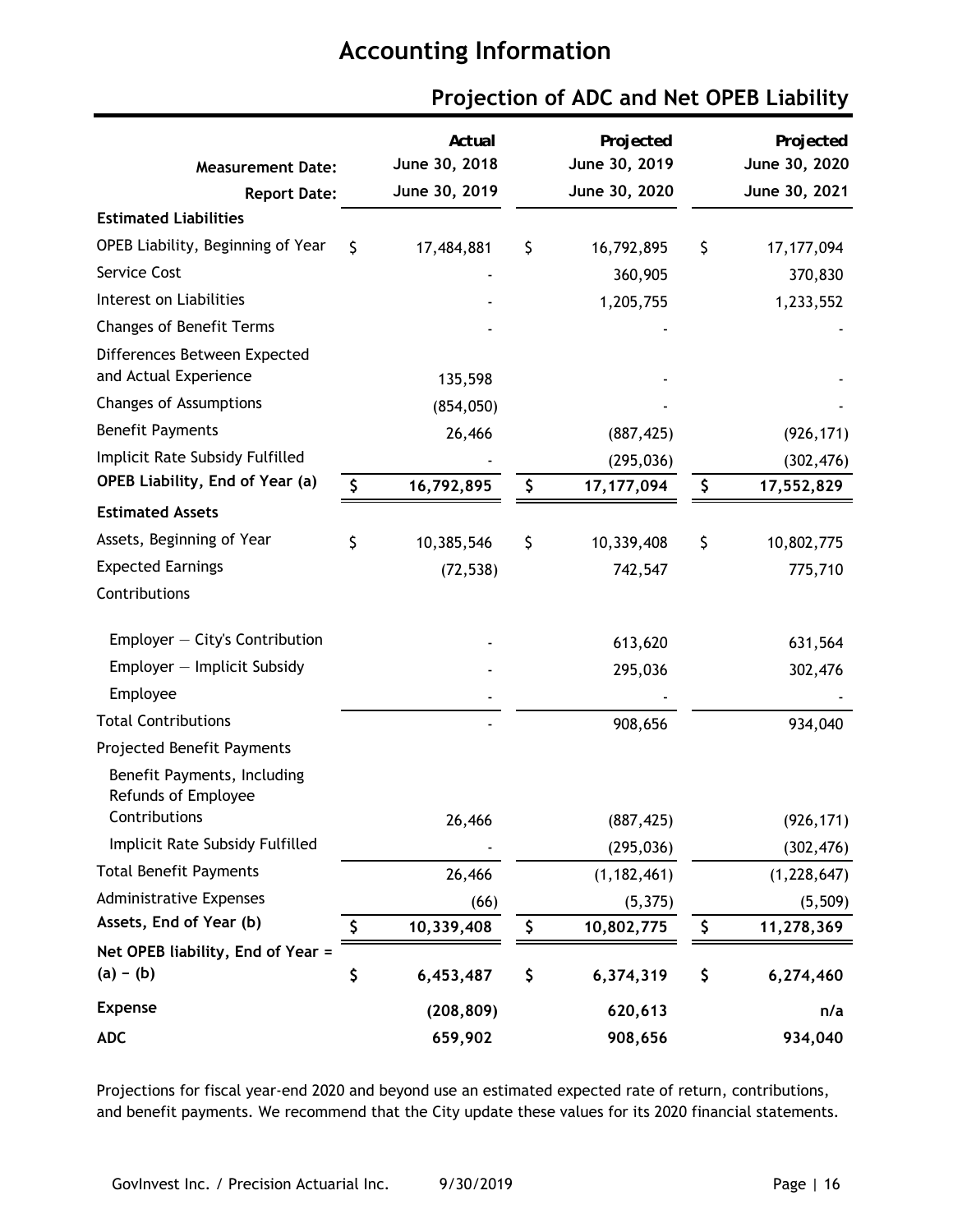| Measurement          |                         |                         |                         |
|----------------------|-------------------------|-------------------------|-------------------------|
| <b>Period Ending</b> | <b>Expected Retiree</b> |                         | <b>Total Expected</b>   |
| <b>June 30:</b>      | <b>Benefit Payments</b> | <b>Implicit Subsidy</b> | <b>Benefit Payments</b> |
| 2019                 | \$<br>887,425           | \$<br>295,036           | \$<br>1,182,461         |
| 2020                 | 926,171                 | 302,476                 | 1,228,647               |
| 2021                 | 965,337                 | 300,577                 | 1,265,914               |
| 2022                 | 1,005,553               | 303,351                 | 1,308,904               |
| 2023                 | 1,046,237               | 297,659                 | 1,343,896               |
| 2024                 | 1,083,685               | 279,420                 | 1,363,105               |
| 2025                 | 1,120,670               | 257,396                 | 1,378,066               |
| 2026                 | 1,155,471               | 275,288                 | 1,430,759               |
| 2027                 | 1,189,093               | 268,812                 | 1,457,905               |
| 2028                 | 1,219,042               | 277,051                 | 1,496,093               |
| 2029                 | 1,247,794               | 277,923                 | 1,525,717               |
| 2030                 | 1,274,503               | 314,887                 | 1,589,390               |
| 2031                 | 1,299,351               | 320,285                 | 1,619,636               |
| 2032                 | 1,324,002               | 332,869                 | 1,656,871               |
| 2033                 | 1,344,904               | 346,850                 | 1,691,754               |
| 2034                 | 1,361,918               | 366,652                 | 1,728,570               |
| 2035                 | 1,375,804               | 362,533                 | 1,738,337               |
| 2036                 | 1,386,046               | 344,228                 | 1,730,274               |
| 2037                 | 1,393,608               | 355,501                 | 1,749,109               |
| 2038                 | 1,394,180               | 334,768                 | 1,728,948               |
| 2039                 | 1,390,815               | 341,529                 | 1,732,344               |
| 2040                 | 1,382,630               | 371,097                 | 1,753,727               |
| 2041                 | 1,368,273               | 330,885                 | 1,699,158               |
| 2042                 | 1,351,639               | 351,382                 | 1,703,021               |
| 2043                 | 1,328,765               | 377,994                 | 1,706,759               |

OPEB cash-flow projections for existing participants for the next twenty-five years follow.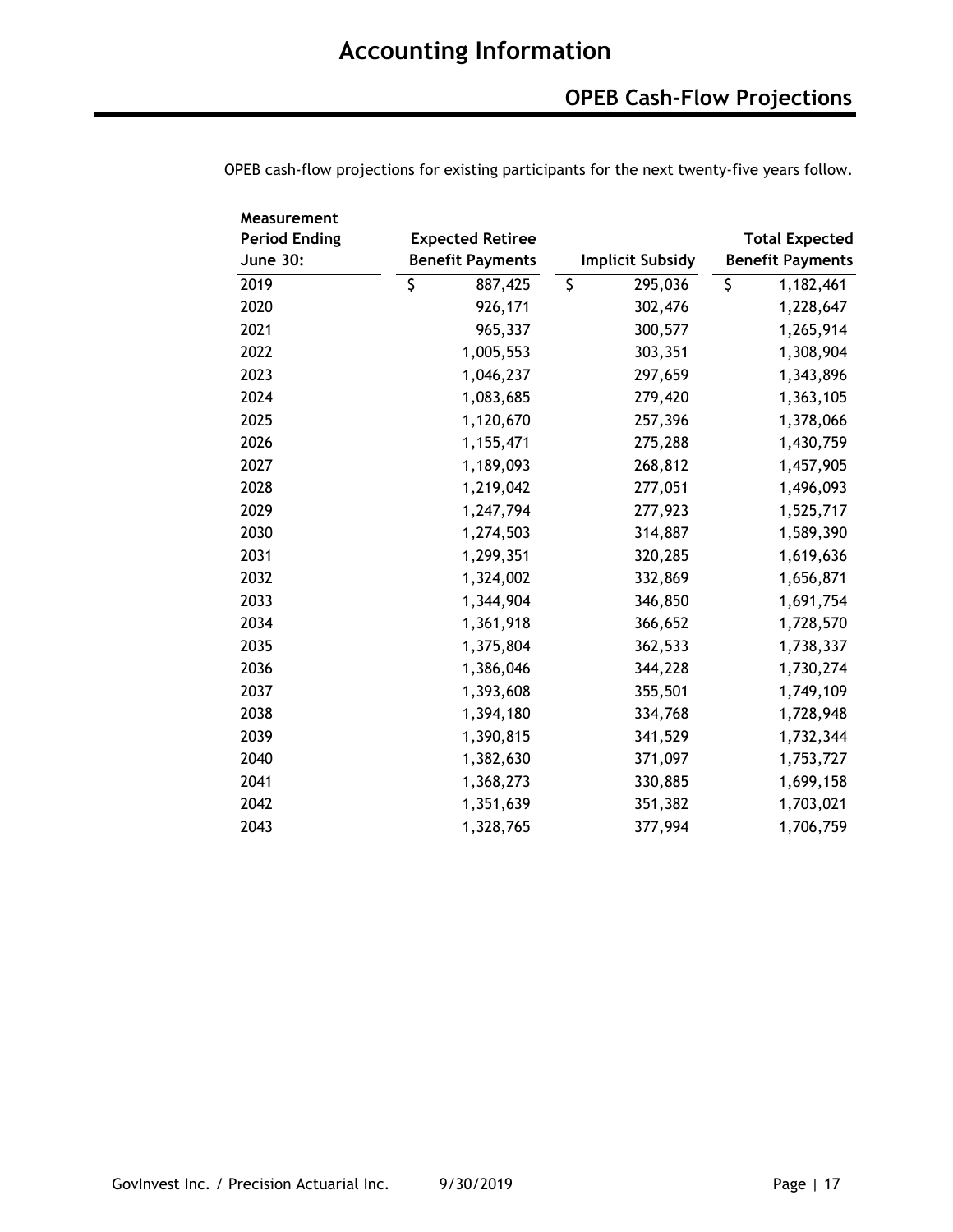

**Ten-Year Projection of Expected Benefit Payments for Existing Participants**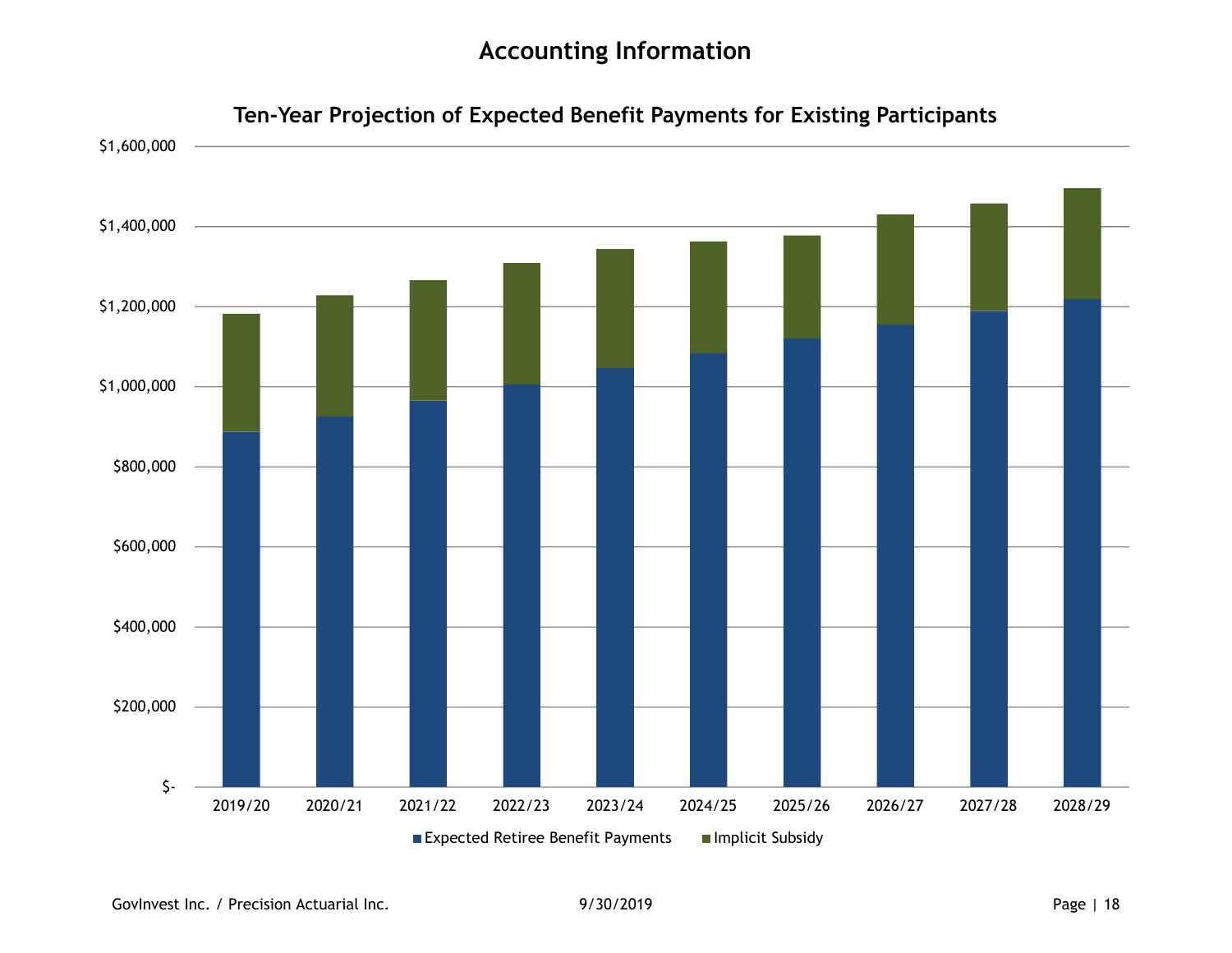| Measurement<br><b>Period Ending</b><br><b>June 30:</b> | <b>Payroll for Current</b><br><b>Employees</b><br>(a) | <b>Payroll for Future</b><br><b>Employees</b><br>(b) |              | <b>Total Employee</b><br>Payroll<br>(c) | Employer<br>Contributions<br><b>Related to Payroll</b><br>of all Plan<br>Members*<br>$(d) = (c) \times 4.39%$ for<br>20 Years, 1.87%<br><b>Thereafter</b> | Employer<br><b>Contributions</b><br><b>Related to Payroll</b><br>of Future Plan<br><b>Members</b><br>$(e) = (b) \times 1.87%$ | <b>Portion of Employer</b><br><b>Contribution for</b><br><b>Current Plan</b><br>Members*<br>$(f) = (d) - (e)$ |
|--------------------------------------------------------|-------------------------------------------------------|------------------------------------------------------|--------------|-----------------------------------------|-----------------------------------------------------------------------------------------------------------------------------------------------------------|-------------------------------------------------------------------------------------------------------------------------------|---------------------------------------------------------------------------------------------------------------|
| 2019                                                   | \$<br>20, 129, 158                                    | \$<br>553,552                                        | $\mathsf{S}$ | 20,682,710                              | \$<br>908,656                                                                                                                                             | \$<br>10,362                                                                                                                  | \$<br>898,294                                                                                                 |
| 2020                                                   | 19,464,601                                            | 1,786,884                                            |              | 21,251,485                              | 933,644                                                                                                                                                   | 33,450                                                                                                                        | 900,194                                                                                                       |
| 2021                                                   | 18,879,326                                            | 2,956,575                                            |              | 21,835,901                              | 959,320                                                                                                                                                   | 55,347                                                                                                                        | 903,973                                                                                                       |
| 2022                                                   | 18,310,040                                            | 4,126,348                                            |              | 22,436,388                              | 985,701                                                                                                                                                   | 77,245                                                                                                                        | 908,456                                                                                                       |
| 2023                                                   | 17,743,089                                            | 5,310,300                                            |              | 23,053,389                              | 1,012,808                                                                                                                                                 | 99,408                                                                                                                        | 913,400                                                                                                       |
| 2024                                                   | 17, 159, 426                                          | 6,527,931                                            |              | 23,687,357                              | 1,040,660                                                                                                                                                 | 122,202                                                                                                                       | 918,458                                                                                                       |
| 2025                                                   | 16,548,045                                            | 7,790,714                                            |              | 24,338,759                              | 1,069,278                                                                                                                                                 | 145,842                                                                                                                       | 923,436                                                                                                       |
| 2026                                                   | 15,858,730                                            | 9,149,345                                            |              | 25,008,075                              | 1,098,683                                                                                                                                                 | 171,275                                                                                                                       | 927,408                                                                                                       |
| 2027                                                   | 15,144,088                                            | 10,551,709                                           |              | 25,695,797                              | 1,128,897                                                                                                                                                 | 197,527                                                                                                                       | 931,370                                                                                                       |
| 2028                                                   | 14,388,754                                            | 12,013,677                                           |              | 26,402,431                              | 1,159,941                                                                                                                                                 | 224,895                                                                                                                       | 935,046                                                                                                       |
| 2029                                                   | 13,635,430                                            | 13,493,068                                           |              | 27, 128, 498                            | 1,191,840                                                                                                                                                 | 252,589                                                                                                                       | 939,251                                                                                                       |
| 2030                                                   | 12,850,935                                            | 15,023,597                                           |              | 27,874,532                              | 1,224,616                                                                                                                                                 | 281,241                                                                                                                       | 943,375                                                                                                       |
| 2031                                                   | 12,076,223                                            | 16,564,859                                           |              | 28,641,082                              | 1,258,292                                                                                                                                                 | 310,093                                                                                                                       | 948,199                                                                                                       |
| 2032                                                   | 11,230,930                                            | 18, 197, 782                                         |              | 29,428,712                              | 1,292,895                                                                                                                                                 | 340,661                                                                                                                       | 952,234                                                                                                       |
| 2033                                                   | 10,327,396                                            | 19,910,606                                           |              | 30,238,002                              | 1,328,450                                                                                                                                                 | 372,725                                                                                                                       | 955,725                                                                                                       |
| 2034                                                   | 9,520,087                                             | 21,549,460                                           |              | 31,069,547                              | 1,364,983                                                                                                                                                 | 403,404                                                                                                                       | 961,579                                                                                                       |
| 2035                                                   | 8,688,934                                             | 23,235,026                                           |              | 31,923,960                              | 1,402,520                                                                                                                                                 | 434,958                                                                                                                       | 967,562                                                                                                       |
| 2036                                                   | 7,865,470                                             | 24,936,399                                           |              | 32,801,869                              | 1,441,089                                                                                                                                                 | 466,808                                                                                                                       | 974,281                                                                                                       |
| 2037                                                   | 7,089,753                                             | 26,614,167                                           |              | 33,703,920                              | 1,480,719                                                                                                                                                 | 498,215                                                                                                                       | 982,504                                                                                                       |
| 2038                                                   | 6,400,089                                             | 28,230,689                                           |              | 34,630,778                              | 1,521,439                                                                                                                                                 | 528,477                                                                                                                       | 992,962                                                                                                       |
| 2039                                                   | 5,768,390                                             | 29,814,734                                           |              | 35,583,124                              | 666,114                                                                                                                                                   | 558,130                                                                                                                       | 107,984                                                                                                       |
| 2040                                                   | 5,186,446                                             | 31,375,214                                           |              | 36,561,660                              | 684,432                                                                                                                                                   | 587,342                                                                                                                       | 97,090                                                                                                        |
| 2041                                                   | 4,678,175                                             | 32,888,931                                           |              | 37,567,106                              | 703,254                                                                                                                                                   | 615,678                                                                                                                       | 87,576                                                                                                        |
| 2042                                                   | 4,219,264                                             | 34,380,937                                           |              | 38,600,201                              | 722,593                                                                                                                                                   | 643,609                                                                                                                       | 78,984                                                                                                        |
| 2043                                                   | 3,785,908                                             | 35,875,799                                           |              | 39,661,707                              | 742,464                                                                                                                                                   | 671,592                                                                                                                       | 70,872                                                                                                        |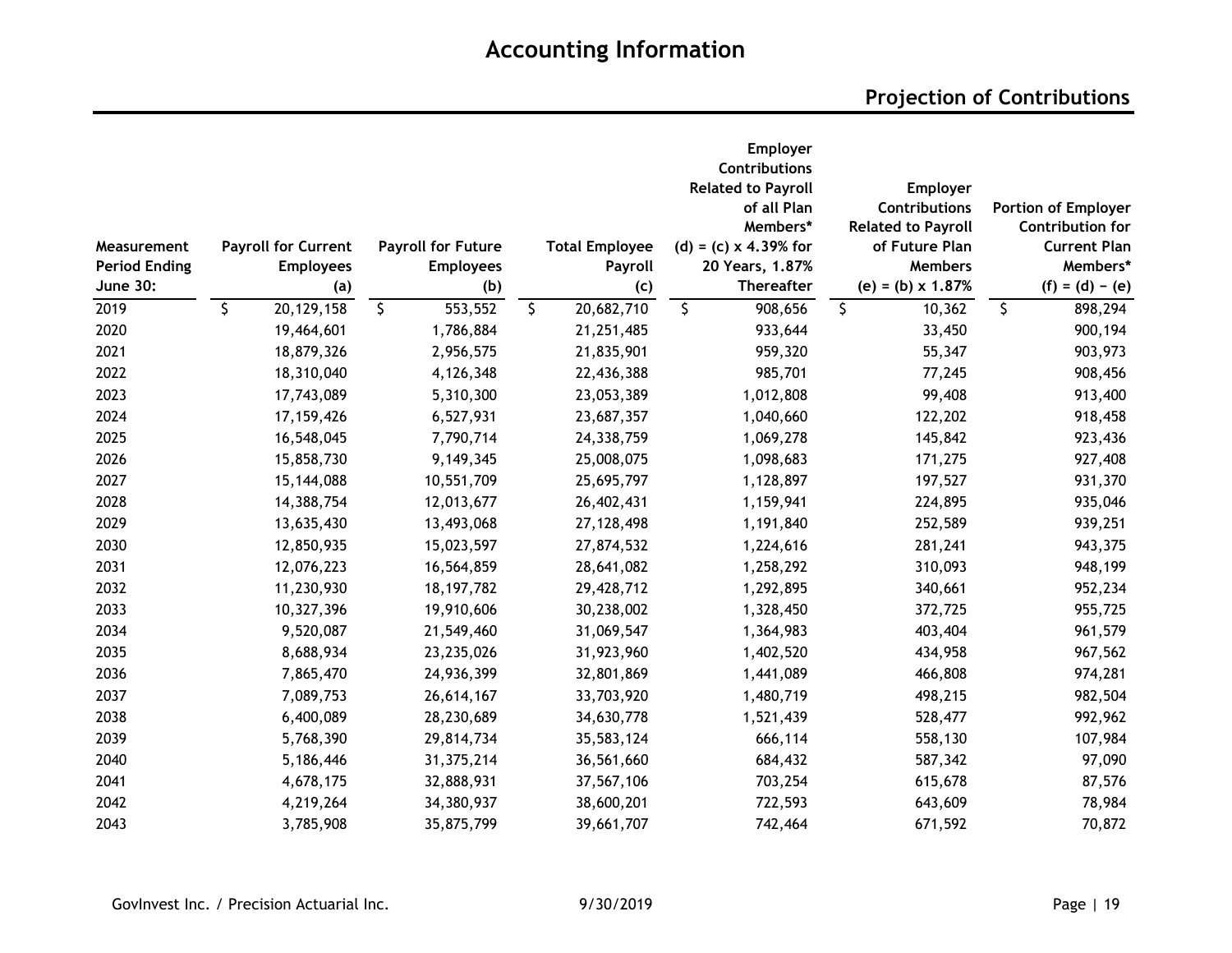### **Projection of Contributions Charts**



**Projected Payroll for Current and Future Employees**

### **Projected Employer Contributions for Current and Future Plan Members**

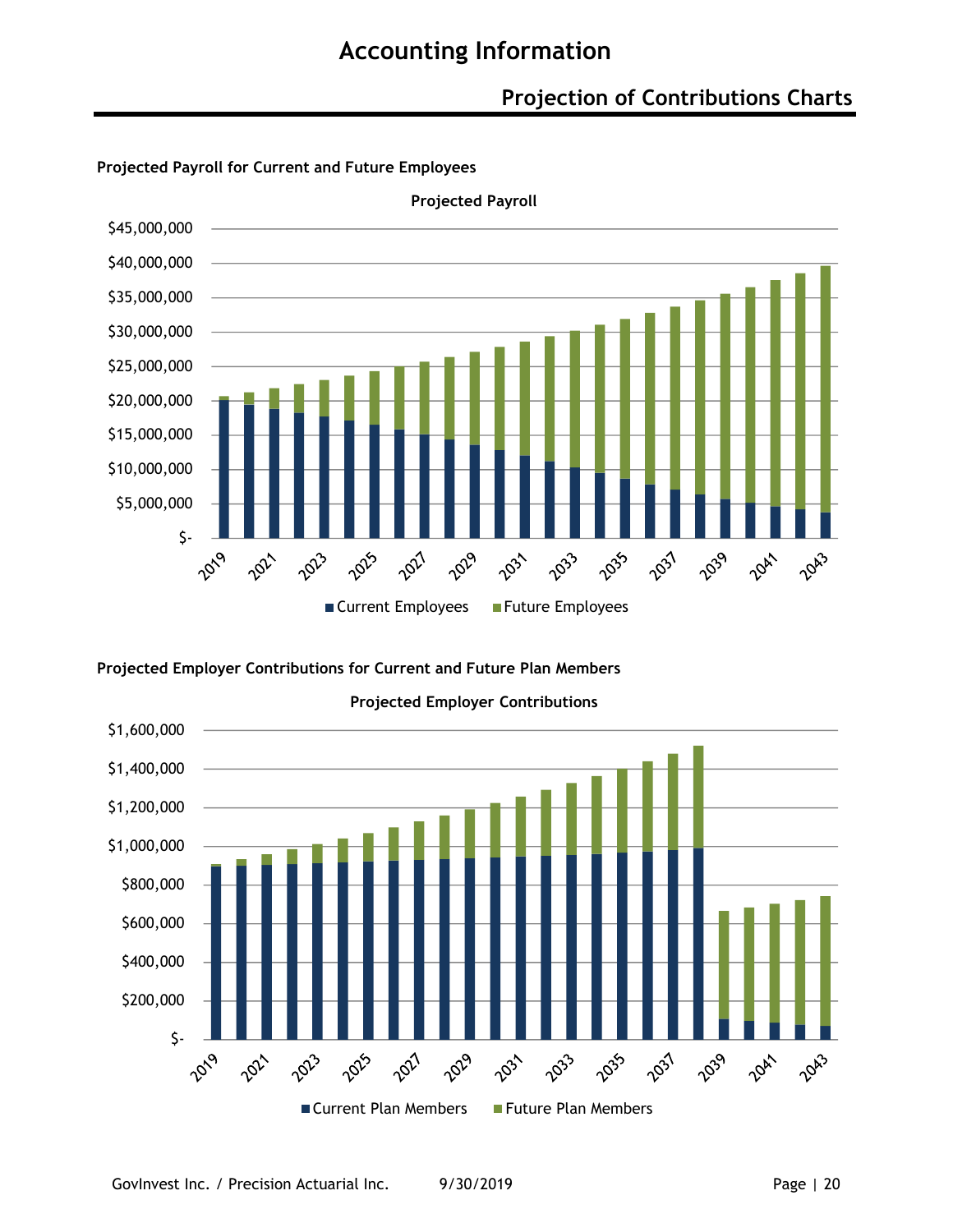## **Projection of Fiduciary Net Position**

Existing Participants Only

|                      | Projected            |         |                        | <b>Projected Benefit</b> |         |                |                 | <b>Projected Ending</b> |
|----------------------|----------------------|---------|------------------------|--------------------------|---------|----------------|-----------------|-------------------------|
|                      | <b>Beginning</b>     |         |                        | <b>Payments</b>          |         | Projected      | Projected       | <b>Fiduciary Net</b>    |
| Measurement          | <b>Fiduciary Net</b> |         | <b>Projected Total</b> | (Including Implicit      |         | Administrative | Investment      | <b>Position</b>         |
| <b>Period Ending</b> | <b>Position</b>      |         | <b>Contributions</b>   | Subsidy)                 |         | <b>Expense</b> | <b>Earnings</b> | $(f) = (a) + (b) - (c)$ |
| <b>June 30:</b>      | (a)                  |         | (b)                    | (c)                      |         | (d)            | (e)             | $-$ (d) + (e)           |
| 2019                 | \$<br>10,339,408     | $\zeta$ | 898,294                | \$<br>1,182,461          | $\zeta$ | 5,375          | \$<br>742,170   | \$<br>10,792,036        |
| 2020                 | 10,792,036           |         | 900,194                | 1,228,647                |         | 5,509          | 773,504         | 11,231,578              |
| 2021                 | 11,231,578           |         | 903,973                | 1,265,914                |         | 5,647          | 804,279         | 11,668,269              |
| 2022                 | 11,668,269           |         | 908,456                | 1,308,904                |         | 5,788          | 834,663         | 12,096,696              |
| 2023                 | 12,096,696           |         | 913,400                | 1,343,896                |         | 5,933          | 864,753         | 12,525,020              |
| 2024                 | 12,525,020           |         | 918,458                | 1,363,105                |         | 6,081          | 895,415         | 12,969,707              |
| 2025                 | 12,969,707           |         | 923,436                | 1,378,066                |         | 6,233          | 927,419         | 13,436,263              |
| 2026                 | 13,436,263           |         | 927,408                | 1,430,759                |         | 6,389          | 959,605         | 13,886,128              |
| 2027                 | 13,886,128           |         | 931,370                | 1,457,905                |         | 6,549          | 991,506         | 14,344,550              |
| 2028                 | 14,344,550           |         | 935,046                | 1,496,093                |         | 6,713          | 1,023,617       | 14,800,407              |
| 2029                 | 14,800,407           |         | 939,251                | 1,525,717                |         | 6,881          | 1,055,872       | 15,262,932              |
| 2030                 | 15,262,932           |         | 943,375                | 1,589,390                |         | 7,053          | 1,087,370       | 15,697,234              |
| 2031                 | 15,697,234           |         | 948,199                | 1,619,636                |         | 7,229          | 1,118,055       | 16, 136, 623            |
| 2032                 | 16,136,623           |         | 952,234                | 1,656,871                |         | 7,410          | 1,148,828       | 16,573,404              |
| 2033                 | 16,573,404           |         | 955,725                | 1,691,754                |         | 7,595          | 1,179,476       | 17,009,256              |
| 2034                 | 17,009,256           |         | 961,579                | 1,728,570                |         | 7,785          | 1,210,072       | 17,444,552              |
| 2035                 | 17,444,552           |         | 967,562                | 1,738,337                |         | 7,980          | 1,241,617       | 17,907,414              |
| 2036                 | 17,907,414           |         | 974,281                | 1,730,274                |         | 8,180          | 1,275,844       | 18,419,085              |
| 2037                 | 18,419,085           |         | 982,504                | 1,749,109                |         | 8,385          | 1,312,700       | 18,956,795              |
| 2038                 | 18,956,795           |         | 992,962                | 1,728,948                |         | 8,595          | 1,352,952       | 19,565,166              |
| 2039                 | 19,565,166           |         | 107,984                | 1,732,344                |         | 8,810          | 1,364,897       | 19,296,893              |
| 2040                 | 19,296,893           |         | 97,090                 | 1,753,727                |         | 9,030          | 1,344,184       | 18,975,410              |
| 2041                 | 18,975,410           |         | 87,576                 | 1,699,158                |         | 9,256          | 1,322,411       | 18,676,983              |
| 2042                 | 18,676,983           |         | 78,984                 | 1,703,021                |         | 9,487          | 1,300,224       | 18,343,683              |
| 2043                 | 18,343,683           |         | 70,872                 | 1,706,759                |         | 9,724          | 1,275,520       | 17,973,592              |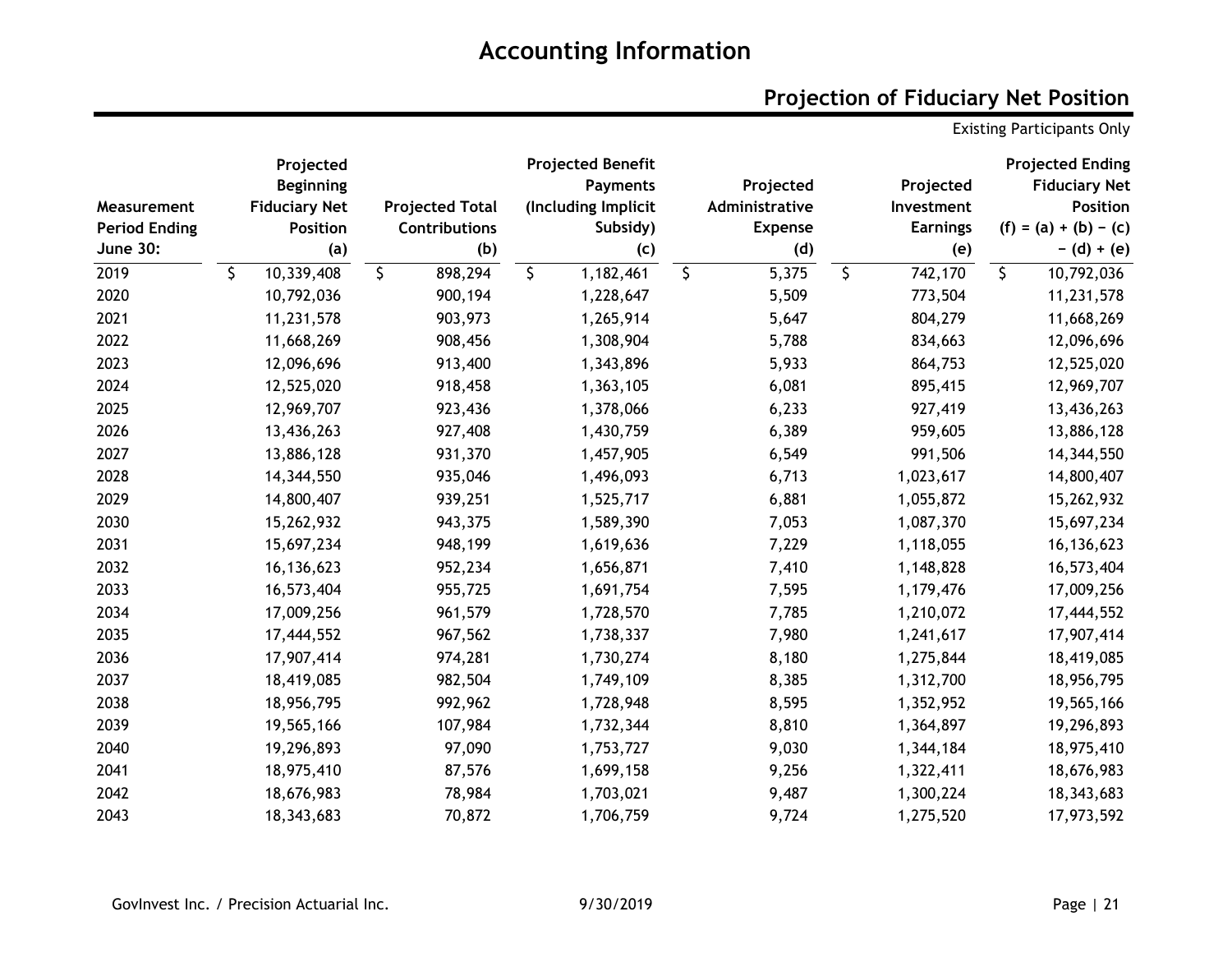Actuarial standard of practice (ASOP) number 6, "Measuring Retiree Group Benefits Obligations and Determining Retiree Group Benefits Program Periodic Costs or Actuarially Determined Contributions", requires the inclusion of the implicit subsidy in OPEB valuations.

The implicit subsidy arises when an employer allows a retiree and their dependents to continue on the plans for active employees, and pay the active-employee premiums. Retirees are not paying the true cost of their benefits because they have higher costs than active employees, and therefore are partially subsidized by the active employees. Once a retiree reaches Medicare eligibility, the rates are set for Medicare retirees separately, and are set to be sufficient to cover the true costs of the Medicare retirees. Thus, there is no implicit subsidy for Medicare retirees.

|                                 |   | Actual        |   | Projected     |
|---------------------------------|---|---------------|---|---------------|
| <b>Measurement Date:</b>        |   | June 30, 2018 |   | June 30, 2019 |
| <b>Report Date:</b>             |   | June 30, 2019 |   | June 30, 2020 |
|                                 |   |               |   |               |
| Discount Rate                   |   | 7.28%         |   | 7.28%         |
|                                 |   |               |   |               |
| <b>Retiree Benefit Payments</b> | S | 13,916,285    | S | 14,264,928    |
| Implicit Subsidy                |   | 2,876,610     |   | 2,912,166     |
| <b>Total OPEB Liability</b>     |   | 16,792,895    |   | 17,177,094    |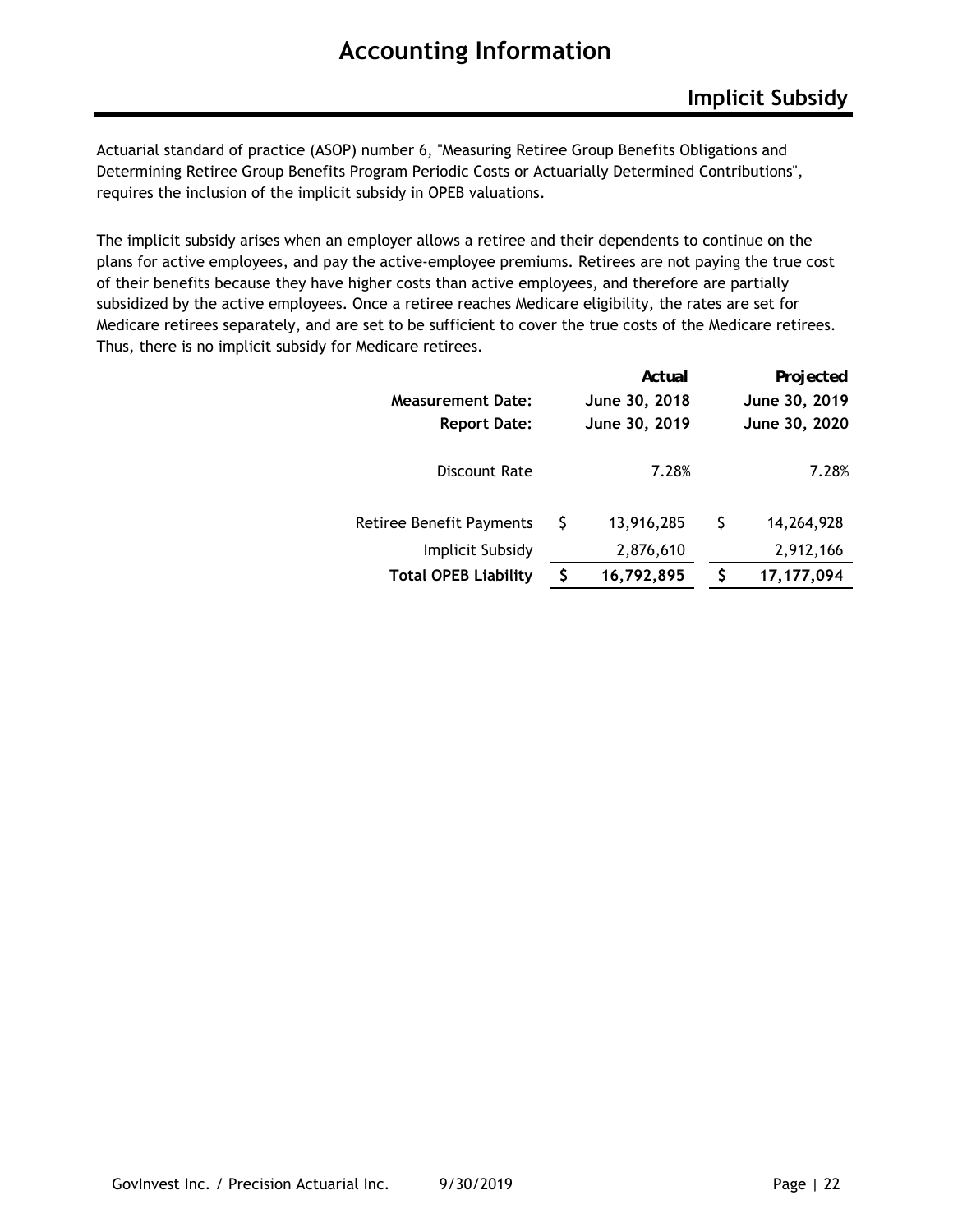### **Schedule of Changes in the Total OPEB Liability and Related Ratios**

GASB 75 requires a disclosure of the changes in Net OPEB Liability for the last ten fiscal years, or for as many years as are available.

|                                                                                                  | <b>Measurement Date:</b> | June 30, 2018    |
|--------------------------------------------------------------------------------------------------|--------------------------|------------------|
|                                                                                                  | <b>Report Date:</b>      | June 30, 2019    |
| <b>Total OPEB Liability</b>                                                                      |                          |                  |
| Service Cost                                                                                     |                          | \$               |
| Interest                                                                                         |                          |                  |
| <b>Changes of Benefit Terms</b>                                                                  |                          |                  |
| Differences Between Expected and Actual Experience                                               |                          | 135,598          |
| Changes of Assumptions                                                                           |                          | (854, 050)       |
| Benefit Payments, Including Refunds of Employee Contributions<br>Implicit Rate Subsidy Fulfilled |                          | 26,466           |
| Net Change in Total OPEB liability                                                               |                          | (691, 986)       |
| Total OPEB Liability - Beginning of Year                                                         |                          | 17,484,881       |
| Total OPEB Liability - End of Year (a)                                                           |                          | \$<br>16,792,895 |
|                                                                                                  |                          |                  |
| <b>Plan Fiduciary Net Position</b>                                                               |                          |                  |
| Net Investment Income                                                                            |                          | \$<br>(72, 538)  |
| Contributions                                                                                    |                          |                  |
| Employer $-$ City's Contribution                                                                 |                          |                  |
| Employer - Implicit Subsidy                                                                      |                          |                  |
| Employee                                                                                         |                          |                  |
| Benefit Payments, Including Refunds of Employee Contributions                                    |                          | 26,466           |
| Implicit Rate Subsidy Fulfilled                                                                  |                          |                  |
| Administrative Expense                                                                           |                          | (66)             |
| Other                                                                                            |                          |                  |
| Net Change in Plan Fiduciary Net Position                                                        |                          | (46, 138)        |
| Plan Fiduciary Net Position - Beginning of Year                                                  |                          | 10,385,546       |
| Plan Fiduciary Net Position - End of Year (b)                                                    |                          | \$<br>10,339,408 |
| <b>Net OPEB Liability</b>                                                                        |                          |                  |
| City's Net OPEB liability $-$ End of Year = (a) $-$ (b)                                          |                          | \$<br>6,453,487  |
| Plan Fiduciary Net Position as a Percentage of the Total OPEB Liability                          |                          | 61.57%           |
| <b>Covered-Employee Payroll</b>                                                                  |                          | \$<br>20,129,158 |
| City's Net OPEB Liability as a Percentage of Covered-Employee Payroll                            |                          | 32.06%           |
| Notes to schedule:                                                                               |                          |                  |
| The City adopted GASB 75 for the fiscal Year Ending June 30, 2017.                               |                          |                  |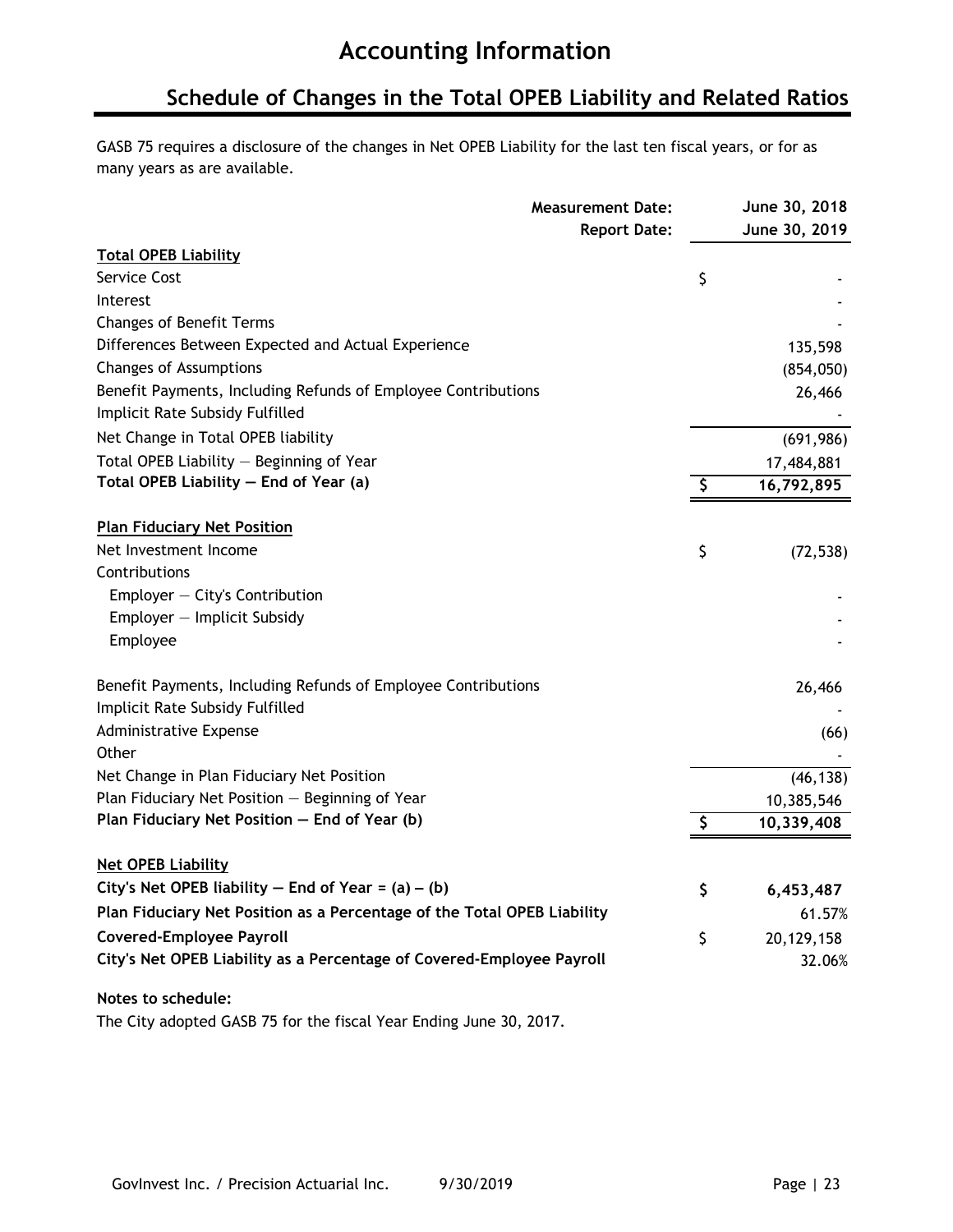GASB 75 requires a schedule of investment returns for the last ten fiscal years, or for as many years as are available if less than ten years are available.

|                                                                 | <b>Report Date:</b> | June 30, 2019 |
|-----------------------------------------------------------------|---------------------|---------------|
| Annual Money-Weighted Rate of Return, Net of Investment Expense |                     | $-0.70%$      |

The annual money-weighted rate of return, net of investment expenses, is the net investment income for the year divided by the average net position for the year (less investment expenses).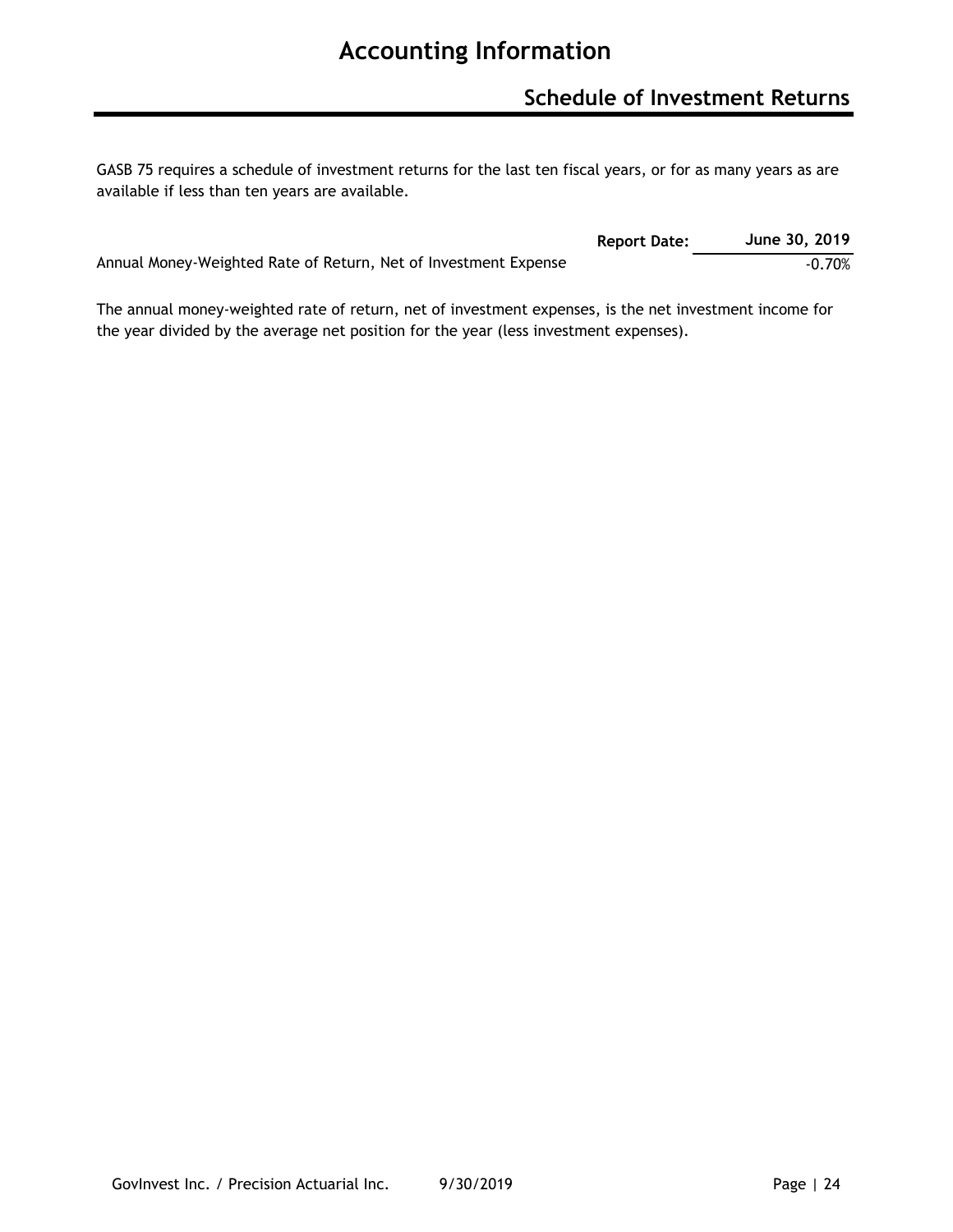## **Schedule of Contributions**

GASB 75 requires a schedule of contributions for the last ten fiscal years, or for as many years as are available if less than ten years are available.

|                                                           | <b>Measurement Period:</b><br><b>Reporting Period:</b><br><b>Report Date:</b> | 2017-2018<br>2018-2019<br>June 30, 2019 |
|-----------------------------------------------------------|-------------------------------------------------------------------------------|-----------------------------------------|
| Actuarially Determined Contribution (ADC)                 |                                                                               | 659,902                                 |
| Less: Contributions Made in Relation to the ADC           |                                                                               | 927,877                                 |
| Contribution Deficiency (Excess)                          |                                                                               | (267, 975)                              |
| Covered-Employee Payroll                                  |                                                                               | 20,129,158                              |
| Contributions as a Percentage of Covered-Employee Payroll |                                                                               | 4.61%                                   |

**Notes to Schedule:**

#### **Assumptions and Methods**

| <b>Actuarial Cost Method</b>  | Entry age normal, level percent of pay |
|-------------------------------|----------------------------------------|
| Amortization Method           | Closed period, level percent of pay    |
| <b>Amortization Period</b>    | 20 years                               |
| <b>Inflation</b>              | 2.50%                                  |
| <b>Assumed Payroll Growth</b> | 2.750%                                 |
| <b>Healthcare Trend Rates</b> | 6.50%, trending down to 3.84%          |
| Rate of Return on Assets      | 7.28%                                  |
| <b>Mortality Rate</b>         | CalPERS Rates. See appendix.           |
| <b>Retirement Rates</b>       | CalPERS Rates. See appendix.           |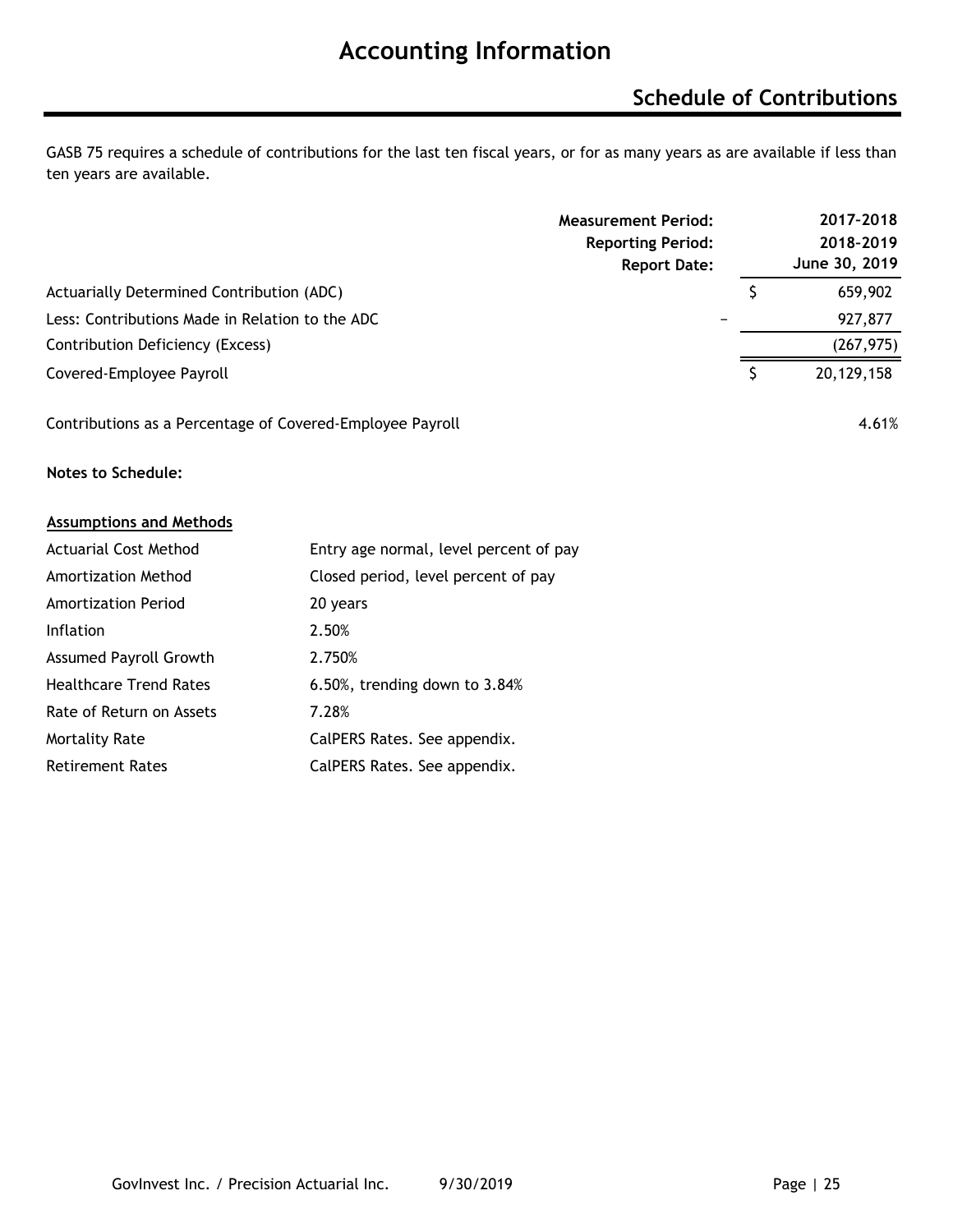### **Draft Notes to the Financial Statements**

*A draft of the required notes to the City's financial statements, based on the requirements of GASB 75 and our understanding of the City's retiree health plan, follows.*

### **Notes to the Financial Statements for the Year Ended June 30, 2019**

#### **Summary of Significant Accounting Policies**

#### *Other Postemployment Benefits Other Than Pensions (OPEB).*

For purposes of measuring the net OPEB liability, deferred outflows of resources and deferred inflows of resources related to OPEB, and OPEB expense information about the fiduciary net position of the City Retiree Benefits Plan (the Plan) and additions to/deductions from the Plan's fiduciary net position have been determined on the same basis as they are reported by the Plan. For this purpose, the Plan recognizes benefit payments when due and payable in accordance with the benefit terms.

#### **Note X — Other Post-employment Benefits (OPEB)**

#### *Plan Description.*

The City administers a single-employer defined-benefit post-employment healthcare plan. Benefits vary by hire date and employment status (Management or Non-Management). Benefits continue to the surviving

#### *Benefits Provided.*

The PEMHCA minimum amount for retirees participating in PEMHCA is \$133 month for 2018. PEMHCA amounts are adjusted on an annual basis.

An additional \$318.73 per month will be paid for medical, dental, and vision for full-time employees hired and for City Council elected before September 30, 2011. The total subsidy will not be greater than the premium for the retiree and spouse. Coverage is allowed under any medical plan.

#### *Employees covered by benefit terms.*

At June 30, 2018 (the census date), the benefit terms covered the following employees:

| Category                                                                  | Count |
|---------------------------------------------------------------------------|-------|
| Inactive employees, spouses, or beneficiaries currently receiving benefit |       |
| payments:                                                                 | 270   |
| Inactive employees entitled to but not yet receiving benefit payment:     | 0     |
| Active employees:                                                         | 296   |
| Total                                                                     | 566   |

#### *Contributions.*

The District makes contributions based on an actuarially determined rate.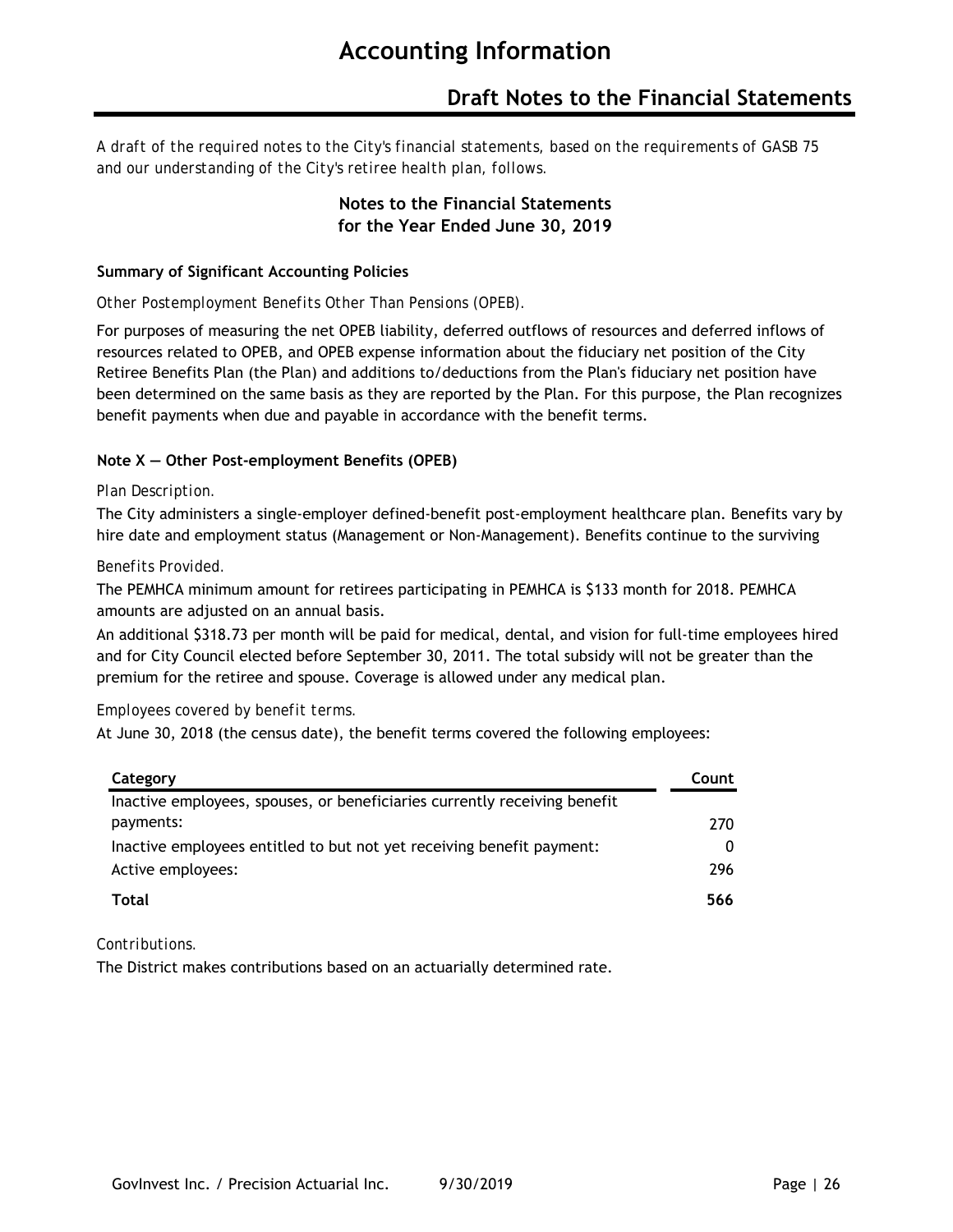#### **Net OPEB Liability**

The City's net OPEB liability was measured as of June 30, 2018, and the total OPEB liability used to calculate the net OPEB liability was determined by an actuarial valuation as of June 30, 2018.

#### *Actuarial Assumptions* .

The total OPEB liability in the June 30, 2018 actuarial valuation was determined using the following actuarial assumptions, applied to all periods included in the measurement, unless otherwise specified:

#### Inflation: 2.50%

Salary increases: 2.750%. Additional merit-based increases based on CalPERS merit salary increase tables. Investment rate of return: 7.28%

Healthcare cost trend rates: 6.50% in the first year, trending down to 3.84% over 58 years.

Mortality rates were based on CalPERS tables.

The City's funds are invested in CERBT, in CERBT's Asset Allocation Strategy 1. We determined the longterm expected rate of return on OPEB plan investments using a building-block method in which we use best-estimate ranges of expected future real rates of return (expected returns, net of OPEB plan investment expense and inflation) developed for each major asset class. We combine these ranges to produce the long-term expected rate of return by weighting the expected future real rates of return by the target asset allocation percentage and by adding expected inflation.

#### *Discount Rate.*

The discount rate used to measure the total OPEB liability is 7.28%. This is the expected long-term rate of return on District assets using investment strategy 1 within the California Employers' Retiree Benefit Trust (CERBT). The projection of cash flows used to determine the discount rate assumed that the City contribution will be made at rates equal to the actuarially determined contribution rates. Based on those assumptions, the OPEB plan's fiduciary net position is projected to cover all future OPEB payments. Therefore, the discount rate was set equal to the long-term expected rate of return.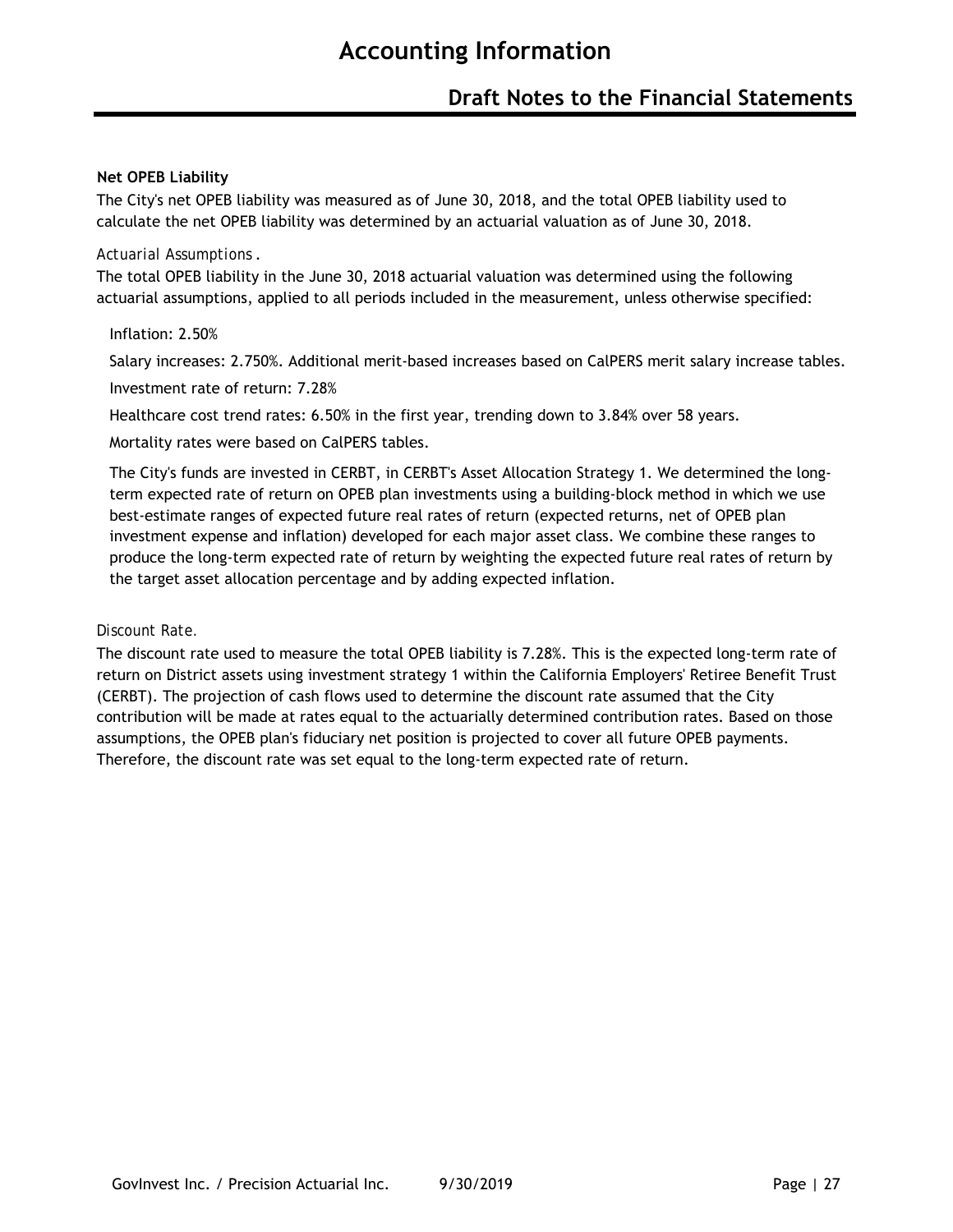| Changes in the Net OPEB Liability                                       | Increases (Decreases) |                                |    |                                              |    |                              |  |  |  |  |
|-------------------------------------------------------------------------|-----------------------|--------------------------------|----|----------------------------------------------|----|------------------------------|--|--|--|--|
|                                                                         |                       | <b>Total OPEB</b><br>Liability |    | <b>Plan Fiduciary</b><br><b>Net Position</b> |    | <b>Net OPEB</b><br>Liability |  |  |  |  |
|                                                                         |                       | (a)                            |    | (b)                                          |    | (c)                          |  |  |  |  |
| Balance as of Report Date June 30, 2018                                 | \$                    | 17,484,881                     | \$ | 10,385,546                                   | \$ | 7,099,335                    |  |  |  |  |
| Changes for the year:                                                   |                       |                                |    |                                              |    |                              |  |  |  |  |
| Service Cost                                                            |                       |                                |    |                                              |    |                              |  |  |  |  |
| Interest                                                                |                       |                                |    |                                              |    |                              |  |  |  |  |
| <b>Changes of Benefit Terms</b>                                         |                       |                                |    |                                              |    |                              |  |  |  |  |
| Differences Between Expected and Actual<br>Experience                   |                       | 135,598                        |    |                                              |    | 135,598                      |  |  |  |  |
| <b>Changes of Assumptions</b>                                           |                       | (854, 050)                     |    |                                              |    | (854, 050)                   |  |  |  |  |
| Contributions                                                           |                       |                                |    |                                              |    |                              |  |  |  |  |
| Employer $-$ City's Contribution                                        |                       |                                |    |                                              |    |                              |  |  |  |  |
| Employer - Implicit Subsidy                                             |                       |                                |    |                                              |    |                              |  |  |  |  |
| Employee                                                                |                       |                                |    |                                              |    |                              |  |  |  |  |
| Net Investment Income                                                   |                       |                                |    | (72, 538)                                    |    | 72,538                       |  |  |  |  |
| Benefit Payments, Including Refunds of<br><b>Employee Contributions</b> |                       | 26,466                         |    | 26,466                                       |    |                              |  |  |  |  |
| Implicit Rate Subsidy Fulfilled                                         |                       |                                |    |                                              |    |                              |  |  |  |  |
| <b>Administrative Expenses</b>                                          |                       |                                |    | (66)                                         |    | 66                           |  |  |  |  |
| Net Changes                                                             |                       | (691, 986)                     |    | (46, 138)                                    |    | (645, 848)                   |  |  |  |  |
| Balance as of Report Date June 30, 2019                                 | \$                    | 16,792,895                     | \$ | 10,339,408                                   | \$ | 6,453,487                    |  |  |  |  |

### **Draft Notes to the Financial Statements**

Sensitivity of the net OPEB liability to changes in the discount rate. The net OPEB liability of the City, as well as what the City's net OPEB liability would be if it were calculated using a discount rate that is one percentage point lower (6.28%) or one percentage point higher (8.28%) follows:

|                            | 1% Decrease | Discount Rate                                                                       | 1% Increase |
|----------------------------|-------------|-------------------------------------------------------------------------------------|-------------|
|                            | 6.28%       | 7.28%                                                                               | 8.28%       |
| Net OPEB Liability (Asset) |             | $\begin{array}{cccccccc} 5 & 8,183,997 & 5 & 6,453,487 & 5 & 4,977,564 \end{array}$ |             |

Sensitivity of the net OPEB liability to changes in the healthcare cost trend rates. The net OPEB liability of the City, as well as what the City's net OPEB liability would be if it were calculated using healthcare cost trend rates that are one percentage point lower (5.50%) or one percentage point higher (7.50%) than current healthcare cost trend rates follows:

|                            | 1% Decrease                  | <b>Trend Rate</b>                                                                                            | 1% Increase                  |
|----------------------------|------------------------------|--------------------------------------------------------------------------------------------------------------|------------------------------|
|                            | 5.50% Decreasing<br>to 2.84% | 6.50% Decreasing<br>to 3.84%                                                                                 | 7.50% Decreasing<br>to 4.84% |
| Net OPEB Liability (Asset) |                              | $\begin{array}{cccccc} \textsf{S} & 6,218,627 & \textsf{S} & 6,453,487 & \textsf{S} & 6,723,153 \end{array}$ |                              |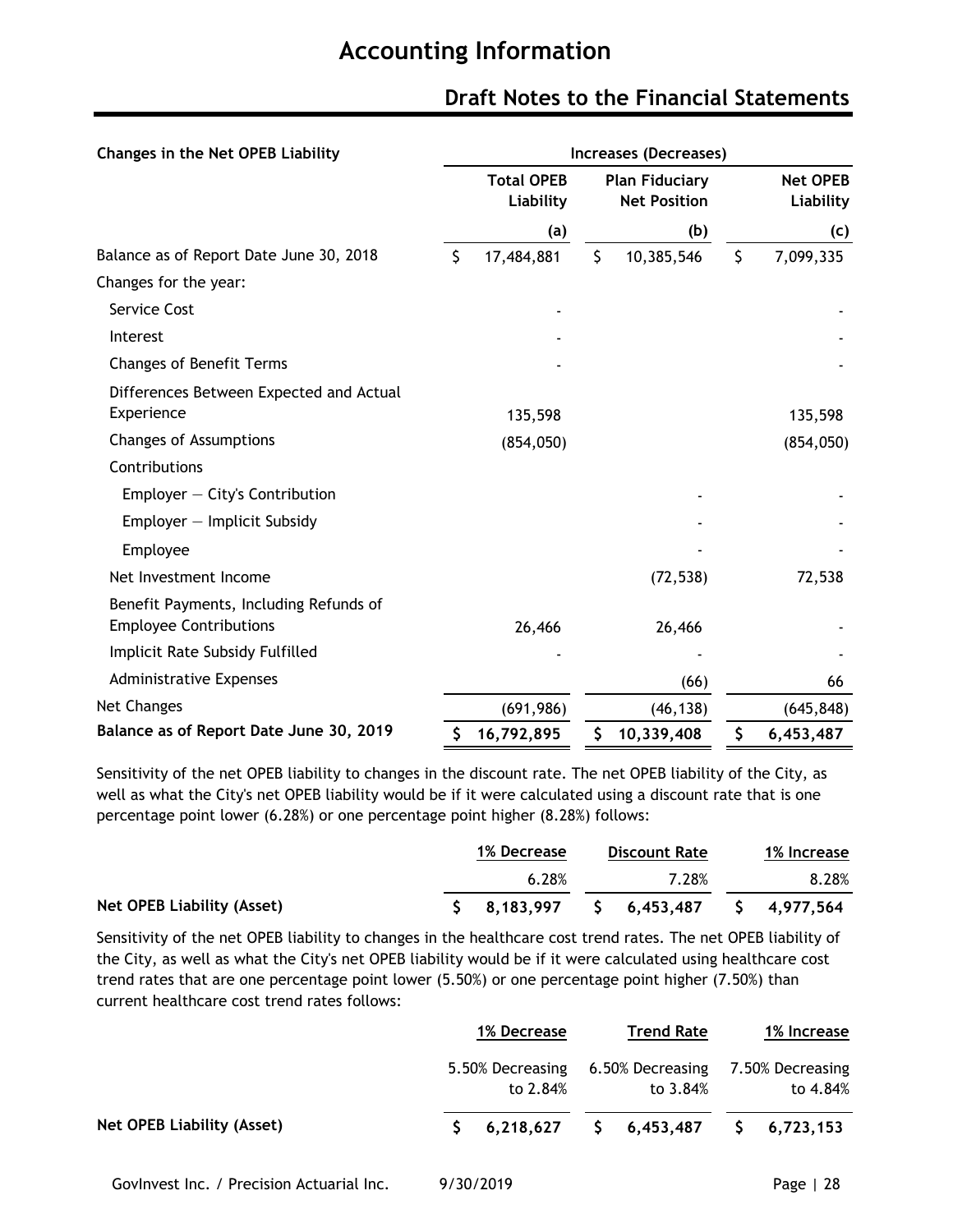### **Draft Notes to the Financial Statements**

### **OPEB Expense and Deferred Inflows and Outflows of Resources Related to OPEB**

For the year ended June 30, 2019, the City recognized an OPEB expense of -\$208,809. At June 30, 2019, the City reported deferred outflows of resources and deferred inflows of resources related to OPEB from the following sources:

|                                                                                  | <b>Deferred Outflows of</b><br><b>Resources</b> | Deferred Inflows of<br><b>Resources</b> |
|----------------------------------------------------------------------------------|-------------------------------------------------|-----------------------------------------|
| Differences Between Actual and Expected Experience                               | 115,657                                         |                                         |
| Changes of Assumptions                                                           |                                                 | (728, 454)                              |
| Net Difference Between Projected and Actual Earnings<br>on OPEB Plan Investments | ٠                                               | (124, 213)                              |
| City Contributions Subsequent to the Measurement<br>Date                         | 956,519                                         |                                         |
| Total                                                                            | 1,072,176                                       | (852, 667)                              |

Amounts reported as deferred outflows of resources and deferred inflows of resources related to OPEB will be recognized in OPEB expense as follows:

| Report Year Ending June 30: |              | Amount     |
|-----------------------------|--------------|------------|
| 2020                        | <sub>S</sub> | (208, 875) |
| 2021                        |              | (208, 875) |
| 2022                        |              | (37, 934)  |
| 2023                        |              | (91, 149)  |
| 2024                        |              | (105, 655) |
|                             |              |            |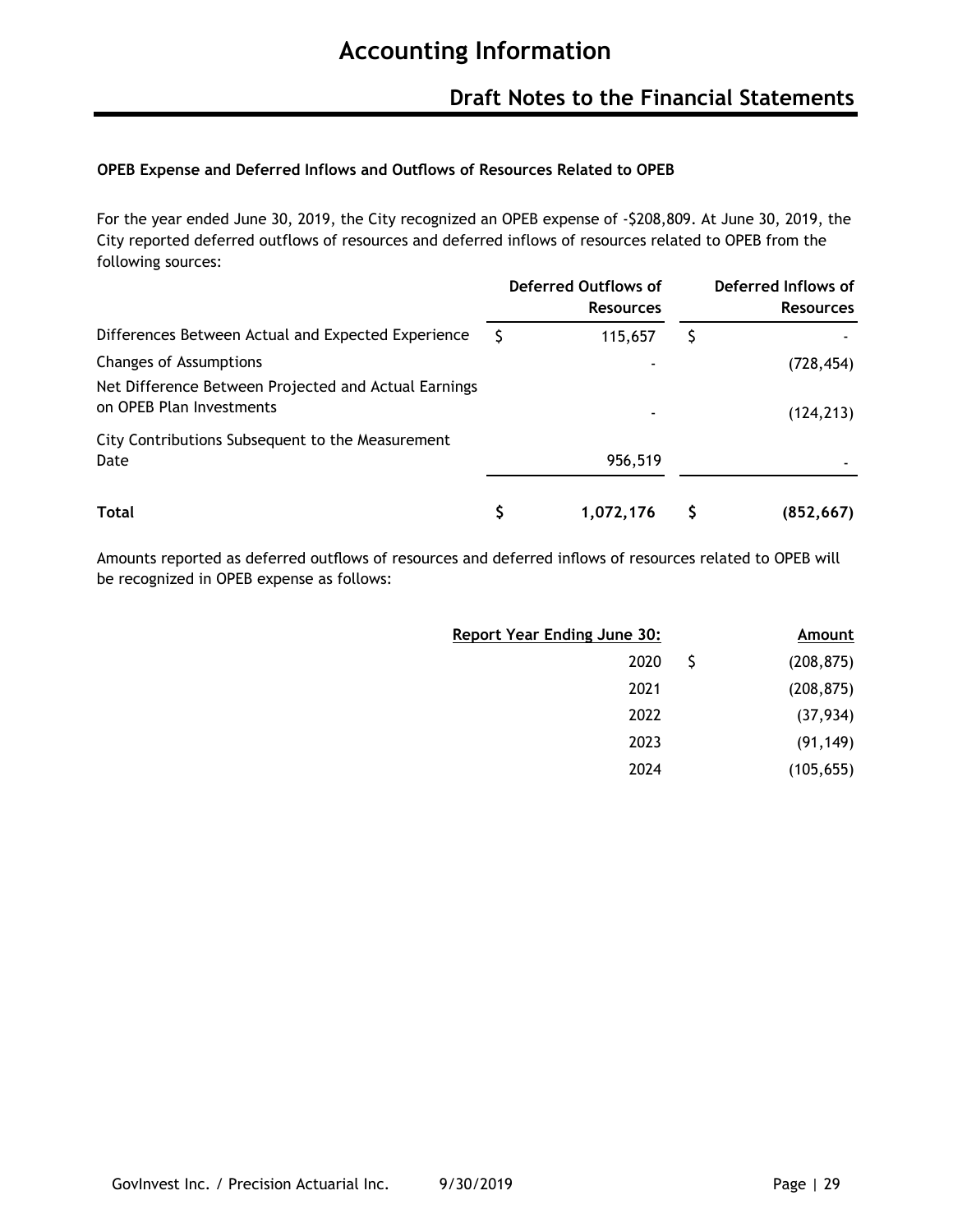A summary of the substantive plan used as the basis of the valuation follows.

| <b>All Retirees</b>    |                                                                                                                   |
|------------------------|-------------------------------------------------------------------------------------------------------------------|
| Duration of coverage   | Retiree's lifetime.                                                                                               |
| Conditions of coverage | Retire directly from the City under CalPERS (service or<br>disability).                                           |
| Dependent coverage     | Benefit continues to surviving spouse of retiree or on<br>death of active employee while eligible for retirement. |
| Medical plan choices   | Same as actives                                                                                                   |

| Management hired/elected before September 30, 2011 and Non-Management hired before July 1, 2009 |  |  |
|-------------------------------------------------------------------------------------------------|--|--|
|                                                                                                 |  |  |
|                                                                                                 |  |  |
|                                                                                                 |  |  |

| <b>Eligibility for additional retiree benefits</b>    | Age 50 with 5 years of service                   |
|-------------------------------------------------------|--------------------------------------------------|
| <b>Eligibility for PEMHCA-only benefits</b>           | Age 50 with 5 years of service                   |
| <b>Employer monthly contributions (full benefits)</b> |                                                  |
| <b>Additional amount</b>                              | \$318.73 monthly, no future increases            |
| <b>PEMHCA amount</b>                                  | \$133 monthly (2018 amount) with annual increase |
|                                                       |                                                  |

| Non-Management Full-Time Employees Hired between July 1, 2009 and September 30, 2011 |                                                  |  |
|--------------------------------------------------------------------------------------|--------------------------------------------------|--|
| Eligibility for additional retiree benefits                                          | Age 50 with 10 years of service                  |  |
| <b>Eligibility for PEMHCA-only benefits</b><br>Age 50 with 5 years of service        |                                                  |  |
| Employer monthly contributions (full benefits)                                       |                                                  |  |
| <b>Additional amount</b><br>$\bullet$                                                | \$318.73 monthly, no future increases            |  |
| <b>PEMHCA amount</b><br>$\bullet$                                                    | \$133 monthly (2018 amount) with annual increase |  |
|                                                                                      |                                                  |  |

| All Full-Time Employees hired after September 30, 2011                        |                                                  |  |
|-------------------------------------------------------------------------------|--------------------------------------------------|--|
| <b>Eligibility for PEMHCA-only benefits</b><br>Age 50 with 5 years of service |                                                  |  |
| Employer monthly contributions (full benefits)                                |                                                  |  |
| Retiree only                                                                  | \$133 monthly (2018 amount) with annual increase |  |
|                                                                               |                                                  |  |
| <b>Excluded Employees</b>                                                     |                                                  |  |

| <b>EXCIGAGO EMPLOYEES</b> |                                |
|---------------------------|--------------------------------|
| Temporary employees       | Unless participating in PEMHCA |
| <b>Crossing guards</b>    | Unless participating in PEMHCA |
| Seasonal employees        | Unless participating in PEMHCA |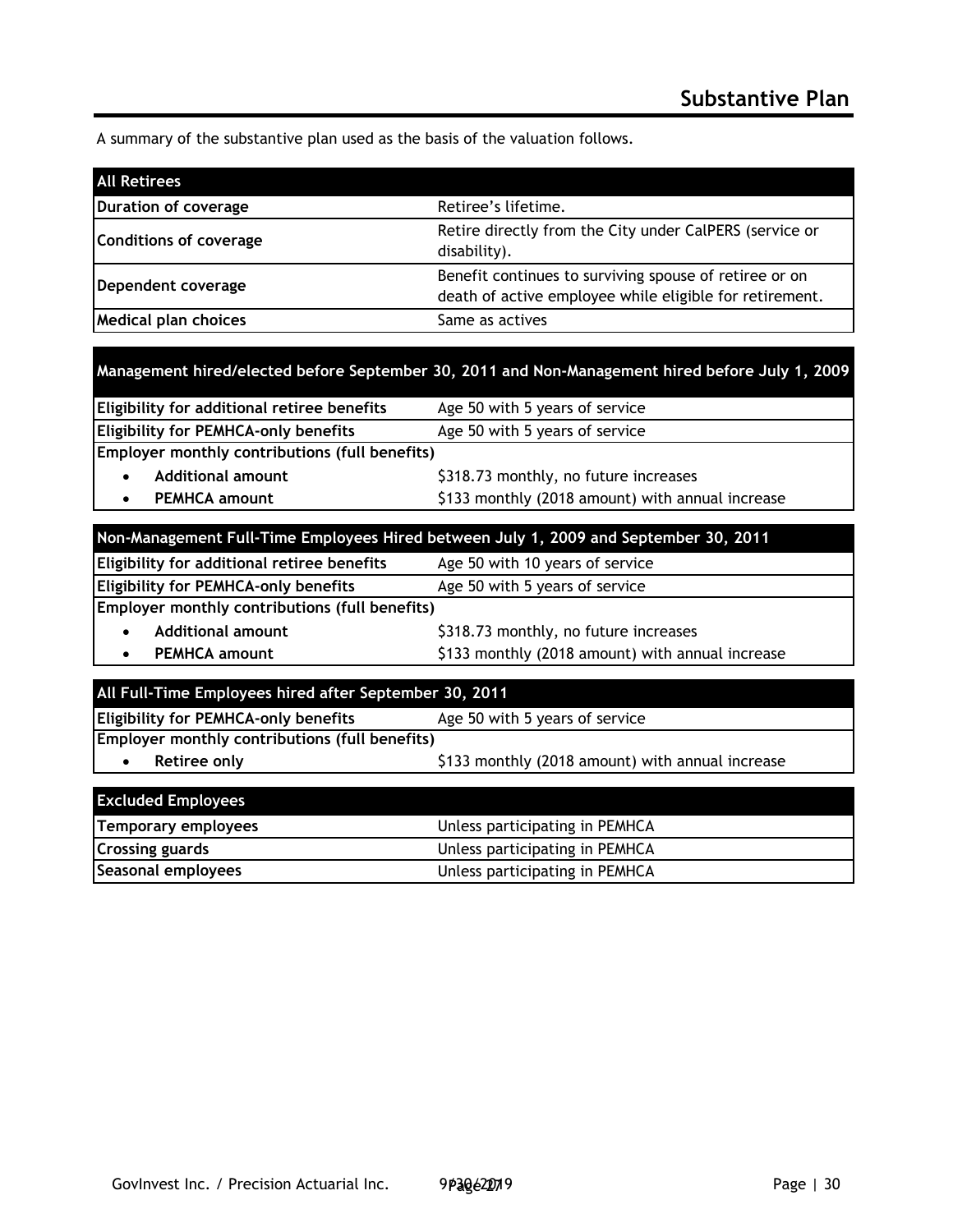### **Participant Summary**

**Census Date:**

June 30, 2018

Age and service determined as of the census date.

|              |                          |                         |                  |                         |                         | <b>Active Participants</b> |           |           |           |          |                         |
|--------------|--------------------------|-------------------------|------------------|-------------------------|-------------------------|----------------------------|-----------|-----------|-----------|----------|-------------------------|
|              |                          |                         |                  |                         |                         | <b>Years of Service</b>    |           |           |           |          |                         |
| Age          | $\leq 1$                 | $1 - 4$                 | $5 - 9$          | $10 - 14$               | $15 - 19$               | $20 - 24$                  | $25 - 29$ | $30 - 34$ | 35-39     | $40+$    | <b>Total</b>            |
| < 25         | 3                        | $\overline{\mathbf{4}}$ |                  |                         |                         |                            |           |           |           |          | $\overline{\mathbf{z}}$ |
| $25 - 29$    | $\overline{\mathbf{4}}$  | 15                      | 1                | 1                       |                         |                            |           |           |           |          | 21                      |
| $30 - 34$    | $\overline{\mathbf{4}}$  | 12                      | 5                | $\overline{\mathbf{4}}$ |                         |                            |           |           |           |          | 25                      |
| $35 - 39$    | $\overline{\mathcal{A}}$ | 21                      | $\boldsymbol{6}$ | 8                       | 5                       |                            |           |           |           |          | 44                      |
| 40-44        | $\overline{7}$           | 6                       |                  | 14                      | $\overline{\mathbf{4}}$ | $\overline{4}$             |           |           |           |          | 35                      |
| 45-49        | 6                        | 14                      | 5                | 22                      | 8                       | $\overline{2}$             | 1         |           |           |          | 58                      |
| $50 - 54$    | $\overline{2}$           | 5                       | $\overline{3}$   | 8                       | 18                      | 6                          | 1         |           |           |          | 43                      |
| 55-59        | 3                        | 1                       | $\overline{4}$   | 8                       | $\overline{7}$          | 5                          | 5         |           |           |          | 33                      |
| $60 - 64$    |                          | $\overline{2}$          | $\overline{2}$   | 3                       | 8                       | $\overline{4}$             | 6         |           |           |          | 25                      |
| 65-69        |                          | 1                       |                  | $\overline{2}$          |                         |                            | 1         |           |           |          | 4                       |
| $70+$        |                          |                         |                  |                         | 1                       |                            |           |           |           |          | 1                       |
| <b>Total</b> | 33                       | 81                      | 26               | 70                      | 51                      | 21                         | 14        | 0         | $\pmb{0}$ | $\bf{0}$ | 296                     |

**Average Employee Age: 45.7**

**Average Years of Service: 10.2**

|              | Inactive Participants |                |                  |              |
|--------------|-----------------------|----------------|------------------|--------------|
|              |                       |                | <b>Surviving</b> |              |
| Age          | Retiree               | <b>Spouse</b>  | <b>Spouse</b>    | <b>Total</b> |
| ~< 50        |                       |                |                  | 0            |
| 50-54        | 4                     |                | 1                | 5            |
| 55-59        | 36                    | 2              | 1                | 39           |
| 60-64        | 64                    | 3              | 6                | 73           |
| 65-69        | 50                    | $\overline{2}$ | 15               | 67           |
| 70-74        | 28                    | $\overline{2}$ | 11               | 41           |
| 75-79        | 16                    | $\overline{2}$ | 4                | 22           |
| 80-84        | 13                    | $\overline{2}$ | 2                | 17           |
| 85-89        | 2                     |                | 1                | 3            |
| 90+          | $\overline{2}$        | 1              |                  | 3            |
| <b>Total</b> | 215                   | 14             | 41               | 270          |

**Average Inactive Age: 66.2**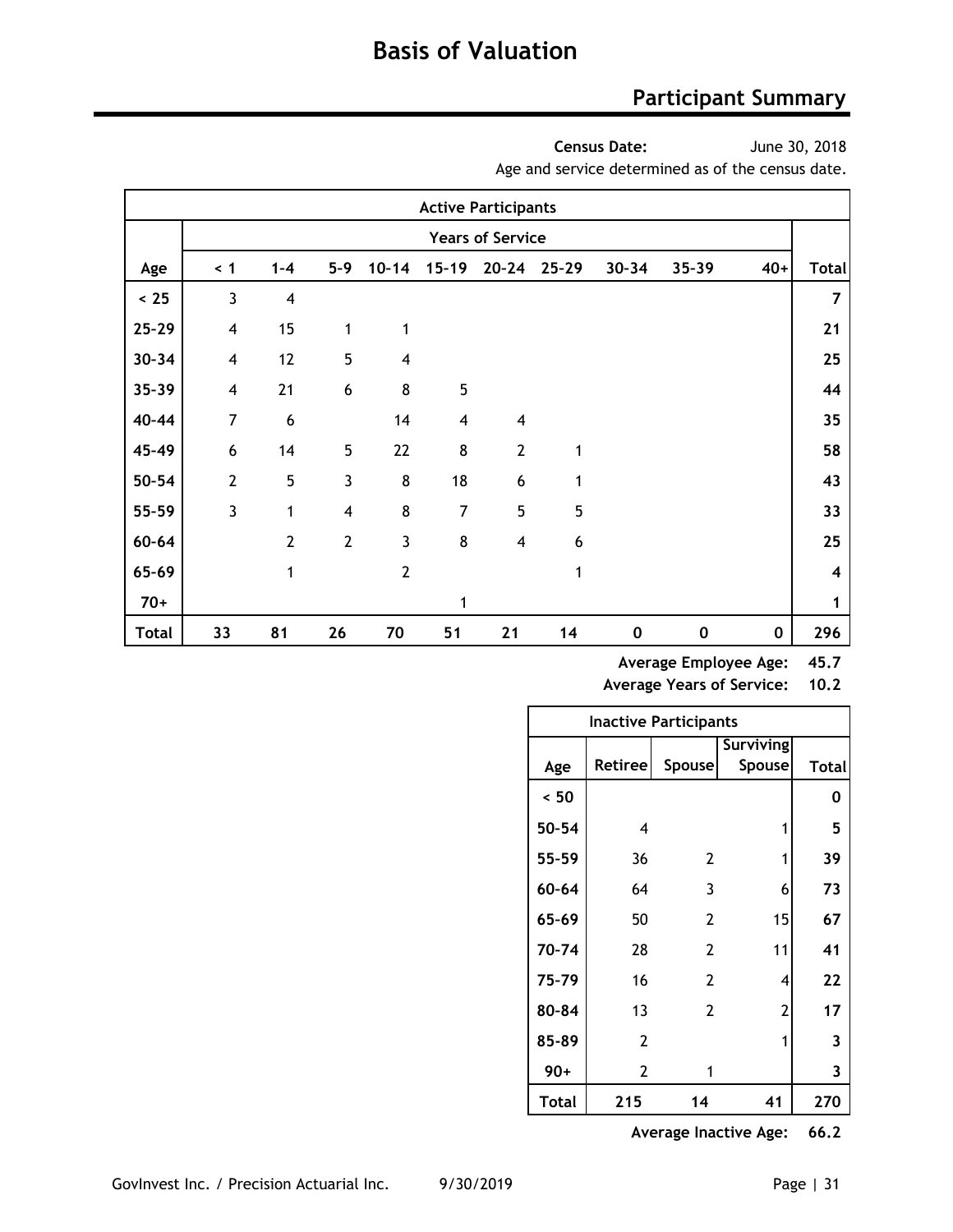### **Participant Summary Charts**

**Census Date:** June 30, 2018 Age and service determined as of the census date.



**Count of Actives by Age Bracket**

### **Count of Actives by Years of Service**





### **Count of Inactives by Age Bracket**

**Service: 10.2**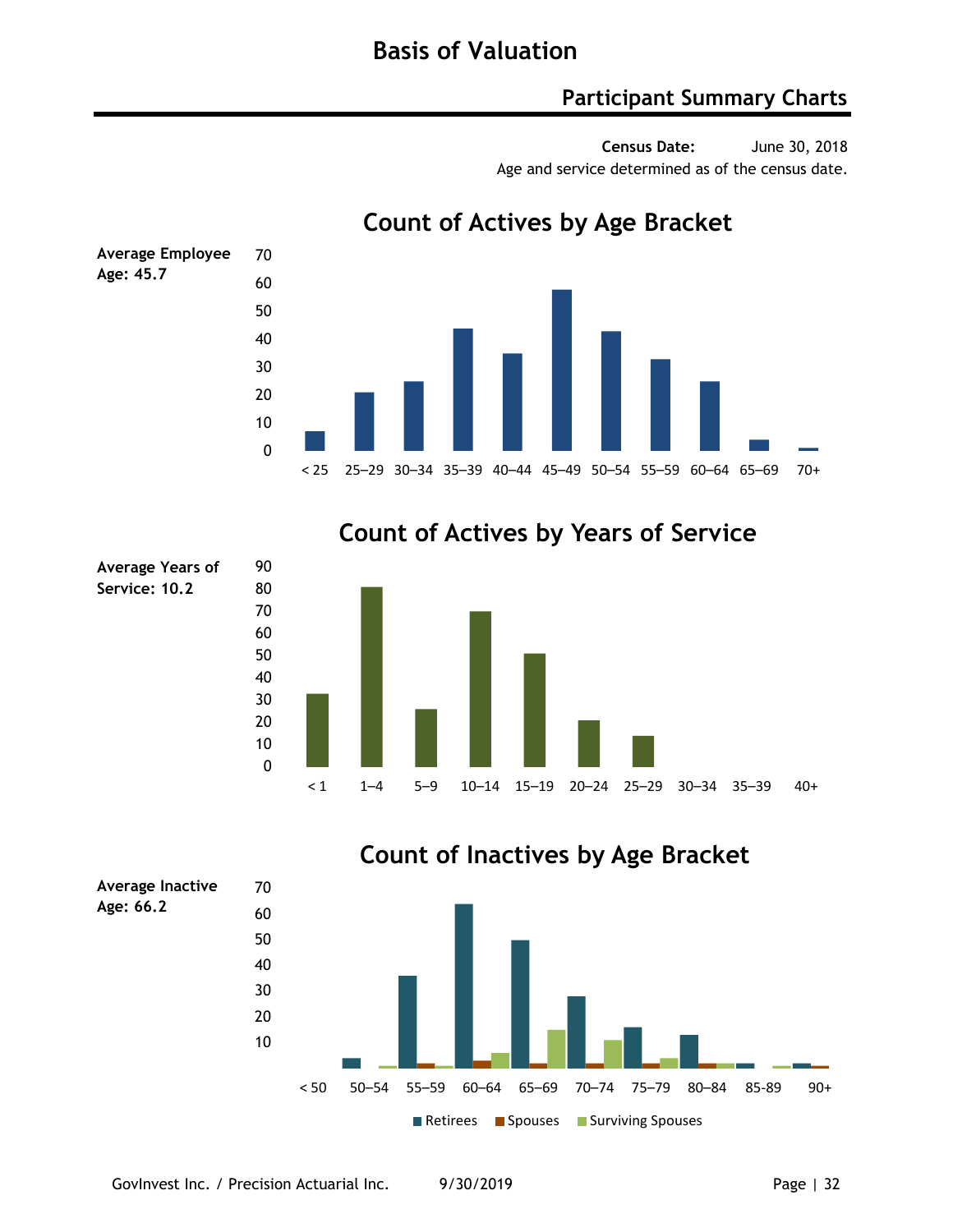### **Basis of Valuation**

### **Actuarial Assumptions**

A summary of the actuarial assumptions used for this valuation follows. We considered the reasonableness of each assumption independently based on its own merits, consistent with each other assumption, and the combined impact of all assumptions.

| <b>Assumption</b>                       | Rates                                                                                                                                                                                                                                                                                                                                                                                                                                                                                                                                                                                                                                                                                                                                                                                                                                                                              |  |
|-----------------------------------------|------------------------------------------------------------------------------------------------------------------------------------------------------------------------------------------------------------------------------------------------------------------------------------------------------------------------------------------------------------------------------------------------------------------------------------------------------------------------------------------------------------------------------------------------------------------------------------------------------------------------------------------------------------------------------------------------------------------------------------------------------------------------------------------------------------------------------------------------------------------------------------|--|
| <b>Actuarial Cost Method</b>            | Entry Age Normal Level Percentage of Salary                                                                                                                                                                                                                                                                                                                                                                                                                                                                                                                                                                                                                                                                                                                                                                                                                                        |  |
| <b>Measurement Date</b>                 | June 30, 2018                                                                                                                                                                                                                                                                                                                                                                                                                                                                                                                                                                                                                                                                                                                                                                                                                                                                      |  |
| <b>Valuation Date</b>                   | June 30, 2018                                                                                                                                                                                                                                                                                                                                                                                                                                                                                                                                                                                                                                                                                                                                                                                                                                                                      |  |
| <b>Report Date</b>                      | June 30, 2019                                                                                                                                                                                                                                                                                                                                                                                                                                                                                                                                                                                                                                                                                                                                                                                                                                                                      |  |
| <b>Discount Rate</b>                    | The discount rate selected is 7.28%. The discount rate is the long-term<br>rate of return for the plan's assets, as our projections show that the<br>assets will be sufficient to cover the projected benefit payments should<br>the District continue to contribute to the plan with an amount of at least<br>the ADC each year. Should the assets not be sufficient to cover the<br>projected benefit payments at any time in the future, we would employ a<br>discount rate reflecting the 20-year tax-exempt municipal bond yield or<br>index rate to the period after which we project assets to run out. We<br>would then use a single, blended discount rate equivalent to the long-<br>term rate of return and the 20-year tax-exempt municipal bond yield. If<br>there are no assets, we would use only the 20-year tax-exempt municipal<br>bond vield for the valuation. |  |
| <b>Mortality</b>                        | Same as CalPERS. See appendix.                                                                                                                                                                                                                                                                                                                                                                                                                                                                                                                                                                                                                                                                                                                                                                                                                                                     |  |
| <b>Termination Rates</b>                | Same as CalPERS. See appendix. Also known as "turnover".                                                                                                                                                                                                                                                                                                                                                                                                                                                                                                                                                                                                                                                                                                                                                                                                                           |  |
| <b>Disability</b>                       | Same as CalPERS. See appendix.                                                                                                                                                                                                                                                                                                                                                                                                                                                                                                                                                                                                                                                                                                                                                                                                                                                     |  |
| <b>Retirement</b>                       | Same as CalPERS. See appendix.                                                                                                                                                                                                                                                                                                                                                                                                                                                                                                                                                                                                                                                                                                                                                                                                                                                     |  |
| <b>Annual Per Capita Claims</b><br>Cost | Developed using CalPERS experience to calculate age-related risk scores,<br>but using the City's actual premiums for all other purposes. Assumed<br>annual per capita claims costs follow:<br>Males<br><b>Females</b><br>Age                                                                                                                                                                                                                                                                                                                                                                                                                                                                                                                                                                                                                                                       |  |

| Age   | Males  | Females |
|-------|--------|---------|
| 150   | 9.503  | 9,766   |
| 155   | 10,973 | 10,483  |
| 60-64 | 13,522 | 11,721  |

#### **Average Per Capita Cost for Implicit Subsidy Calculation**

Developed based on premiums for the City's enrollment by plan, family demographics from CalPERS plans, and risk scores (both HMO and PPO) for the CalPERS population.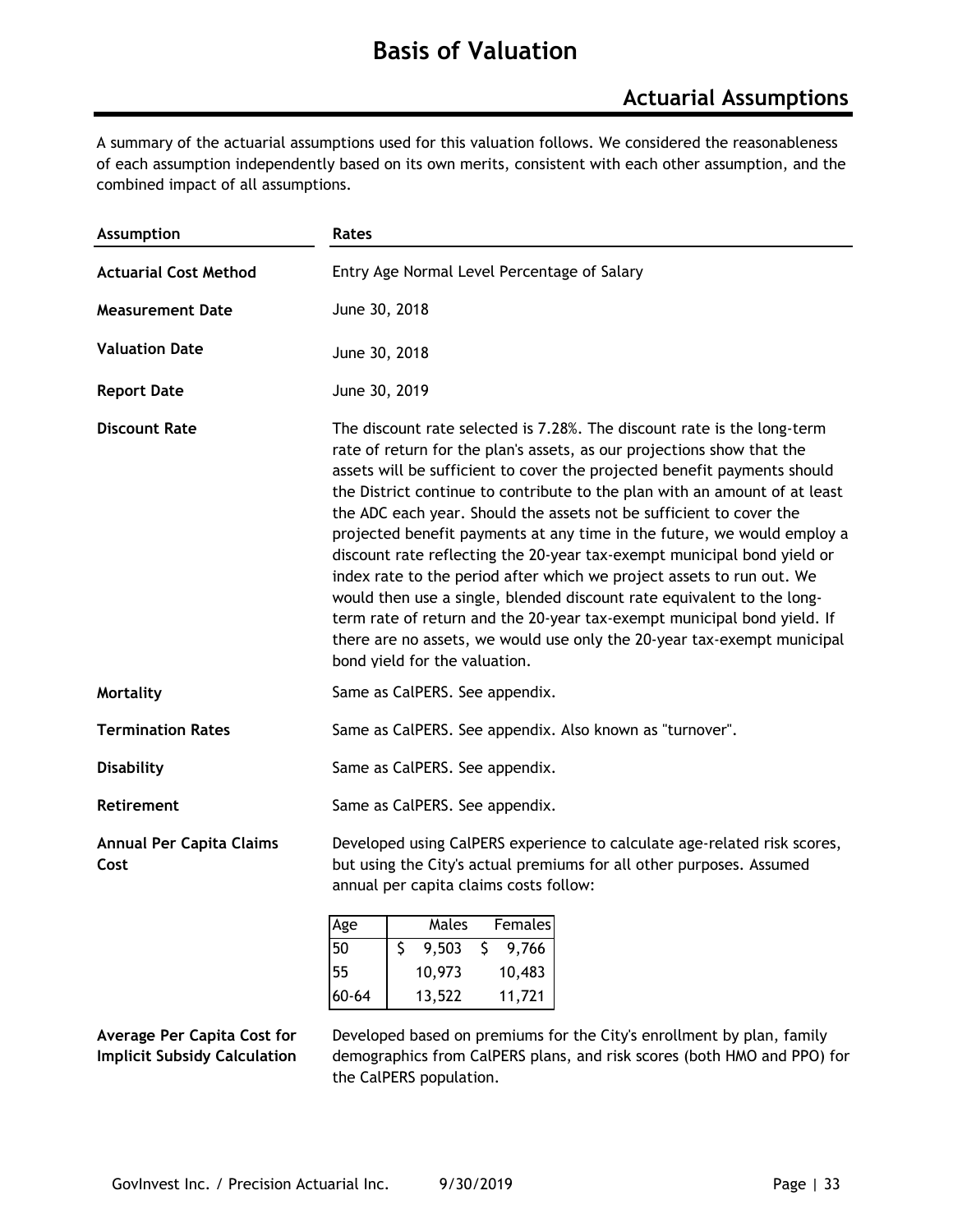## **Basis of Valuation**

## **Actuarial Assumptions**

| Assumption                                                                                         | Rates<br>Based on actual CalPERS HMO and PPO population data.      |                                                                                                                         |                       |       |  |  |  |  |
|----------------------------------------------------------------------------------------------------|--------------------------------------------------------------------|-------------------------------------------------------------------------------------------------------------------------|-----------------------|-------|--|--|--|--|
| <b>Aging or Morbidity Factors</b>                                                                  |                                                                    |                                                                                                                         |                       |       |  |  |  |  |
| <b>Participant Contributions</b>                                                                   |                                                                    | Retiree pays any difference between premiums and the benefit<br>cap for the retiree (which varies by bargaining group). |                       |       |  |  |  |  |
| <b>Salary Increases</b>                                                                            |                                                                    | 2.75% (same as CalPERS). The salary increase is used to determine<br>the growth in the aggregate payroll.               |                       |       |  |  |  |  |
|                                                                                                    |                                                                    | Individual Salary Increases: 2018 CalPERS Merit Salary Increases.                                                       |                       |       |  |  |  |  |
| <b>Inflation Rate</b>                                                                              | 2.50%                                                              |                                                                                                                         |                       |       |  |  |  |  |
| <b>Marital Status</b>                                                                              |                                                                    | Current Retirees: Actual spouse coverage is used.                                                                       |                       |       |  |  |  |  |
|                                                                                                    | Future retirees: 50% assumed to be married.                        |                                                                                                                         |                       |       |  |  |  |  |
| <b>Spouse Gender</b>                                                                               | Assumes spouse of opposite gender for current and future retirees. |                                                                                                                         |                       |       |  |  |  |  |
| <b>Spouse Age Difference</b>                                                                       |                                                                    | Assumes males are three years older than females.                                                                       |                       |       |  |  |  |  |
| Participation                                                                                      | decrement.                                                         | Current Retirees: Assume current elections continue until                                                               |                       |       |  |  |  |  |
|                                                                                                    |                                                                    | Future Retiree election assumptions summarized below*:                                                                  |                       |       |  |  |  |  |
|                                                                                                    | Healthcare Plan                                                    | Hired before 9/30/2011                                                                                                  | Hired after 9/30/2011 |       |  |  |  |  |
|                                                                                                    | <b>PEMHCA</b>                                                      | 60.0%                                                                                                                   |                       | 70.0% |  |  |  |  |
|                                                                                                    | Non-PEMHCA<br>Waived                                               | 30.0%<br>10.0%                                                                                                          |                       | 30.0% |  |  |  |  |
|                                                                                                    | *Assumed all covered spouses elect survivor spouse benefits.       |                                                                                                                         |                       |       |  |  |  |  |
| <b>PEMHCA Administration Fee</b>                                                                   | 0.31% of retiree premium.                                          |                                                                                                                         |                       |       |  |  |  |  |
| <b>Annual PEMHCA Amount</b>                                                                        |                                                                    | \$1,614 for the period June 30, 2018 through June 30, 2019                                                              |                       |       |  |  |  |  |
|                                                                                                    | \$3,824.76 for both Medicare-eligibles and Medicare-ineligibles.   |                                                                                                                         |                       |       |  |  |  |  |
| <b>Annual Additional City</b><br>Contribution (see substantive<br>plan for details on eligibility) |                                                                    |                                                                                                                         |                       |       |  |  |  |  |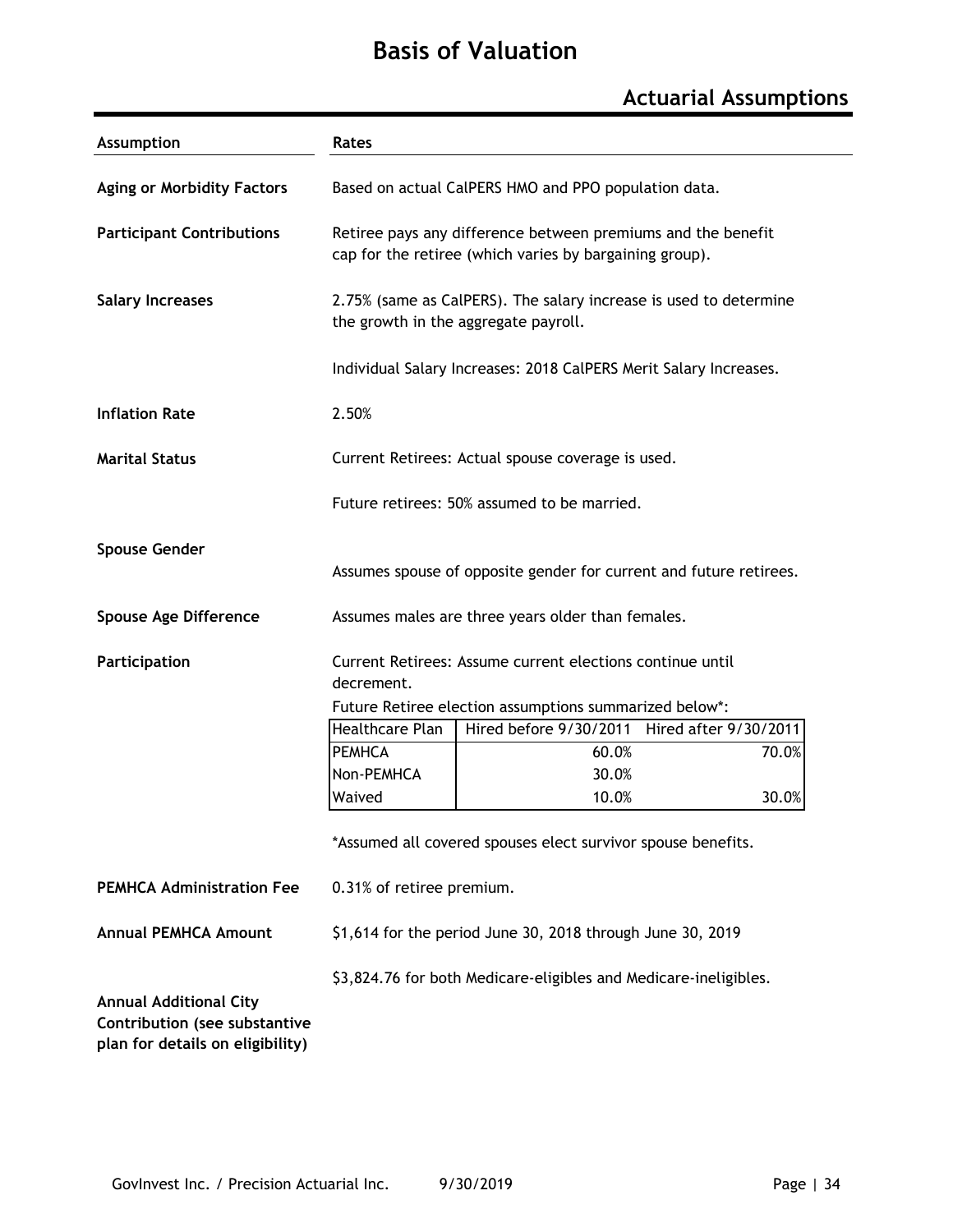## **Basis of Valuation**

## **Actuarial Assumptions**

| Assumption         | Rates                                                                                                                              |          |                                  |                  |  |  |  |  |  |
|--------------------|------------------------------------------------------------------------------------------------------------------------------------|----------|----------------------------------|------------------|--|--|--|--|--|
| Premiums           | A single premium was developed based on current enrollment patterns.                                                               |          |                                  |                  |  |  |  |  |  |
|                    | Grouping                                                                                                                           |          | Employee                         | <b>Two-Party</b> |  |  |  |  |  |
|                    | Pre-Medicare Plans                                                                                                                 |          | $\overline{\mathsf{S}}$<br>7,738 | \$<br>15,476     |  |  |  |  |  |
|                    | <b>Medicare Plans</b>                                                                                                              |          | 3,989                            | 7,978            |  |  |  |  |  |
| <b>Trend Rates</b> |                                                                                                                                    |          |                                  |                  |  |  |  |  |  |
|                    | Medical Long-Term Trends from Society of Actuaries "Long Term<br>Healthcare Cost Trends Model v2018_c" using baseline assumptions. |          |                                  |                  |  |  |  |  |  |
|                    |                                                                                                                                    |          |                                  |                  |  |  |  |  |  |
|                    |                                                                                                                                    | Medical  | <b>PEMHCA</b>                    |                  |  |  |  |  |  |
|                    | Year                                                                                                                               | Trend    | Trend                            |                  |  |  |  |  |  |
|                    | 2018                                                                                                                               | 6.50%    | 3.00%                            |                  |  |  |  |  |  |
|                    | 2019                                                                                                                               | 6.00%    | 3.00%                            |                  |  |  |  |  |  |
|                    | 2020                                                                                                                               | 5.50%    | 3.00%                            |                  |  |  |  |  |  |
|                    | 2021                                                                                                                               | 5.20%    | 3.00%                            |                  |  |  |  |  |  |
|                    | 2022                                                                                                                               | 5.20%    | 3.00%                            |                  |  |  |  |  |  |
|                    | 2023                                                                                                                               | 5.20%    | 3.00%                            |                  |  |  |  |  |  |
|                    | 2024                                                                                                                               | 5.19%    | 3.00%                            |                  |  |  |  |  |  |
|                    | 2025                                                                                                                               | 5.19%    | 3.00%                            |                  |  |  |  |  |  |
|                    | 2026-2074                                                                                                                          | $\cdots$ |                                  |                  |  |  |  |  |  |
|                    | $2075+$                                                                                                                            | 3.84%    | 3.00%                            |                  |  |  |  |  |  |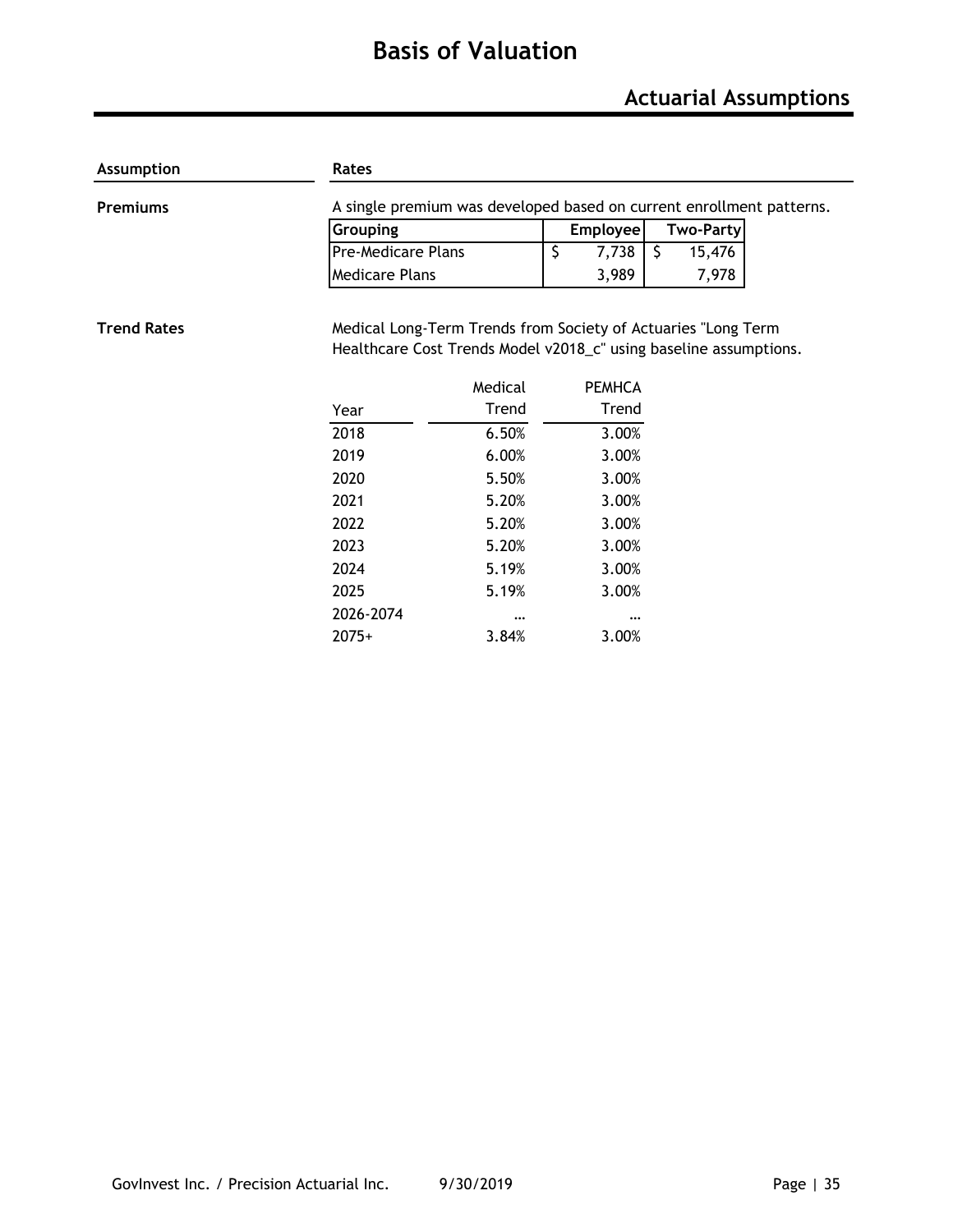This section includes a brief summary of GASB 75, as well as definitions of some of the key terminology used in this report.

#### **About GASB 75**

*In General.* In June 2015 the Governmental Accounting Standards Board released GASB 75, "Accounting and Financial Reporting for Postemployment Benefits Other Than Pensions". GASB 75 replaced GASB 45 for fiscal years beginning after June 15, 2017, for employers that sponsor OPEB plans. The provisions in GASB 75 are similar to the provisions of GASB 68 for pensions.

*Accounting.* GASB 75 requires a liability known as the Net OPEB Liability (NOL). The employer recognizes the NOL on its balance sheet. The employer also recognizes an OPEB expense in the income statement. GASB 45 recorded the Unfunded Accrued Actuarial Liability (UAAL) in the notes to the financial statement, whereas GASB 75 records the NOL, which is very similar to the UAAL with just a few technical differences, on the balance sheet.

*Financial Statement Impact (Employers).* One of the biggest changes to the financial statements of governmental employers that provide OPEB is the reporting of the OPEB liability on the face of the statements rather than in the footnotes. Governments that do not provide OPEB through a trust are required to recognize the entire OPEB liability in the financial statements. For governments that provide OPEB through an OPEB plan that is administered through a trust, the government's OPEB liability is recognized net of the amount of the OPEB plan's fiduciary net position.

*Changes to the Measurement of the Total OPEB Liability.* Measurement of the OPEB liability includes discounting future benefit payments for current and former employees and their beneficiaries to their present value and allocating the present value over past and future periods of the employee service (total OPEB liability), less the amount of the OPEB plan's fiduciary net position. The calculation continues to include employee-related events, such as projected salary increases and projected years of service, if they affect the amount of OPEB payments employees will receive, as well as provisions for automatic cost-ofliving adjustments (COLAs) and other automatic benefits. Additionally, ad hoc COLAs and other ad hoc benefit changes, which are made at the discretion of the government, are included in projections as well, if they routinely recur.

GASB 75 requires governments to discount projected OPEB payments to their present value. Under the new standard, governments discount the projected OPEB payments to be made in each year and the amount of plan assets (if a government administers the OPEB through a trust) available for providing those benefits to current active and inactive employees and their beneficiaries. Similar to the pension standards, the discount rate used is based on whether the plan assets are projected to be sufficient to make future payments. If the plan assets are sufficient, governments discount future payments using the long-term expected rate of return. If projected plan assets are insufficient to make all future payments to current and inactive employees and their beneficiaries, or if there are no plan assets held in trust, the discount rate is based on a high-quality 20-year tax-exempt general obligation municipal bond yield or index rate. "Highquality" is defined as being rated AA or higher (or an equivalent rating).

*Cost Method.* The Entry Age Normal Cost method must be used.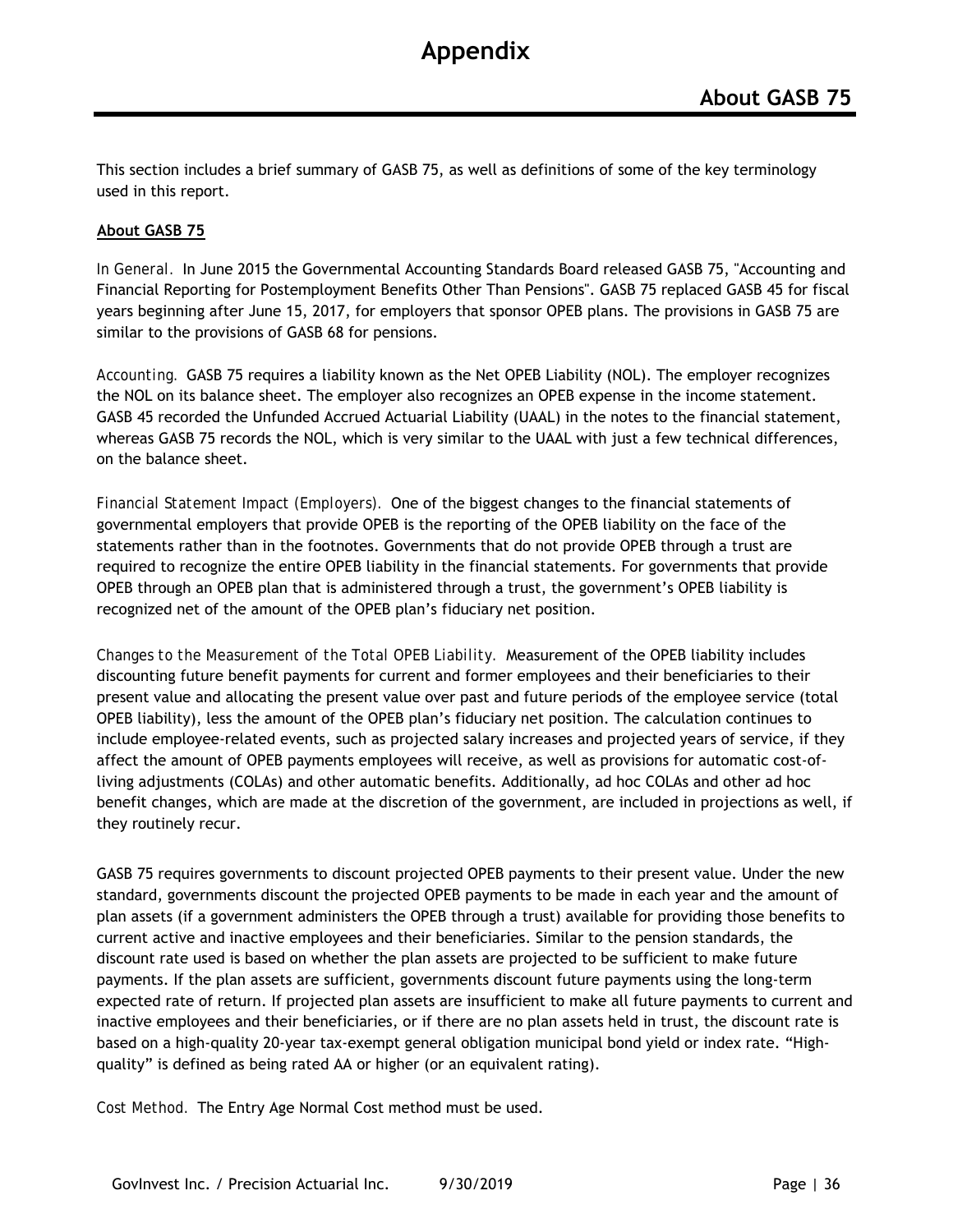#### **About GASB 75 (continued)**

Factors that affect a government's OPEB liability, such as actual earnings on plan investments when the OPEB plan is administered as a trust, employee compensation changes, interest on the outstanding OPEB liability, contributions from employees and employers, and actual demographic and economic changes that are not in line with assumptions made in the actuarial calculations, are considered when determining the government's OPEB expense. A government's annual OPEB expense is calculated with consideration for factors affecting the OPEB liability within the reporting period. Several causes of changes in OPEB liability are immediately factored into the calculation of OPEB expense for the period, such as benefits earned each year, interest on the total OPEB liability, changes in benefit terms, and projected earnings on plan investments, if administered through a trust.

Governments are required to recognize deferred outflows of resources or deferred inflows of resources and then introduce into the expense calculation, systematically and rationally over the average remaining years of employment (active employees and inactive employees, including retirees), the effect on the total OPEB liability of differences between assumptions and actual experience.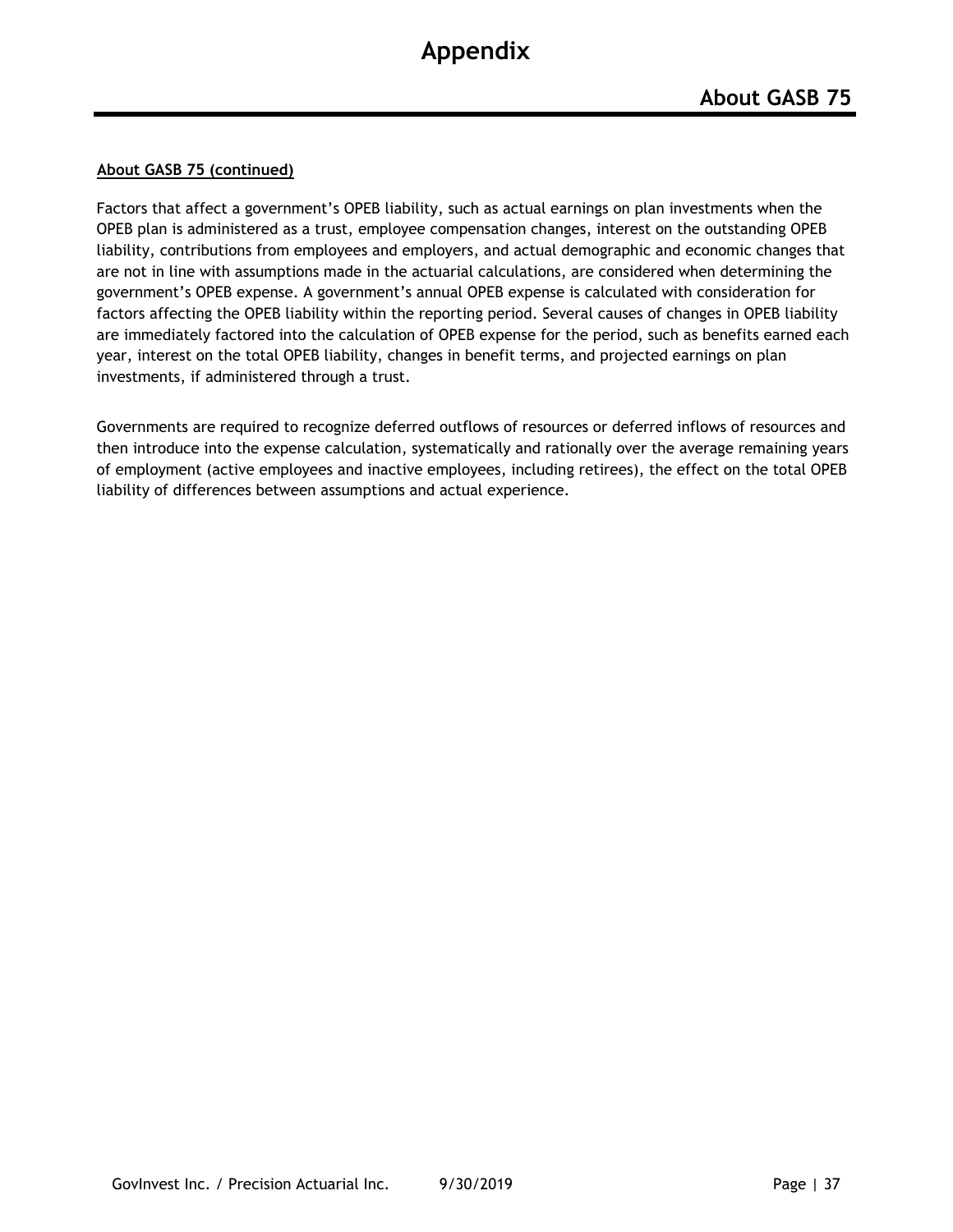### **Key Terminology**

| <b>Actuarially Determined</b><br>Contribution                             | A target or recommended contribution to a defined benefit OPEB plan for the<br>reporting period, determined in conformity with Actuarial Standards of<br>Practice based on the most recent measurement available when the<br>contribution for the reporting period was adopted.                                                                                                                                                                                                                                                                              |
|---------------------------------------------------------------------------|--------------------------------------------------------------------------------------------------------------------------------------------------------------------------------------------------------------------------------------------------------------------------------------------------------------------------------------------------------------------------------------------------------------------------------------------------------------------------------------------------------------------------------------------------------------|
| <b>Actuarial Present Value</b><br>of Projected Benefit<br><b>Payments</b> | Projected benefit payments discounted to reflect the expected effects of the<br>time value (present value) of money and the probabilities of payment.                                                                                                                                                                                                                                                                                                                                                                                                        |
| <b>Agent Employer</b>                                                     | An employer whose employees are provided with OPEB through an agent<br>multiple-employer defined-benefit OPEB plan.                                                                                                                                                                                                                                                                                                                                                                                                                                          |
| <b>Closed Period</b>                                                      | A specific number of years that is counted from one date, which declines to<br>zero with the passage of time. For example, if the recognition period initially<br>is five years on a closed basis, four years remain after the first year, three<br>years after the second year, and so forth until no years remain.                                                                                                                                                                                                                                         |
| <b>Contributions</b>                                                      | Additions to an OPEB plan's fiduciary net position for amounts from employers,<br>non-employer contributing entities, or employees.                                                                                                                                                                                                                                                                                                                                                                                                                          |
| <b>Dates and Periods</b>                                                  |                                                                                                                                                                                                                                                                                                                                                                                                                                                                                                                                                              |
| • Census Date                                                             | The date of the census. It is usually the same as the Valuation Date.                                                                                                                                                                                                                                                                                                                                                                                                                                                                                        |
| • Measurement Date                                                        | The date on which assets are measured. The liabilities are rolled forward to<br>this date from the Valuation Date, should it differ, using actuarial roll-<br>forward techniques.                                                                                                                                                                                                                                                                                                                                                                            |
| • Measurement Period                                                      | The year ending on the Measurement Date.                                                                                                                                                                                                                                                                                                                                                                                                                                                                                                                     |
| • Report Date                                                             | The date on which the amounts are reported in the financial statements. It is<br>the same as the fiscal year-end. It may be up to one year ahead of the<br>Measurement Date, with no roll-forward of liabilities or assets required.                                                                                                                                                                                                                                                                                                                         |
| • Reporting Period                                                        | The year ending on the Report Date. It is the same as the fiscal year.                                                                                                                                                                                                                                                                                                                                                                                                                                                                                       |
| • Valuation Date                                                          | The date on which the liabilities are valued.                                                                                                                                                                                                                                                                                                                                                                                                                                                                                                                |
| <b>Defined-Benefit OPEB</b>                                               | OPEB for which the benefits that the employee will receive at or after<br>separation from employment are defined by the benefit terms. The OPEB may<br>be stated as (a) a specified dollar amount (b) an amount that is calculated<br>based on one or more factors such as age, years of service, and compensation,<br>or (c) a type or level of coverage such a prescription drug coverage or a<br>percentage of health insurance premiums. OPEB that does not have all of the<br>terms of defined contribution OPEB is classified as defined-benefit OPEB. |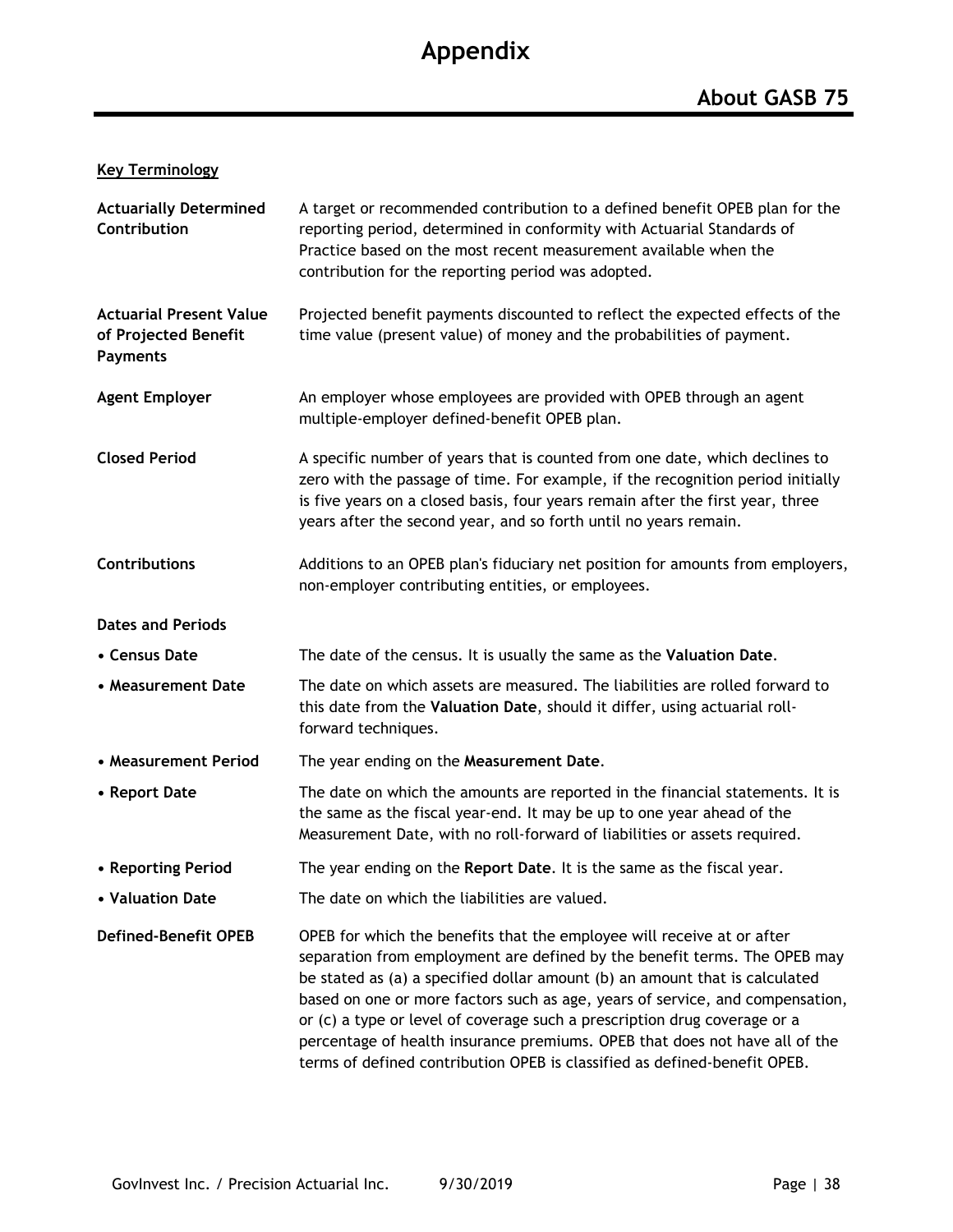### **Key Terminology (continued)**

| <b>Discount Rate</b>                           | The single rate of return that, when applied to all projected benefit<br>payments, results in an actuarial present value of projected benefit payments<br>equal to the total of the following:                                                                                                                                                                                                                                                                                                            |  |  |  |  |  |  |
|------------------------------------------------|-----------------------------------------------------------------------------------------------------------------------------------------------------------------------------------------------------------------------------------------------------------------------------------------------------------------------------------------------------------------------------------------------------------------------------------------------------------------------------------------------------------|--|--|--|--|--|--|
|                                                | a. The actuarial present value of benefit payments projected to be made in<br>future periods in which (1) the amount of the OPEB plan's fiduciary net<br>position is projected to be greater than the benefit payments that are<br>projected to be made in that period and (2) OPEB plan assets up to that point<br>are expected to be invested using a strategy to achieve the long-term<br>expected rate of return, calculated using the long-term expected rate of<br>return on OPEB plan investments. |  |  |  |  |  |  |
|                                                | b. The actuarial present value of projected benefit payments not included in<br>(a), calculated using a yield or index rate for 20-year, tax-exempt general<br>obligation municipal bonds with an average rating of AA/Aa or higher (or<br>equivalent quality on another rating scale).                                                                                                                                                                                                                   |  |  |  |  |  |  |
| <b>Net OPEB Liability</b>                      | The liability of employers and non-employer contributing entities to<br>employees for benefits provided through a defined-benefit OPEB plan that is<br>administered through a trust that meets the criteria in paragraph 4 of GASB<br>75.                                                                                                                                                                                                                                                                 |  |  |  |  |  |  |
| <b>Normal Cost</b>                             | See Service Cost.                                                                                                                                                                                                                                                                                                                                                                                                                                                                                         |  |  |  |  |  |  |
| <b>Other Postemployment</b><br>Benefits (OPEB) | Benefits (such as death benefits, life insurance, disability, and long-term care)<br>that are paid in the period after employment and that are provided separately<br>from a pension plan, as well as healthcare benefits paid in the period after<br>employment, regardless of the manner in which they are provided. OPEB does<br>not include termination benefits or termination payment for sick leave.                                                                                               |  |  |  |  |  |  |
| <b>Projected Benefit</b><br>Payments           | All benefits estimated to be payable through OPEB plan to current active and<br>inactive employees as a result of their past service and their expected future<br>service.                                                                                                                                                                                                                                                                                                                                |  |  |  |  |  |  |
| <b>Service Cost</b>                            | The portions of the actuarial present value of projected benefit payments that<br>are attributed to valuation years. Also called Normal Cost.                                                                                                                                                                                                                                                                                                                                                             |  |  |  |  |  |  |
| <b>Substantive Plan</b>                        | The plan terms as understood by the employer and the plan members at the<br>time of the valuation, including only changes to plan terms that have been<br>made and communicated to employees.                                                                                                                                                                                                                                                                                                             |  |  |  |  |  |  |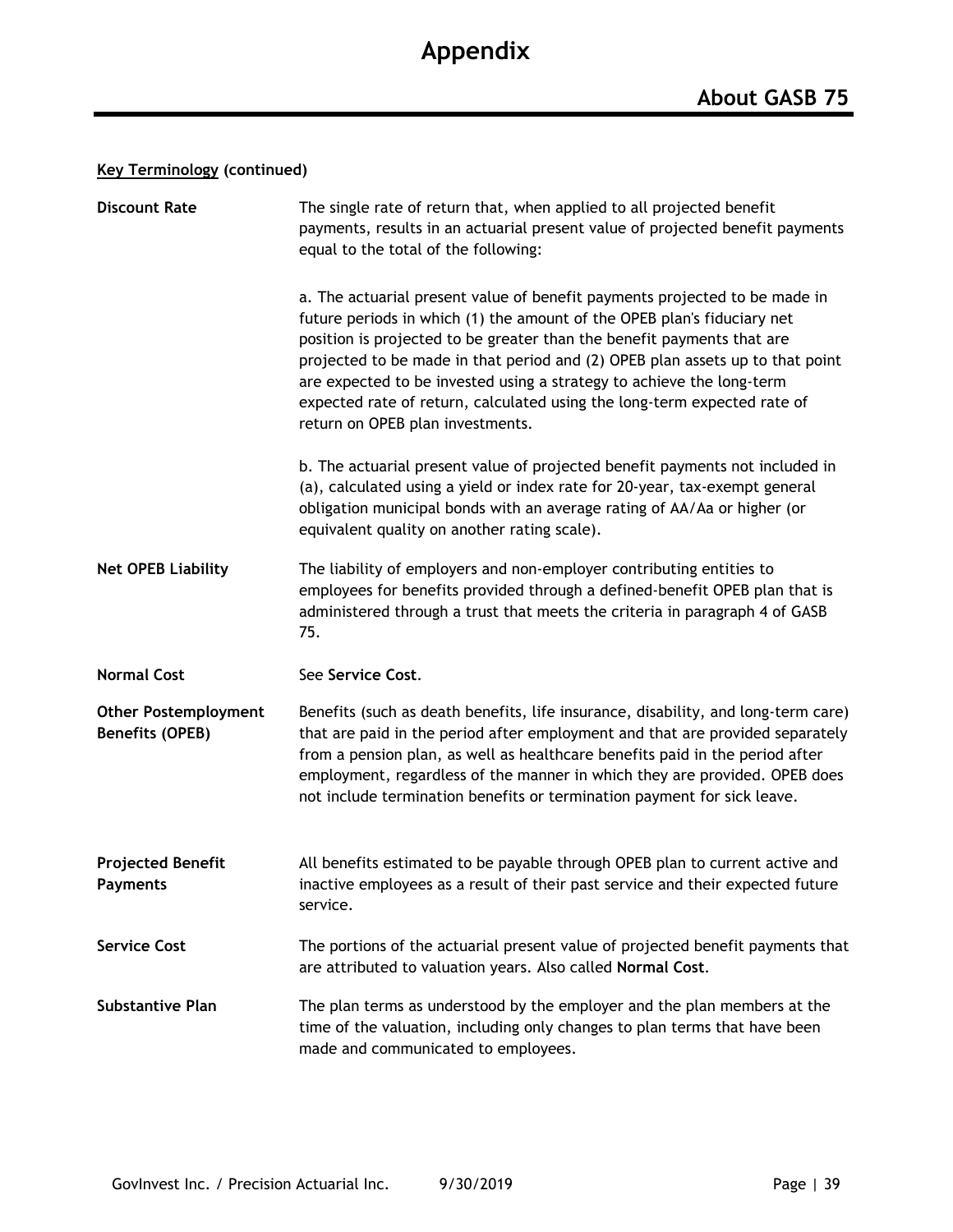The valuation used the following decrement tables from the CalPERS OPEB Assumption Model, revised December 20, 2017.

| <b>Mortality</b>                | <b>Source Table</b>                                            |
|---------------------------------|----------------------------------------------------------------|
| Miscellaneous Employees         | Mort and Disb Rates_PA Misc                                    |
|                                 |                                                                |
| <b>Disability Rates</b>         |                                                                |
| Miscellaneous Employees         | Mort and Disb Rates_PA Misc                                    |
|                                 |                                                                |
| <b>Terminated Vested Rates</b>  |                                                                |
| Miscellaneous Employees         | Terminated Refund Rates_Misc + Terminated Vested Rates_PA Misc |
|                                 |                                                                |
| <b>Salary Scale Rates</b>       |                                                                |
| Miscellaneous Employees         | Salary Scale Rates_PA Misc                                     |
|                                 |                                                                |
| <b>Service Retirement Rates</b> |                                                                |
| Miscellaneous Employees         |                                                                |
| • 2.0% at 55                    | Rx PA Misc 2% @ 55                                             |
| $\cdot$ 2.0% at 60              | Rx PA Misc 2% @ 60                                             |
| $\cdot$ 2.0% at 62              | Rx PA Misc 2% @ 62                                             |
| • 2.7% at 55                    | Rx PA Misc 2.7% @ 55                                           |
|                                 |                                                                |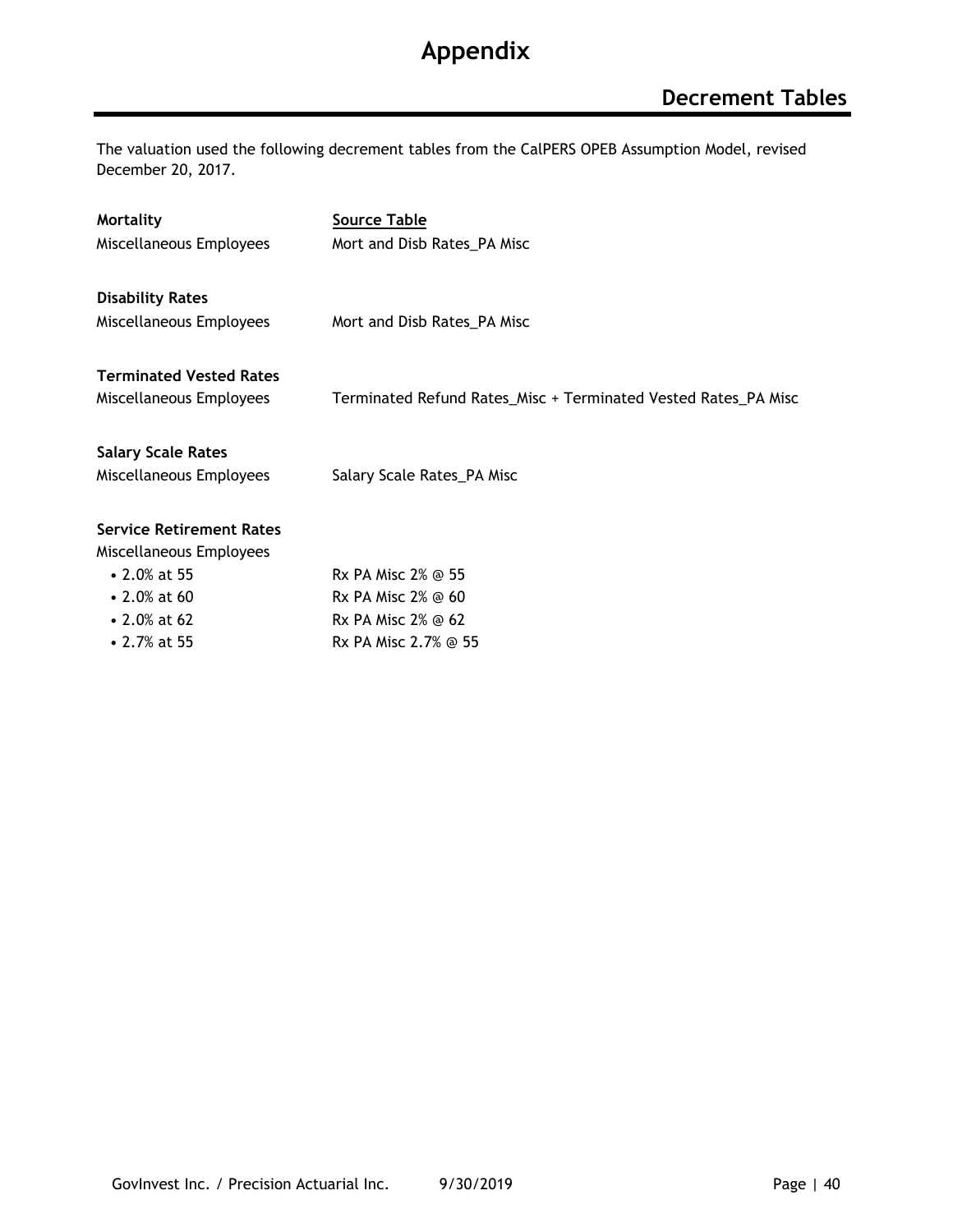**Sample Mortality and Disability Rates**

**Public Agency Miscellaneous**

|          |                                        |            | Pre-Retirement Mortality |            |                  |              | Post-Retirement Mortality |            |                           |              | , apiic Agency miscenancous<br>Disability |                  |            |                           |  |
|----------|----------------------------------------|------------|--------------------------|------------|------------------|--------------|---------------------------|------------|---------------------------|--------------|-------------------------------------------|------------------|------------|---------------------------|--|
|          | Male Assumptions<br>Female Assumptions |            |                          |            | Male Assumptions |              |                           |            | <b>Female Assumptions</b> |              |                                           | Male Assumptions |            | <b>Female Assumptions</b> |  |
|          | Non                                    |            | Non                      |            |                  | Non          |                           |            | Non                       |              | <b>Non</b>                                |                  | <b>Non</b> |                           |  |
| Attained | Industrial                             | Industrial | Industrial               | Industrial | Healthy          | Industrially | Industrially              | Healthy    | Industrially              | Industrially | Industrial                                | Industrial       | Industrial | Industrial                |  |
| Age      | Death                                  | Death      | Death                    | Death      | Recipients       | Disabled     | Disabled                  | Recipients | Disabled                  | Disabled     | Disability                                | Disability       | Disability | Disability                |  |
| 1        | 0.000000                               | 0.000000   | 0.000000                 | 0.000000   | 0.000155         | 0.000155     | 0.000030                  | 0.000034   | 0.000034                  | 0.000030     | 0.000000                                  | 0.000000         | 0.000000   | 0.000000                  |  |
| 5        | 0.000000                               | 0.000000   | 0.000000                 | 0.000000   | 0.000155         | 0.000155     | 0.000030                  | 0.000034   | 0.000034                  | 0.000030     | 0.000000                                  | 0.000000         | 0.000000   | 0.000000                  |  |
| 10       | 0.000000                               | 0.000000   | 0.000000                 | 0.000000   | 0.000155         | 0.000155     | 0.000030                  | 0.000034   | 0.000034                  | 0.000030     | 0.000000                                  | 0.000000         | 0.000000   | 0.000000                  |  |
| 15       | 0.000155                               | 0.000000   | 0.000034                 | 0.000000   | 0.000155         | 0.000155     | 0.000030                  | 0.000034   | 0.000034                  | 0.000030     | 0.000170                                  | 0.000000         | 0.000100   | 0.000000                  |  |
| 20       | 0.000216                               | 0.000000   | 0.000069                 | 0.000000   | 0.000216         | 0.000216     | 0.000040                  | 0.000069   | 0.000069                  | 0.000040     | 0.000170                                  | 0.000000         | 0.000100   | 0.000000                  |  |
| 25       | 0.000289                               | 0.000000   | 0.000109                 | 0.000000   | 0.000289         | 0.000289     | 0.000060                  | 0.000109   | 0.000109                  | 0.000060     | 0.000170                                  | 0.000000         | 0.000100   | 0.000000                  |  |
| 30       | 0.000379                               | 0.000000   | 0.000155                 | 0.000000   | 0.000379         | 0.000379     | 0.000070                  | 0.000155   | 0.000155                  | 0.000070     | 0.000190                                  | 0.000000         | 0.000240   | 0.000000                  |  |
| 35       | 0.000491                               | 0.000000   | 0.000270                 | 0.000000   | 0.000491         | 0.000491     | 0.000090                  | 0.000270   | 0.000270                  | 0.000090     | 0.000390                                  | 0.000000         | 0.000710   | 0.000000                  |  |
| 40       | 0.000637                               | 0.000000   | 0.000366                 | 0.000000   | 0.000637         | 0.000637     | 0.000100                  | 0.000366   | 0.000366                  | 0.000100     | 0.001020                                  | 0.000000         | 0.001350   | 0.000000                  |  |
| 45       | 0.000795                               | 0.000000   | 0.000543                 | 0.000000   | 0.000795         | 0.000795     | 0.000120                  | 0.000543   | 0.000543                  | 0.000120     | 0.001510                                  | 0.000000         | 0.001880   | 0.000000                  |  |
| 50       | 0.001161                               | 0.000000   | 0.000794                 | 0.000000   | 0.003716         | 0.011831     | 0.003716                  | 0.003458   | 0.010830                  | 0.003458     | 0.001580                                  | 0.000000         | 0.001990   | 0.000000                  |  |
| 55       | 0.001717                               | 0.000000   | 0.001204                 | 0.000000   | 0.004369         | 0.016132     | 0.004369                  | 0.004097   | 0.011777                  | 0.004097     | 0.001580                                  | 0.000000         | 0.001490   | 0.000000                  |  |
| 60       | 0.002550                               | 0.000000   | 0.001657                 | 0.000000   | 0.006712         | 0.021658     | 0.006712                  | 0.004763   | 0.014036                  | 0.004763     | 0.001530                                  | 0.000000         | 0.001050   | 0.000000                  |  |
| 65       | 0.003626                               | 0.000000   | 0.002329                 | 0.000000   | 0.009275         | 0.027330     | 0.011130                  | 0.006372   | 0.017570                  | 0.007647     | 0.001280                                  | 0.000000         | 0.000880   | 0.000000                  |  |
| 70       | 0.006227                               | 0.000000   | 0.003883                 | 0.000000   | 0.013389         | 0.033583     | 0.016067                  | 0.009262   | 0.021835                  | 0.011115     | 0.001020                                  | 0.000000         | 0.000840   | 0.000000                  |  |
| 75       | 0.010572                               | 0.000000   | 0.006228                 | 0.000000   | 0.023161         | 0.042774     | 0.027794                  | 0.016348   | 0.029693                  | 0.019617     | 0.001020                                  | 0.000000         | 0.000880   | 0.000000                  |  |
| 80       | 0.016593                               | 0.000000   | 0.009391                 | 0.000000   | 0.039774         | 0.062721     | 0.047729                  | 0.030072   | 0.046406                  | 0.036086     | 0.001020                                  | 0.000000         | 0.000880   | 0.000000                  |  |
| 85       | 0.000000                               | 0.000000   | 0.000000                 | 0.000000   | 0.071221         | 0.097926     | 0.085465                  | 0.054179   | 0.078465                  | 0.065014     | 0.000000                                  | 0.000000         | 0.000000   | 0.000000                  |  |
| 90       | 0.000000                               | 0.000000   | 0.000000                 | 0.000000   | 0.130438         | 0.146163     | 0.143482                  | 0.100892   | 0.132204                  | 0.110981     | 0.000000                                  | 0.000000         | 0.000000   | 0.000000                  |  |
| 95       | 0.000000                               | 0.000000   | 0.000000                 | 0.000000   | 0.216577         | 0.216577     | 0.216577                  | 0.176976   | 0.210147                  | 0.176976     | 0.000000                                  | 0.000000         | 0.000000   | 0.000000                  |  |
| 100      | 0.000000                               | 0.000000   | 0.000000                 | 0.000000   | 0.322218         | 0.322218     | 0.322218                  | 0.281511   | 0.322263                  | 0.281511     | 0.000000                                  | 0.000000         | 0.000000   | 0.000000                  |  |
| 105      | 0.000000                               | 0.000000   | 0.000000                 | 0.000000   | 0.466914         | 0.466914     | 0.466914                  | 0.434914   | 0.434914                  | 0.434914     | 0.000000                                  | 0.000000         | 0.000000   | 0.000000                  |  |
| 110      | 0.000000                               | 0.000000   | 0.000000                 | 0.000000   | 1.000000         | 1.000000     | 1.000000                  | 1.000000   | 1.000000                  | 1.000000     | 0.000000                                  | 0.000000         | 0.000000   | 0.000000                  |  |
| 115      | 0.000000                               | 0.000000   | 0.000000                 | 0.000000   | 1.000000         | 1.000000     | 1.000000                  | 1.000000   | 1.000000                  | 1.000000     | 0.000000                                  | 0.000000         | 0.000000   | 0.000000                  |  |
| 120      | 0.000000                               | 0.000000   | 0.000000                 | 0.000000   | 1.000000         | 1.000000     | 1.000000                  | 1.000000   | 1.000000                  | 1.000000     | 0.000000                                  | 0.000000         | 0.000000   | 0.000000                  |  |

#### **Notes:**

1) Pre-Retirement and Post-Retirement mortality rates include 20 years of projected on-going mortality improvement using Scale BB published by the Society of Actuaries.

2) Miscellaneous Plans usually have Industrial Death rates set to zero unless the agency has specifically contracted for Industrial Death benefits. If so, each Non-Industrial Death rate shown above will be split into two components: 99% will become the Non-Industrial Death rate and 1% will become the Industrial Death rate.

3) The Miscellaneous Non-Industrial Disability rates are used for Local Prosecutors.

4) Normally, Industrial Disability rates are zero for miscellaneous plans unless the agency has specifically contracted for Industrial Disability benefits. If so, each miscellaneous nonindustrial disability rate will be split into two components: 50% will become the Non-Industrial Disability rate and 50% will become the Industrial Disability rate.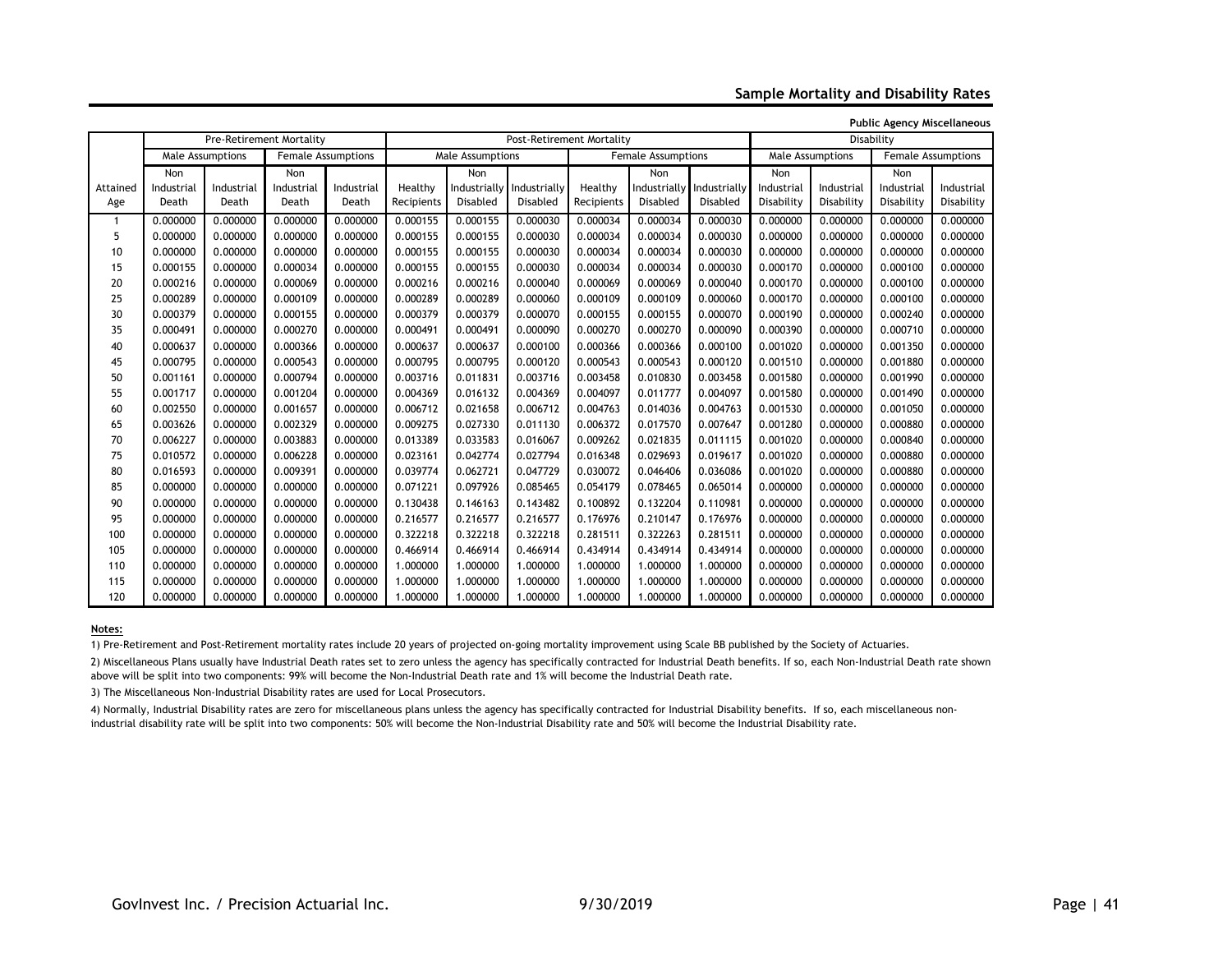### **Sample Termination Rates**

**Sample Terminated Refund Rates**

|                 | <b>Entry Ages</b> |         | <b>Public Agency Miscellaneous</b> |         |         |         |         |         |         |         |
|-----------------|-------------------|---------|------------------------------------|---------|---------|---------|---------|---------|---------|---------|
| Servicel        | 15 <sub>l</sub>   | 20      | 25                                 | 30      | 35I     | 40      | 45      | 50      | 55I     | 59      |
| 01              | 0.18120           | 0.17420 | 0.16740                            | 0.16060 | 0.15370 | 0.14680 | 0.14000 | 0.13320 | 0.12620 | 0.12080 |
| 51              | 0.02320           | 0.02120 | 0.01930                            | 0.01740 | 0.01550 | 0.01360 | 0.01160 | 0.00970 | 0.00780 | 0.00620 |
| 10              | 0.01550           | 0.01380 | 0.01210                            | 0.01040 | 0.00880 | 0.00710 | 0.00550 | 0.00380 | 0.00210 | 0.00080 |
| 15              | 0.00700           | 0.00600 | 0.00510                            | 0.00420 | 0.00320 | 0.00230 | 0.00140 | 0.00040 | 0.00020 | 0.00020 |
| 20              | 0.00450           | 0.00370 | 0.00290                            | 0.00210 | 0.00130 | 0.00050 | 0.00010 | 0.00010 | 0.00010 | 0.00010 |
| 25              | 0.00240           | 0.00170 | 0.00110                            | 0.00050 | 0.00010 | 0.00010 | 0.00010 | 0.00010 | 0.00010 | 0.00010 |
| 30 <sup>°</sup> | 0.00110           | 0.00050 | 0.00010                            | 0.00010 | 0.00010 | 0.00010 | 0.00010 | 0.00010 | 0.00000 | 0.00000 |
| 35              | 0.00010           | 0.00010 | 0.00010                            | 0.00010 | 0.00010 | 0.00010 | 0.00010 | 0.00000 | 0.00000 | 0.00000 |
| 40              | 0.00010           | 0.00010 | 0.00010                            | 0.00010 | 0.00010 | 0.00010 | 0.00000 | 0.00000 | 0.00000 | 0.00000 |
| 45              | 0.00010           | 0.00010 | 0.00010                            | 0.00010 | 0.00010 | 0.00000 | 0.00000 | 0.00000 | 0.00000 | 0.00000 |
| 50              | 0.00010           | 0.00010 | 0.00010                            | 0.00010 | 0.00000 | 0.00000 | 0.00000 | 0.00000 | 0.00000 | 0.00000 |

#### **Sample Terminated Vested Rates**

**Public Agency Miscellaneous** 

| Entry Ages |
|------------|
|------------|

| Service         | 15      | 20      | 25      | 30      | 35      | 40      | 45      | 50      | 55      | 59      |
|-----------------|---------|---------|---------|---------|---------|---------|---------|---------|---------|---------|
| 01              | 0.00000 | 0.00000 | 0.00000 | 0.00000 | 0.00000 | 0.00000 | 0.00000 | 0.00000 | 0.00000 | 0.00000 |
| 5 <sup>1</sup>  | 0.04220 | 0.04220 | 0.04220 | 0.03930 | 0.03640 | 0.03440 | 0.03250 | 0.02710 | 0.02180 | 0.02180 |
| 10 <sub>l</sub> | 0.02780 | 0.02780 | 0.02780 | 0.02710 | 0.02630 | 0.02150 | 0.01670 | 0.01590 | 0.01500 | 0.01500 |
| 15              | 0.01920 | 0.01920 | 0.01920 | 0.01740 | 0.01560 | 0.01200 | 0.00850 | 0.00430 | 0.00000 | 0.00000 |
| 20              | 0.01390 | 0.01390 | 0.01390 | 0.01090 | 0.00790 | 0.00470 | 0.00140 | 0.00070 | 0.00000 | 0.00000 |
| 25              | 0.00830 | 0.00830 | 0.00830 | 0.00480 | 0.00140 | 0.00070 | 0.00000 | 0.00000 | 0.00000 | 0.00000 |
| 30              | 0.00150 | 0.00150 | 0.00150 | 0.00070 | 0.00000 | 0.00000 | 0.00000 | 0.00000 | 0.00000 | 0.00000 |
| 35              | 0.00000 | 0.00000 | 0.00000 | 0.00000 | 0.00000 | 0.00000 | 0.00000 | 0.00000 | 0.00000 | 0.00000 |
| 40              | 0.00000 | 0.00000 | 0.00000 | 0.00000 | 0.00000 | 0.00000 | 0.00000 | 0.00000 | 0.00000 | 0.00000 |
| 45              | 0.00000 | 0.00000 | 0.00000 | 0.00000 | 0.00000 | 0.00000 | 0.00000 | 0.00000 | 0.00000 | 0.00000 |
| 50              | 0.00000 | 0.00000 | 0.00000 | 0.00000 | 0.00000 | 0.00000 | 0.00000 | 0.00000 | 0.00000 | 0.00000 |

When a member is eligible to retire, the termination with vested benefits probability is set to zero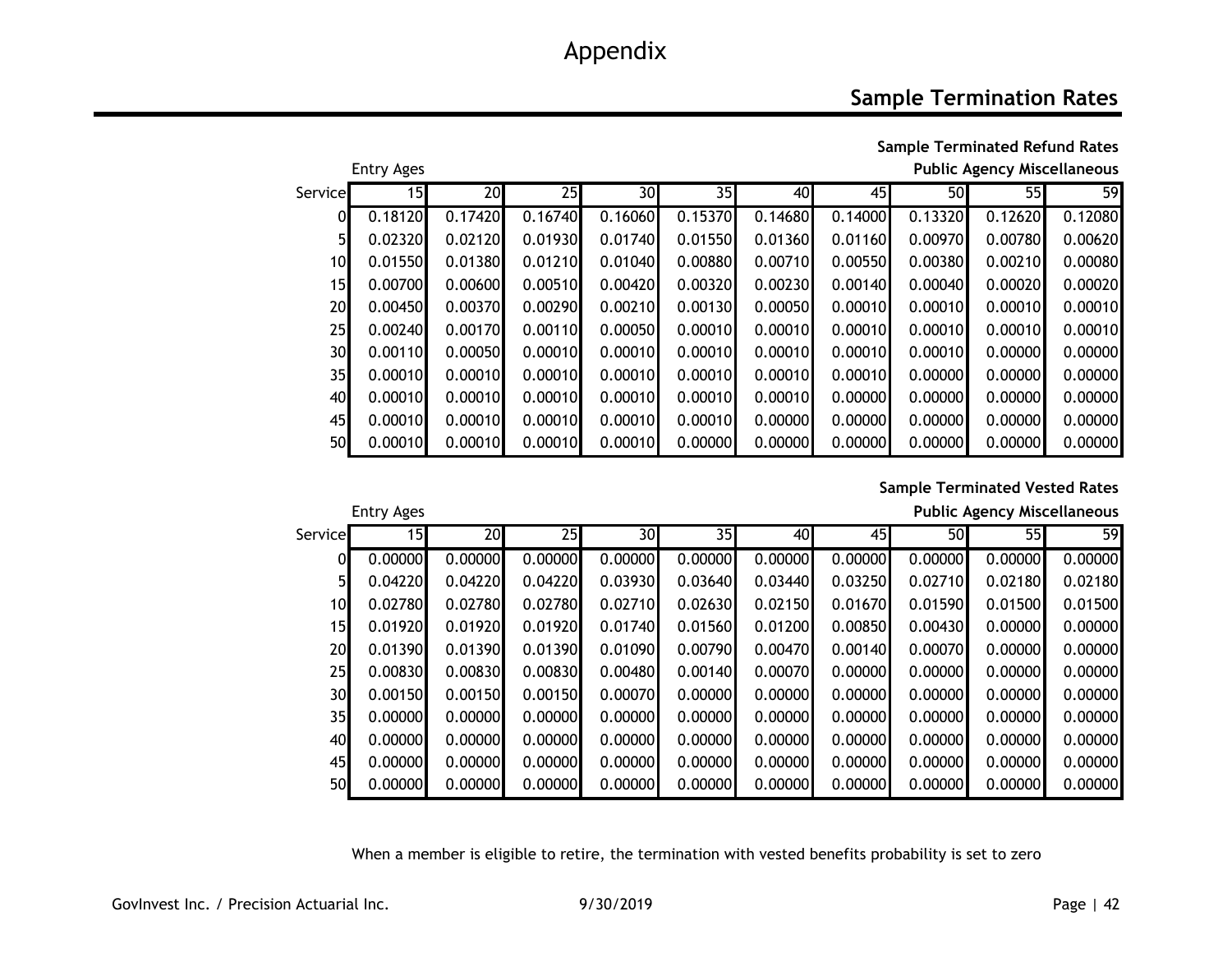**Sample Salary Scale Rates**

|                 | <b>Entry Ages</b> |         |                 |                 |                 |         |         |         |         |         |        |        |        |        |
|-----------------|-------------------|---------|-----------------|-----------------|-----------------|---------|---------|---------|---------|---------|--------|--------|--------|--------|
| Service         | 151               | 20      | 25 <sub>l</sub> | 30 <sup>l</sup> | 35 <sub>l</sub> | 40      | 45      | 50      | 55      | 60      | 65     | 70     | 75I    | 79     |
|                 | 0.08500           | 0.08500 | 0.08500         | 0.07750         | 0.07000         | 0.06500 | 0.06000 | 0.06000 | 0.06000 | 0.06000 | 0.0600 | 0.0600 | 0.0600 | 0.0600 |
|                 | 0.03400           | 0.03400 | 0.03400         | 0.02950         | 0.02500         | 0.02150 | 0.01800 | 0.01800 | 0.01800 | 0.01800 | 0.0180 | 0.0180 | 0.0180 | 0.0180 |
| 10              | 0.01600           | 0.01600 | 0.01600         | 0.01350         | 0.01100         | 0.00900 | 0.00700 | 0.00700 | 0.00700 | 0.00700 | 0.0070 | 0.0070 | 0.0070 | 0.0070 |
| 15              | 0.01200           | 0.01200 | 0.01200         | 0.01000         | 0.00800         | 0.00600 | 0.00400 | 0.00400 | 0.00400 | 0.00400 | 0.0040 | 0.0040 | 0.0040 | 0.0040 |
| 20              | 0.00900           | 0.00900 | 0.00900         | 0.00750         | 0.00600         | 0.00450 | 0.00300 | 0.00300 | 0.00300 | 0.00300 | 0.0030 | 0.0030 | 0.0030 | 0.0030 |
| 25              | 0.00800           | 0.00800 | 0.00800         | 0.00650         | 0.00500         | 0.00400 | 0.00300 | 0.00300 | 0.00300 | 0.00300 | 0.0030 | 0.0030 | 0.0030 | 0.0030 |
| 30              | 0.00800           | 0.00800 | 0.00800         | 0.00650         | 0.00500         | 0.00400 | 0.00300 | 0.00300 | 0.00300 | 0.00300 | 0.0030 | 0.0030 | 0.0030 | 0.0030 |
| 35 <sub>l</sub> | 0.00800           | 0.00800 | 0.00800         | 0.00650         | 0.00500         | 0.00400 | 0.00300 | 0.00300 | 0.00300 | 0.00300 | 0.0030 | 0.0030 | 0.0030 | 0.0030 |
| 40              | 0.00800           | 0.00800 | 0.00800         | 0.00650         | 0.00500         | 0.00400 | 0.00300 | 0.00300 | 0.00300 | 0.00300 | 0.0030 | 0.0030 | 0.0030 | 0.0030 |
| 45              | 0.00800           | 0.00800 | 0.00800         | 0.00650         | 0.00500         | 0.00400 | 0.00300 | 0.00300 | 0.00300 | 0.00300 | 0.0030 | 0.0030 | 0.0030 | 0.0030 |
| 50              | 0.00800           | 0.00800 | 0.00800         | 0.00650         | 0.00500         | 0.00400 | 0.00300 | 0.00300 | 0.00300 | 0.00300 | 0.0030 | 0.0030 | 0.0030 | 0.0030 |

**Public Agency Miscellaneous**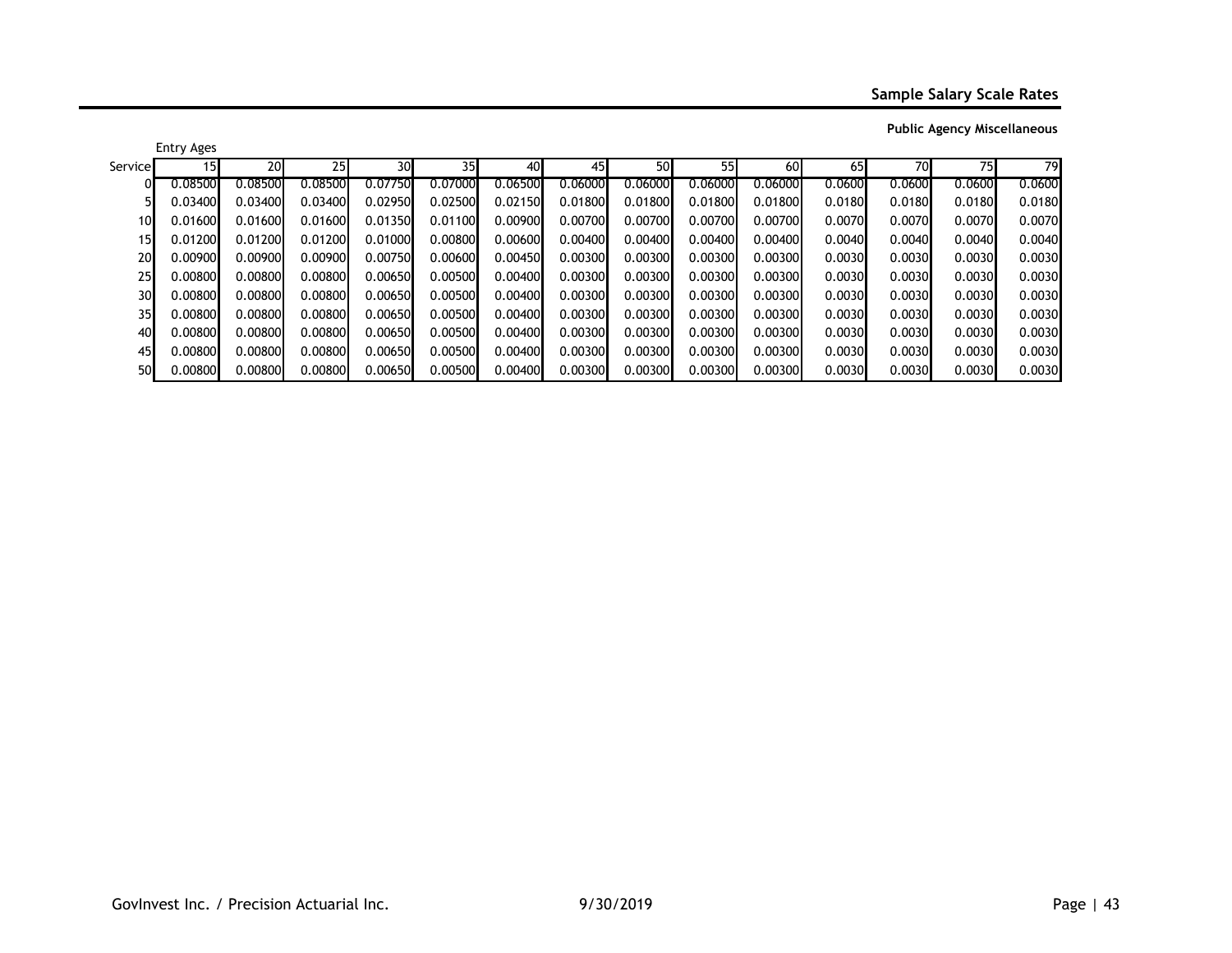## **Matrix of Sample Service Retirement Assumption Rates**

|                 | <b>Attained Ages</b> |        | Public Agency Miscellaneous 2% @ 55 |           |        |        |        |  |  |  |
|-----------------|----------------------|--------|-------------------------------------|-----------|--------|--------|--------|--|--|--|
| Service         | 50                   | 55     | 60                                  | <b>65</b> | 70     | 75I    | 79     |  |  |  |
| 0               | 0.0000               | 0.0000 | 0.0000                              | 0.0000    | 0.0000 | 0.0000 | 0.0000 |  |  |  |
| 5 <sup>1</sup>  | 0.0080               | 0.0400 | 0.0580                              | 0.1450    | 0.1500 | 1.0000 | 1.0000 |  |  |  |
| 10              | 0.0130               | 0.0400 | 0.0750                              | 0.1730    | 0.1710 | 1.0000 | 1.0000 |  |  |  |
| 15              | 0.0180               | 0.0560 | 0.0930                              | 0.2010    | 0.1920 | 1.0000 | 1.0000 |  |  |  |
| 20              | 0.0210               | 0.0930 | 0.1260                              | 0.2330    | 0.2390 | 1.0000 | 1.0000 |  |  |  |
| 25              | 0.0220               | 0.1090 | 0.1430                              | 0.2660    | 0.3040 | 1.0000 | 1.0000 |  |  |  |
| 30 <sub>l</sub> | 0.0330               | 0.1540 | 0.1690                              | 0.2890    | 0.3300 | 1.0000 | 1.0000 |  |  |  |
| 35              | 0.0500               | 0.2100 | 0.2070                              | 0.3160    | 0.3300 | 1.0000 | 1.0000 |  |  |  |
| 40              | 0.0000               | 0.2400 | 0.2800                              | 0.3300    | 0.3300 | 1.0000 | 1.0000 |  |  |  |
| 45              | 0.0000               | 0.0000 | 0.2800                              | 0.3300    | 0.3300 | 1.0000 | 1.0000 |  |  |  |
| 50              | 0.0000               | 0.0000 | 0.0000                              | 0.3300    | 0.3300 | 1.0000 | 1.0000 |  |  |  |

Attained Ages **Public Agency Miscellaneous 2% @ 60**

| <b>Service</b>  | 50     | 55     | 60     | 65     | 70     | 75     | 79     |
|-----------------|--------|--------|--------|--------|--------|--------|--------|
| $\mathbf{0}$    | 0.0000 | 0.0000 | 0.0000 | 0.0000 | 0.0000 | 0.0000 | 0.0000 |
| 5 <sup>1</sup>  | 0.0200 | 0.0190 | 0.0700 | 0.1400 | 0.1400 | 1.0000 | 1.0000 |
| 10              | 0.0200 | 0.0260 | 0.0740 | 0.1780 | 0.1780 | 1.0000 | 1.0000 |
| 15 <sub>l</sub> | 0.0200 | 0.0330 | 0.0890 | 0.2150 | 0.2150 | 1.0000 | 1.0000 |
| 20              | 0.0200 | 0.0920 | 0.1130 | 0.2640 | 0.2640 | 1.0000 | 1.0000 |
| 25              | 0.0200 | 0.1360 | 0.1370 | 0.3210 | 0.3210 | 1.0000 | 1.0000 |
| 30              | 0.1500 | 0.1460 | 0.1610 | 0.3770 | 0.3770 | 1.0000 | 1.0000 |
| 35              | 0.1500 | 0.1500 | 0.2460 | 0.4120 | 0.4120 | 1.0000 | 1.0000 |
| 40              | 0.0000 | 0.1500 | 0.2960 | 0.4200 | 0.4200 | 1.0000 | 1.0000 |
| 45              | 0.0000 | 0.0000 | 0.2960 | 0.4200 | 0.4200 | 1.0000 | 1.0000 |
| 50              | 0.0000 | 0.0000 | 0.0000 | 0.4200 | 0.4200 | 1.0000 | 1.0000 |